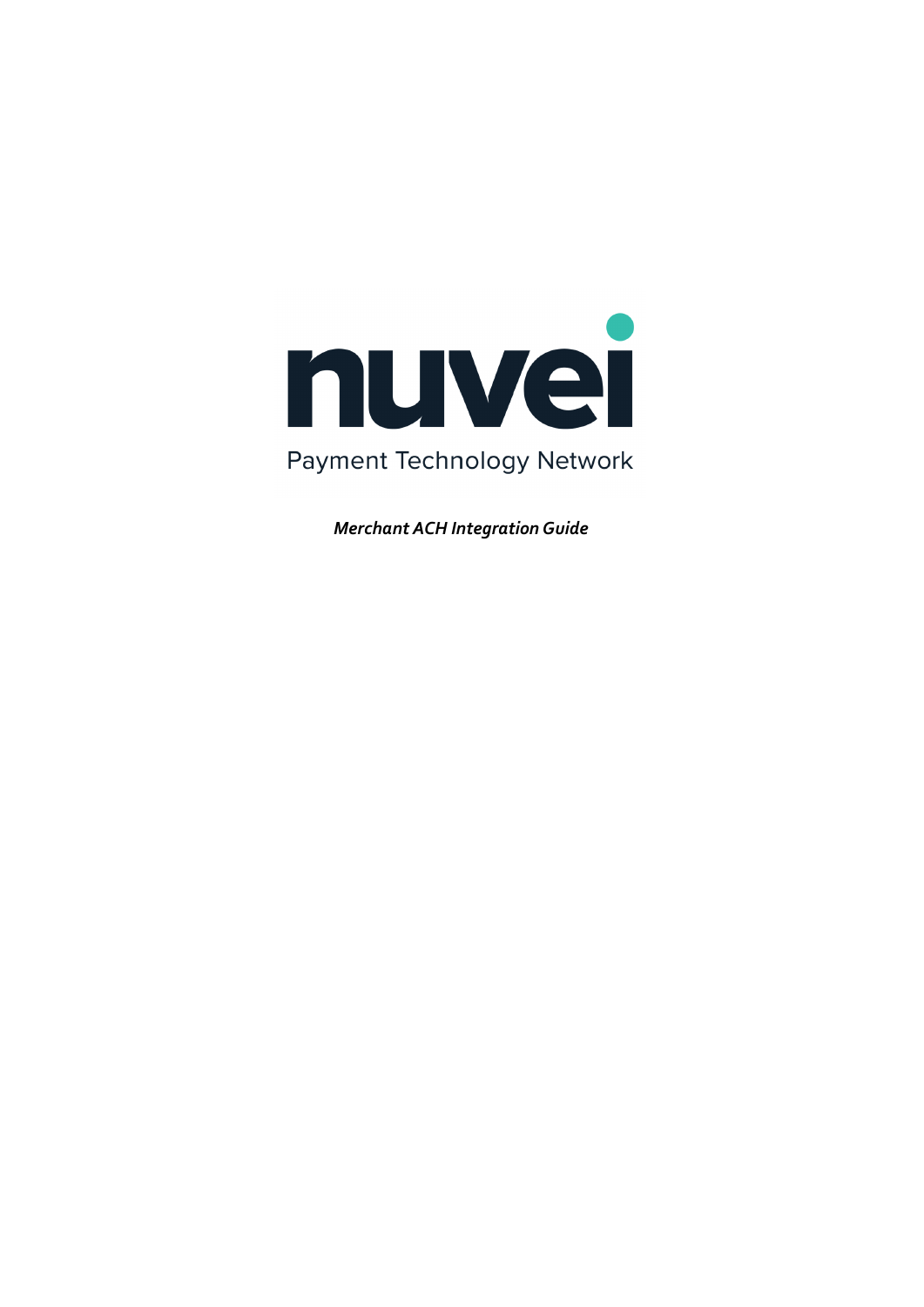

## PAGE<sub>2</sub>

# **Table of Contents**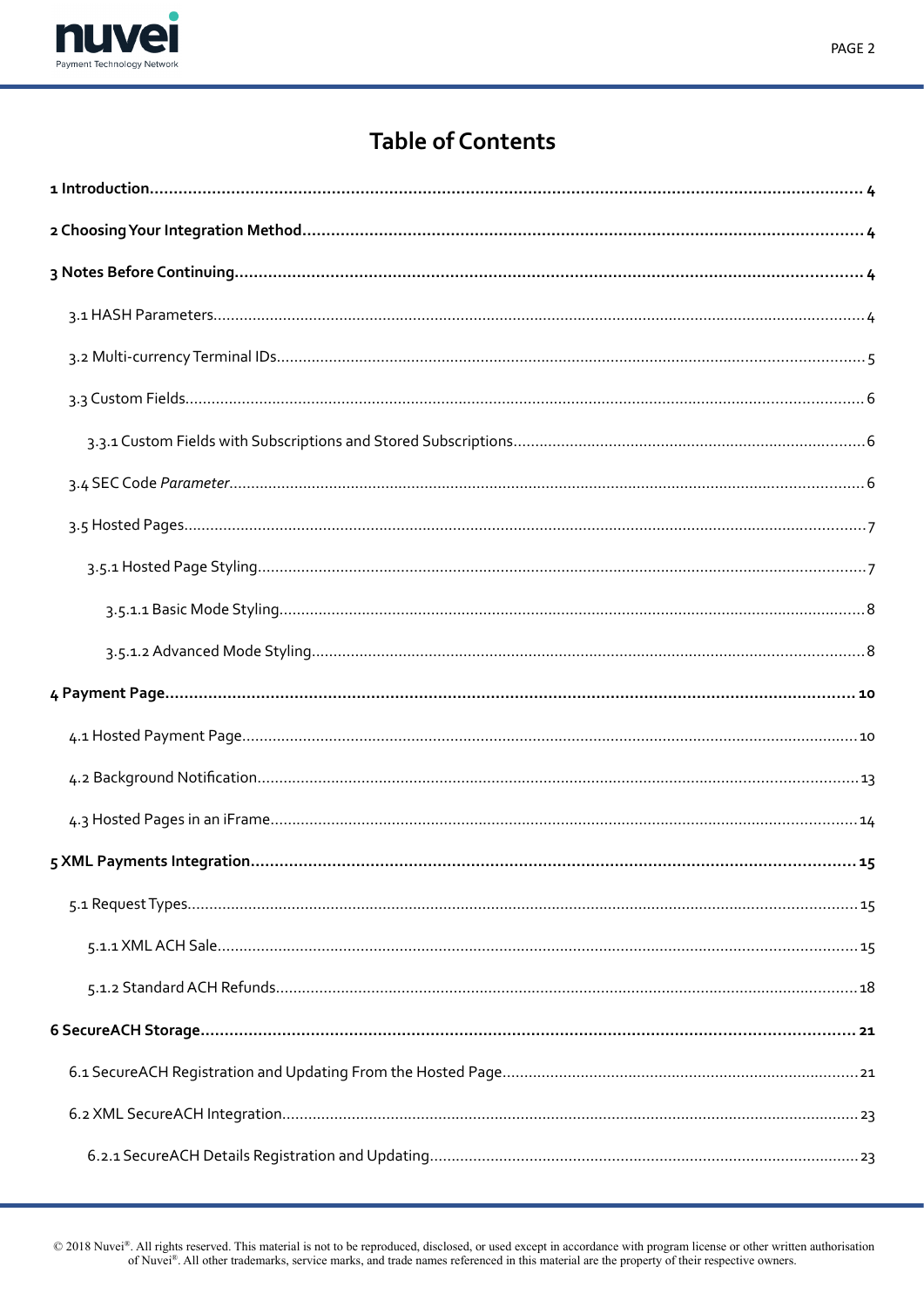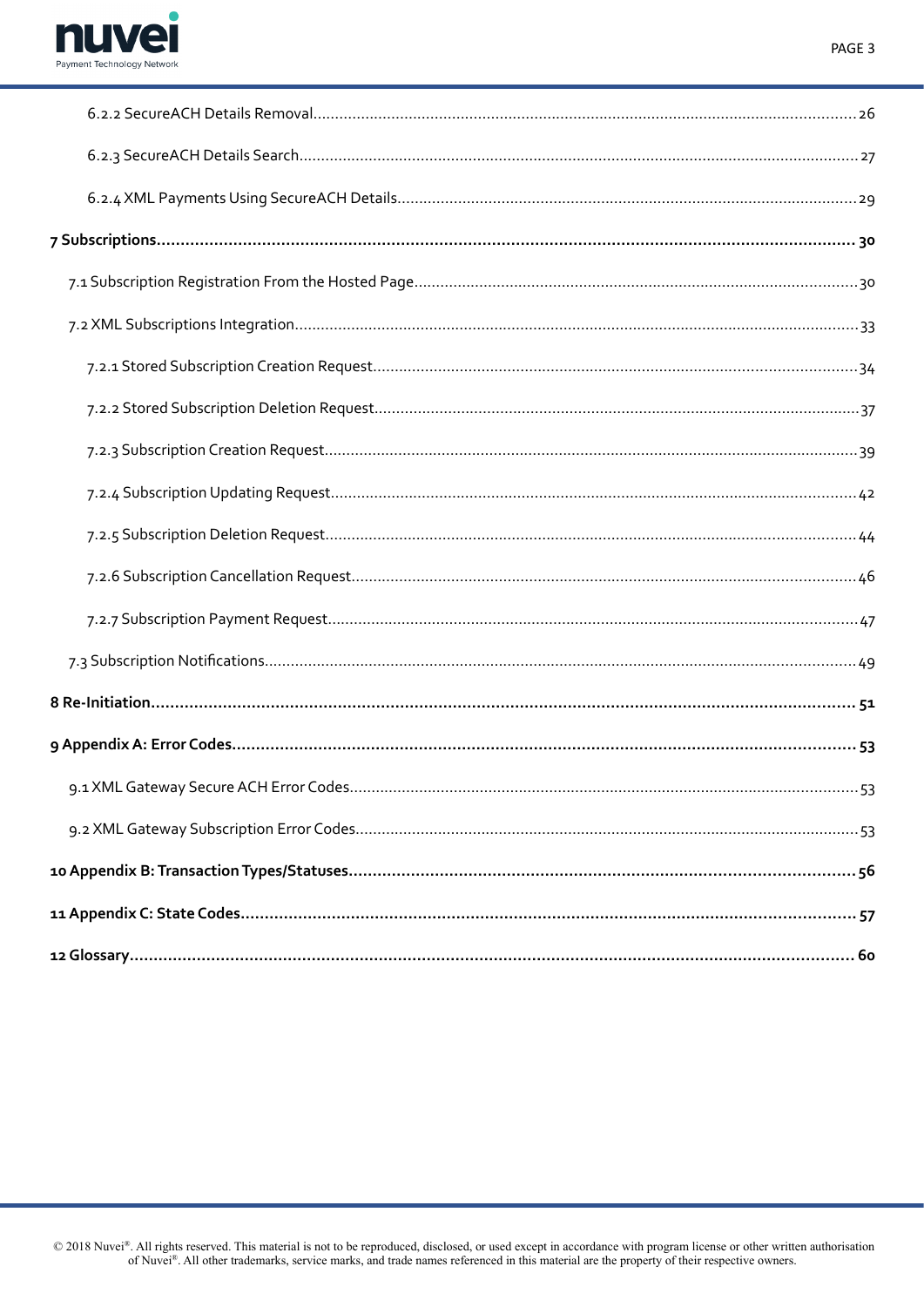

# <span id="page-3-3"></span>**1 Introduction**

Automated Clearing House (ACH) is an electronic network for fnancial transactions in the United States. ACH credit transfers include direct deposit, payroll and vendor payments. ACH direct debit transfers include consumer payments on insurance premiums, mortgage loans, and other kinds of bills.

The Nuvei system is a secure server-based transaction processing service that will enable your business to authorise and process ACH transactions online in real-time. The information needed to process the transactions is sent over a secure, encrypted internet connection.

Once the customer has completed the payment form, the Nuvei server connects with the ACH processor for payment authorisation and if the sale is authorised, returns a receipt to the customer. Nuvei settles the transactions automatically and the acquiring bank deposits the funds into your bank account. Nuvei automatically archives sales that are fnalised so that you can refer to them at a later date, if necessary.

This guide provides instructions on how to integrate a website or application into the system and take ACH payments.

# <span id="page-3-2"></span>**2 Choosing Your Integration Method**

There are two integration methods available, Hosted Payment Page and XML integration. You can use one or a combination of them as required, but you should consider the integration method carefully before starting any development planning.

# <span id="page-3-1"></span>**3 Notes Before Continuing**

# <span id="page-3-0"></span>*3.1 HASH Parameters*

Every request to and response from Nuvei includes an SHA-512 HASH parameter. This is a security element to ensure that none of the sensitive request or response data has been modifed by a "*man-in-the-middle*" attack. This is achieved by including all the sensitive felds into a string, which varies per request type, along with the shared secret, confgured per terminal. This string is then used as the basis of an SHA-512 HASH.

When explaining the data structure for requests and responses, this document is also going to present for each feature the formation rule of its request and response HASH. Those rules are going to look like this:

# **TERMINALID:ORDERID:AMOUNT:DATETIME:SECRET**

The "**:**" (colon) symbols used in the example above are the elements' separators and they ALWAYS NEEDS TO BE ADDED to defne the separation of two elements.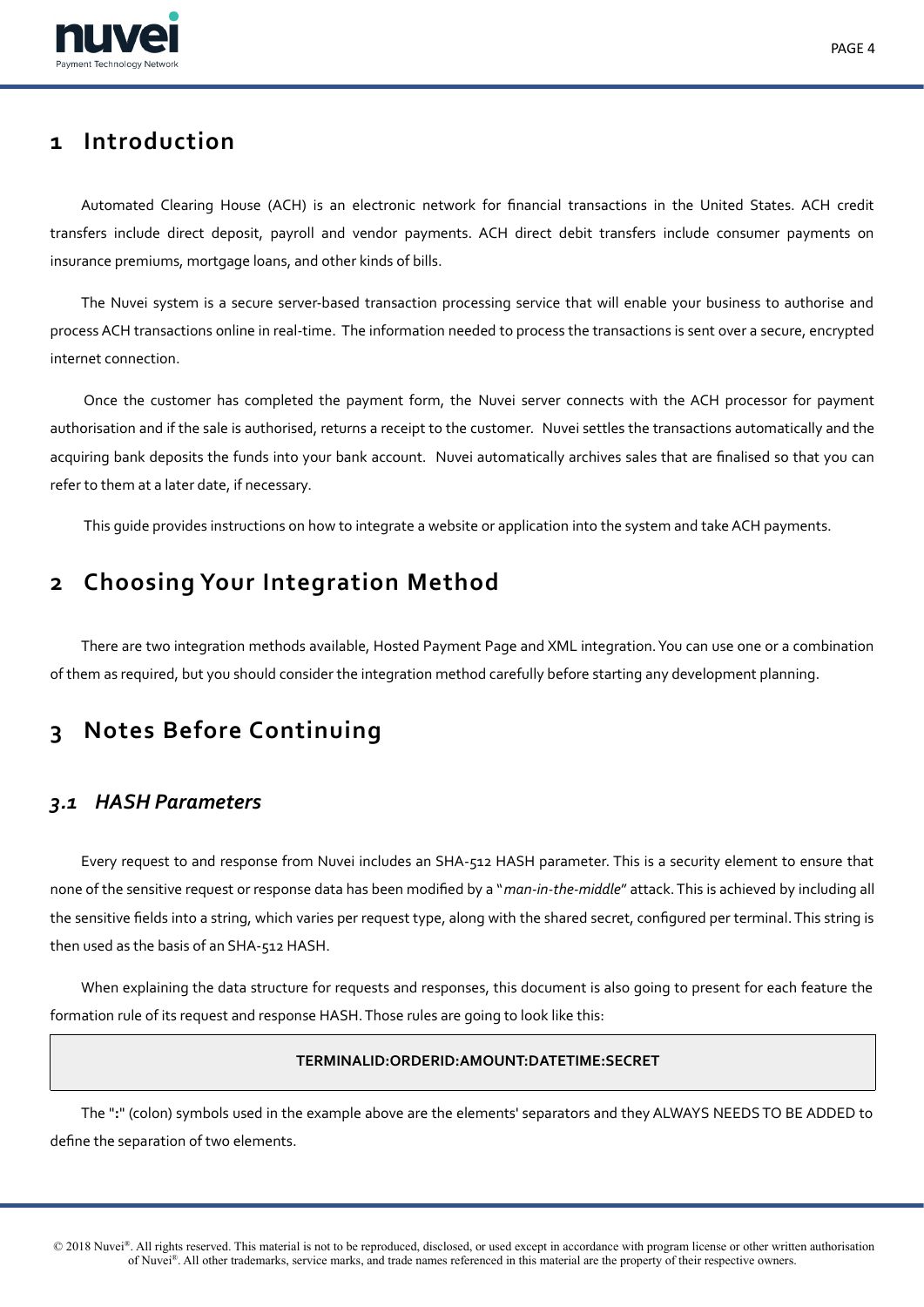

It's important to understand that the separator should only be used to separate two elements with values, therefore the following example are correct:

- element[1]value
- element[1]value:element[2]value
- element[1]value:element[2]value:element[n]value

If a HASH formation rule defnes an element which your request doesn't have, you can't use the separator for that element.

Consider a HASH for the data below using the structure and rules presented above:

- **TERMINALID**: 678002
- **ORDERID**: 300145858
- **AMOUNT**: 325.56
- **DATETIME**: 15-3-2006:10:43:01:673
- **SECRET**: x4n35c32RT

Consider sha512 your method to apply the SHA-512 encryption, which receives the string formed with the data elements separated by the colon.

# **String hash = sha512("678002:300145858:325.56:15-3-2006:10:43:01:673:x4n35c32RT");**

The fnal \*\*hash\*\* string variable would have the value of:

# **5B39821025C33A3C37560196F36AF68668E46E82AFC4017434D72E62DBC4C06781AFC6364E992D5594656FB185C901ECE 65ADF85E8822832B8985F602E533EBA**

Note that the **sha512** method should always use a character encoding of UTF-8 where appropriate, as should all data sent to the payment gateway.

Remember to implement the specifc hash rule for each request and response you decide to use from our solutions, exactly as they are described in their features. A few of them may seem similar, but they can difer in small details.

# <span id="page-4-0"></span>*3.2 Multi-currency Terminal IDs*

ACH payments can be processed in USD only. However some Nuvei Terminal IDs are classified as multi-currency for other tender types. To maintain compatibility with these other tender types some hash calculations for ACH requests & responses vary between single currency and multi-currency terminals.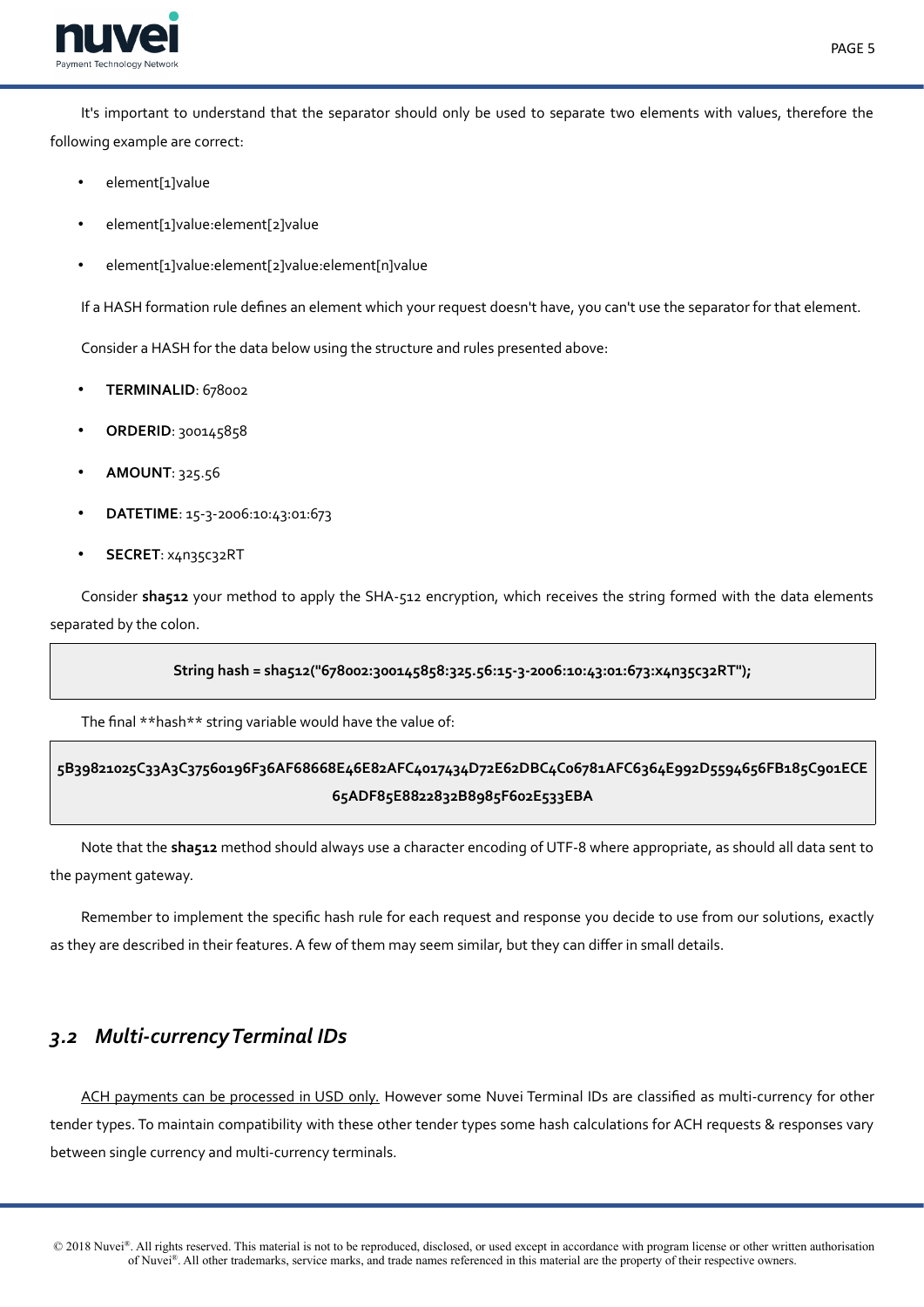

# <span id="page-5-2"></span>*3.3 Custom Fields*

Custom Fields allow you to send data to our systems with transactions in name-value pairs so that it is stored and can be included in reports, receipts and for other uses. There are two diferent types of custom felds: Explicit and Implicit.

- **Explicit Custom Fields**: All the custom felds that are mentioned in this document are explicit custom felds, all custom fields in the XML gateway are also. They must be pre-configured in the SelfCare System (Setting -> Custom Fields) for the particular Terminal ID that you are sending the transaction through.
- **Implicit Custom Fields**: Any other felds that are sent to the Hosted Payment Page are considered to be implicit custom felds. These will be returned in the response to the Receipt Page, but will not be stored, sent to the Background Validation URL or available in any reporting features. Implicit custom felds are not supported by the XML gateway.

A Custom Field is set up to be one of three types:

- 1. **Boolean**: Accepted values are "o", "1", "true" or "false"
- 2. **Numeric**: Any numeric only value
- <span id="page-5-1"></span>3. **String**: Any value containing only alphanumeric characters, spaces or the following characters: '-&\*()\_+:;@#|.,/

# **3.3.1 Custom Fields with Subscriptions and Stored Subscriptions**

For a Custom Field to be used with Subscriptions it has to be set up under the terminal AND then added under the relevant Stored Subscription.

# <span id="page-5-0"></span>*3.4 SEC Code Parameter*

The ACH Authorization Gateway uses the Standard Entry Class (SEC) codes to determine what information is required to be sent in the submission. The National Automated Clearing House Association (NACHA) requires the use of SEC Codes for each transaction settled through the Automated Clearing House (ACH). Each code identifes what type of transaction occurred. A definition of each of the supported SEC codes used by the Nuvei can be found below.

- Internet Initiated Entry (WEB): An internet initiated entry is a method of payment for goods or services made via the internet.
- Telephone Initiated Entry (TEL): A telephone initiated entry is a payment for goods or services made with a single entry debit with oral authorization obtained from the consumer via the telephone.
- Prearranged Payment and Deposit (PPD): A pre-authorized consumer payment
- Cash Concentration and Disbursement (CCD): A pre-authorized corporate payment.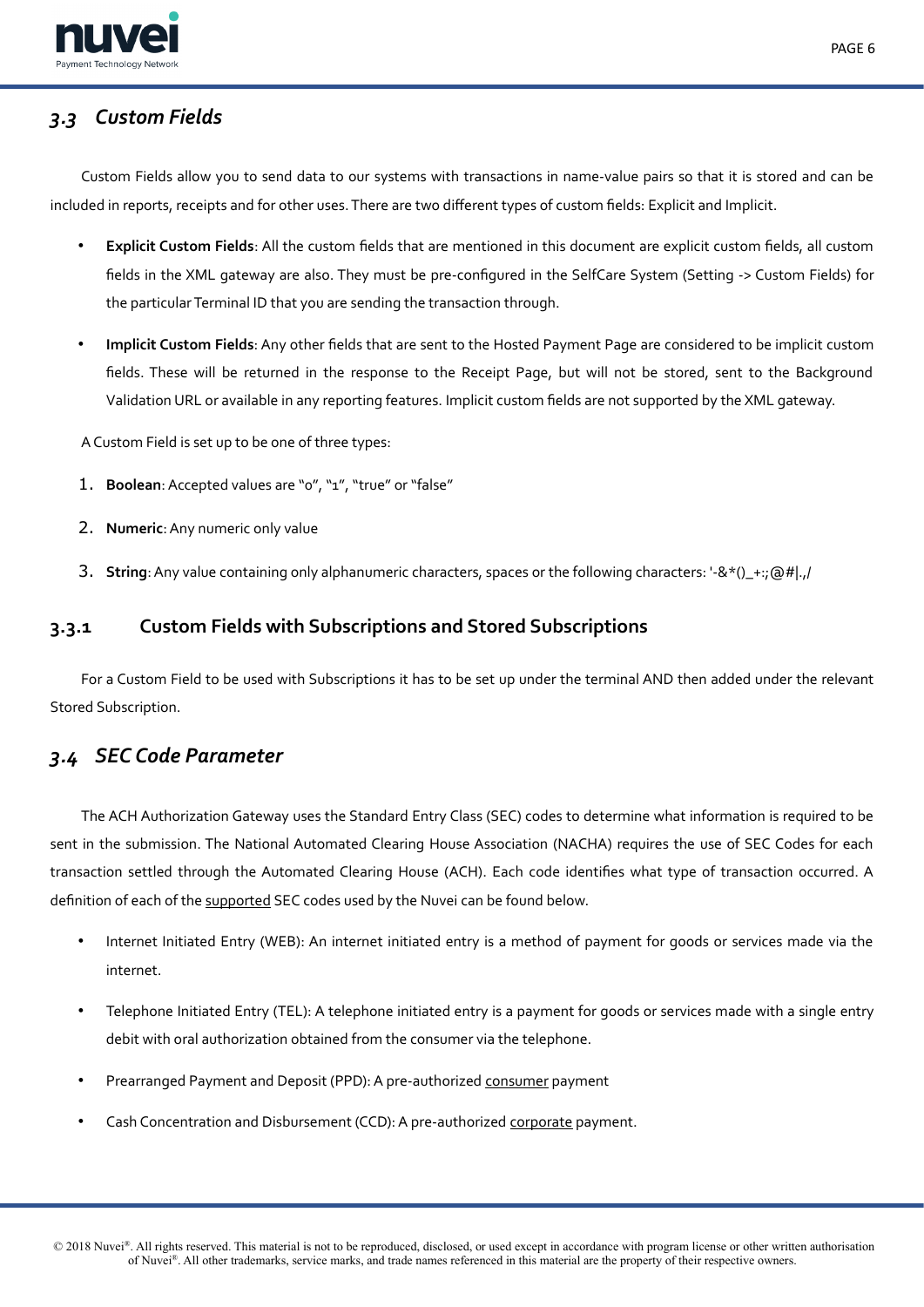



# <span id="page-6-1"></span>*3.5 Hosted Pages*

Nuvei provide Hosted Pages for the entry of some sensitive data so that the merchants servers do not have to be exposed to this data. This is advisable to reduce the security overhead of the integrated solution as Nuvei is responsible for maintaining the security and integrity of the data sent to these pages. The payment is then processed by Nuvei and the account holder is redirected to the merchant's receipt page.

| $\bullet$<br><b>nuvel</b>                      |                                        |                |                           |                           | thiago      |
|------------------------------------------------|----------------------------------------|----------------|---------------------------|---------------------------|-------------|
| 1059001 (USD) T01 Elavon<br>$\pmb{\mathrm{v}}$ |                                        |                |                           |                           |             |
| <b>®</b> Dashboard                             | Payment page layout templates          |                |                           |                           |             |
| Wirtual Terminal<br>$\vee$                     |                                        |                |                           |                           |             |
| % Pay by Link                                  | <b>Template name</b>                   | <b>Default</b> | <b>Use for Internet</b>   | <b>Use for MOTO</b>       |             |
| <b>B</b> Bulk Payments                         | Template 1                             | $\bigcirc$     | Mobile<br>Tablet<br>Other | Mobile<br>Tablet<br>Other | Edit        |
| 誉 Customers<br>$\checkmark$                    | Template 2                             | $\bigcirc$     | Mobile<br>Tablet<br>Other | Mobile<br>Tablet<br>Other | Edit        |
| <b>■</b> Reporting<br>$\vee$                   | Template 3                             | $\bigcirc$     | Mobile<br>Tablet<br>Other | Mobile<br>Tablet<br>Other | Edit        |
| <b>EX Rates</b>                                | Template 1                             | $\odot$        | Mobile<br>Tablet<br>Other | Mobile<br>Tablet<br>Other | Edit Delete |
| \$ Billing                                     | <b>ADD TEMPLATE</b><br><b>SAVE ALL</b> |                |                           |                           |             |
| $\times$<br>de Settings                        |                                        |                |                           |                           |             |
| <b>B</b> Pay Pages                             |                                        |                |                           |                           |             |
| 불 Users                                        |                                        |                |                           |                           |             |
| <b>■</b> Terminal                              |                                        |                |                           |                           |             |
| <b>■</b> Cards                                 |                                        |                |                           |                           |             |
| <b>E</b> Custom Fields                         |                                        |                |                           |                           |             |
| $\boxdot$ eMail Alerts                         |                                        |                |                           |                           |             |
| <b>D</b> SMS Alerts                            |                                        |                |                           |                           |             |
| Receipt                                        |                                        |                |                           |                           |             |
| Apple Pay Certificate                          |                                        |                |                           |                           |             |
| Google Pay EC Key Pair                         |                                        |                |                           |                           |             |
| <b>E</b> BIN Ranges                            |                                        |                |                           |                           |             |
| <b>O</b> Contact Support                       |                                        |                |                           |                           |             |

These pages can also be highly styled so that they look very appealing to the customers. This helps improve conversion rates and improves the customers overall payment experience.

# <span id="page-6-0"></span>**3.5.1 Hosted Page Styling**

The Nuvei hosted pages can be heavily styled and are device aware, responsive and reactive, depending on the amount of efort the developer wants to put in to styling them.

As you can see from the image above it is simple to confgure separate templates to be used for various devices. This is intended as a shortcut; a simple way of "cheating" the customer to think it's a responsive webpage, however a single template can be made totally responsive if desired.

As you can see diferent templated can also be used for Mail Order (TEL) and eCommerce transactions (WEB).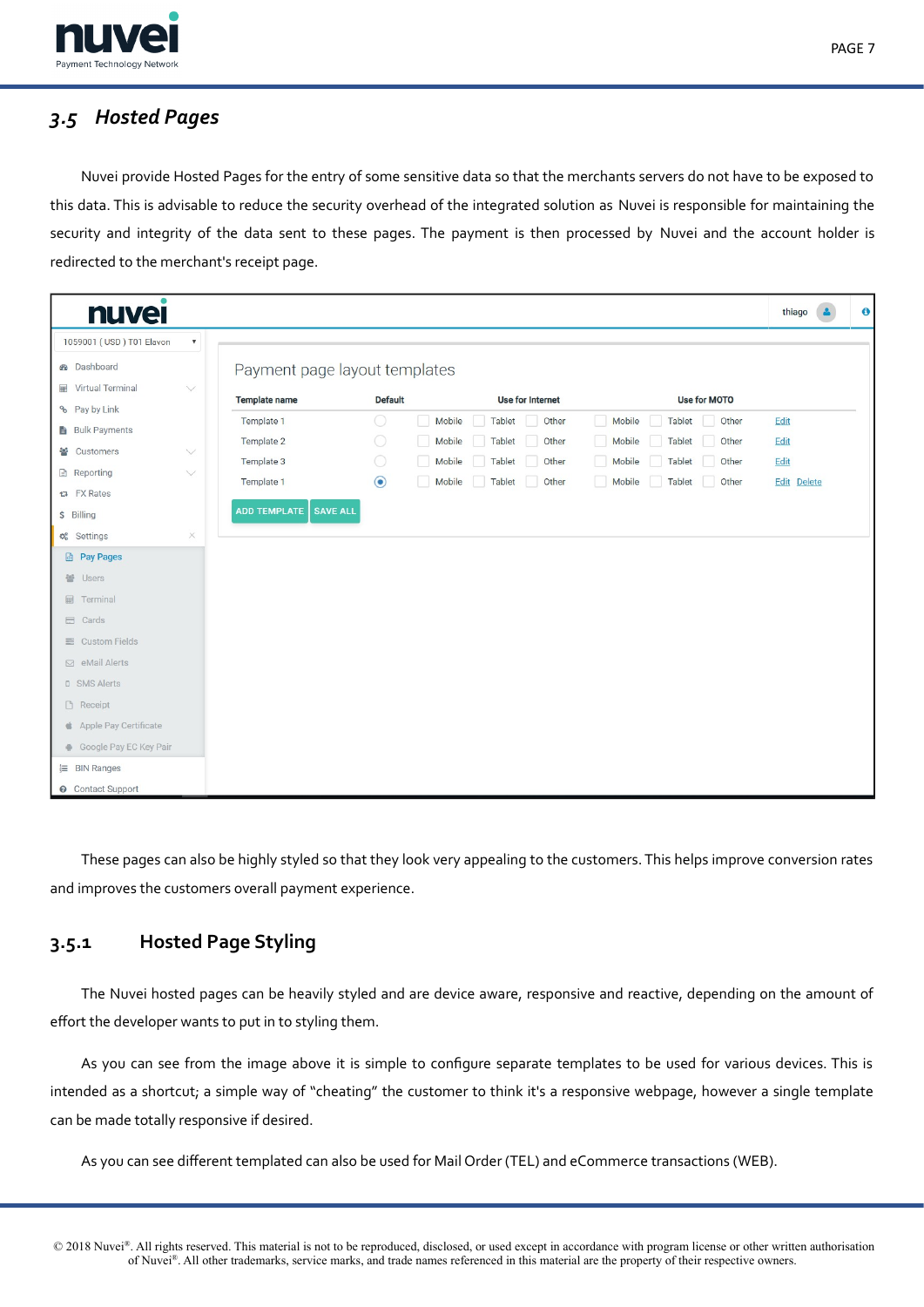

There are three permanent templates and they default to some sample styles. They do not all have to be used.

Images can be included but the image fles must be hosted on the merchants website. The URL of the image will be required in the Payment Page styling.

Note: only users who have "Pay Pages" permissions will have access to this interface. It can be found once logged in by clicking "Settings" and then "Pay Pages" in the menu.

## <span id="page-7-1"></span>**3.5.1.1 Basic Mode Styling**

Basic template styling requires no knowledge of HTML or CSS. It can allow a merchant to style the page to an acceptable level. Previews of all hosted pages can be viewed on the right hand side.

All new templates created are basic. It's best to style as close as possible to what you are looking for in this mode before clicking "Advanced Mode" for more options.

| <b>nuvei</b>                                    |                                                                                                                                                                                                                                                        | thiago                     | $\bullet$ |
|-------------------------------------------------|--------------------------------------------------------------------------------------------------------------------------------------------------------------------------------------------------------------------------------------------------------|----------------------------|-----------|
| Template name: Template 1                       |                                                                                                                                                                                                                                                        | <b>SHOW MENU</b>           |           |
| Pay Pages                                       | v Auto Update<br>Preview: Hosted Payment Page                                                                                                                                                                                                          |                            |           |
| Header:                                         |                                                                                                                                                                                                                                                        |                            |           |
| <b>Add/Remove Editor</b><br>Footer:             | Payment Amount: USD0.99<br>Payment Type:*<br>Visa Credit<br>$\pmb{\mathrm{v}}$<br>Card Number:*<br>-Month- $\mathbf{v}$ -Year- $\mathbf{v}$<br>Expiry Date:*<br>$CVV*$<br>What's this?<br>Cardholder Name:<br>Street:<br>City:<br>Postcode:<br>Pay Now |                            |           |
| <b>Add/Remove Editor</b>                        | $\boldsymbol{\omega}$<br>DISCOVER UnionPay<br><b>VISA</b><br><b>AMERICAN</b><br>EXPRESS<br>Diners Club<br><b>INTERNATIONAL</b><br>mastercard                                                                                                           | Verified by<br><b>VISA</b> |           |
| Style Editor<br>Font<br><b>Field Text Color</b> | <b>MasterCard.</b>                                                                                                                                                                                                                                     |                            |           |
| Andale Mono<br>$\pmb{\mathrm{v}}$<br>#333333    |                                                                                                                                                                                                                                                        |                            |           |
|                                                 |                                                                                                                                                                                                                                                        |                            |           |
| Field Background Color<br>Font Size (pt)        |                                                                                                                                                                                                                                                        |                            |           |
| $\Box$<br>10<br>#eeeeee                         |                                                                                                                                                                                                                                                        |                            |           |
| <b>ADVANCED MODE</b>                            | <b>GO BACK TO TEMPLATE LIST</b>                                                                                                                                                                                                                        | <b>SAVE CHANGES</b>        |           |

## <span id="page-7-0"></span>**3.5.1.2 Advanced Mode Styling**

Advanced mode allows you to directly edit the CSS of the page and also the HTML of the Header and Footer. It is recommended not to use Auto Update in this mode.

Because of the custom CSS that can not be reverted to the same constraints as the Basic Mode, once you have entered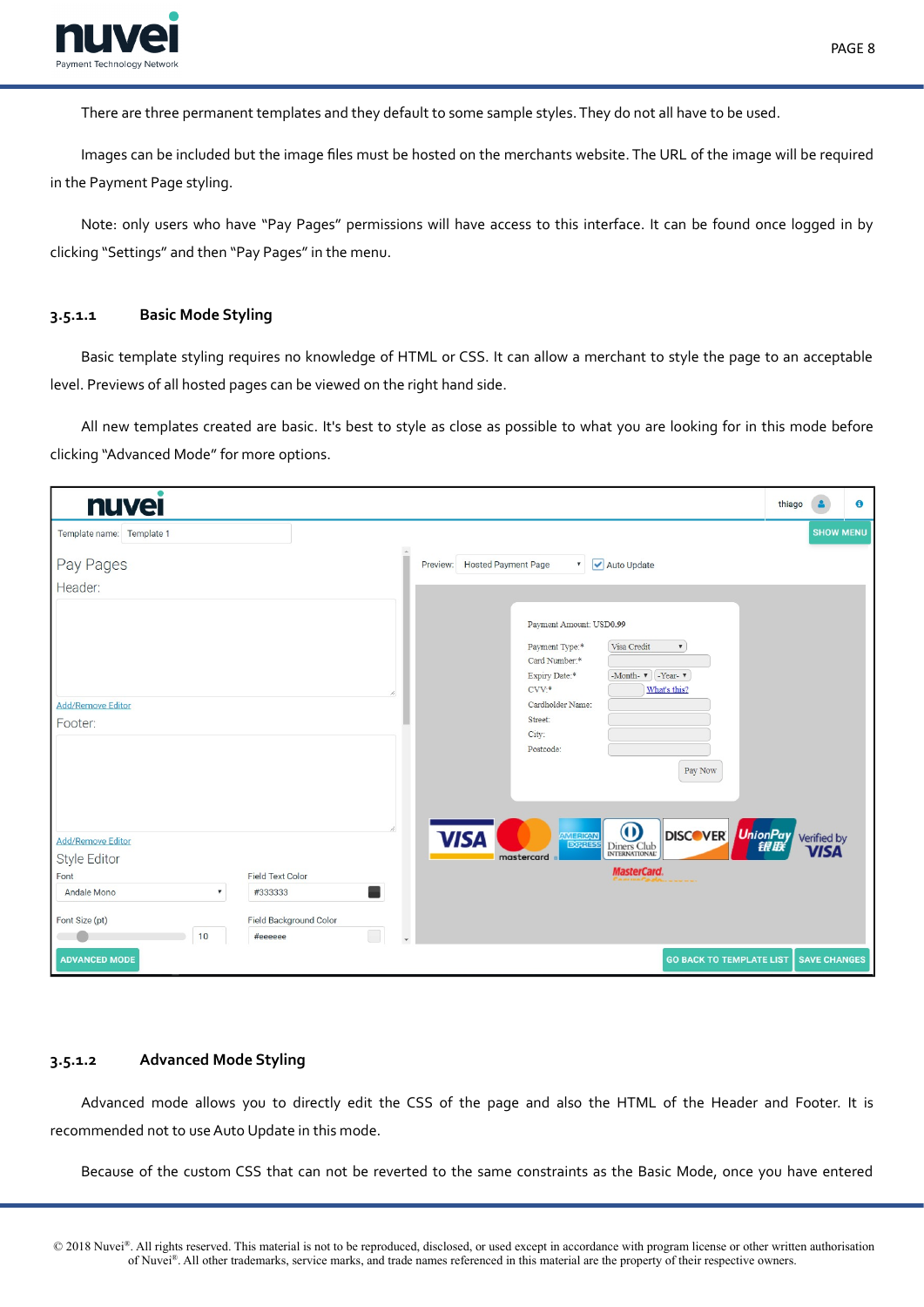

Advanced mode you cannot go back to Basic Mode styling.

| <b>nuvei</b>                                                                                                                                                                                                                                                                                                                                                                                                                               |                                                                                                                                                                                                                                                                                                                                       | thiago                                               | $\bullet$ |
|--------------------------------------------------------------------------------------------------------------------------------------------------------------------------------------------------------------------------------------------------------------------------------------------------------------------------------------------------------------------------------------------------------------------------------------------|---------------------------------------------------------------------------------------------------------------------------------------------------------------------------------------------------------------------------------------------------------------------------------------------------------------------------------------|------------------------------------------------------|-----------|
| Template name: Template 1<br>Css                                                                                                                                                                                                                                                                                                                                                                                                           |                                                                                                                                                                                                                                                                                                                                       | <b>SHOW MENU</b>                                     |           |
| $\Delta$<br>body {<br>$\mathbf{1}$<br>ī<br>y<br>hackground-color: #cccccc;<br>color: #111111;<br>font-family: Andale Mono;<br>font-size: 10pt;<br>$\overline{2}$<br>3<br>$\overline{4}$<br>5<br>$6$ }<br>$7$ body $*$ {<br>$\triangle$<br>font-family: inherit;<br>font-size: inherit;<br>8<br>$\overline{9}$<br>$10$ }<br>11 #payment_page {<br>12 #payment_page {<br>12 text-align: center;<br>$\blacktriangle$<br>$13$ }<br>Header<br>1 | Preview: Hosted Payment Page<br>Auto Update<br>$\pmb{\mathrm{v}}$<br>Payment Amount: USD0.99<br>Visa Credit<br>Payment Type:*<br>$\boldsymbol{\mathrm{v}}$<br>Card Number:*<br>-Month- $\mathbf{v}$   -Year- $\mathbf{v}$<br>Expiry Date:*<br>$CVV^*$<br>What's this?<br>Cardholder Name:<br>Street:<br>City:<br>Postcode:<br>Pay Now | <b>UPDATE PREVIEW</b>                                |           |
| Footer                                                                                                                                                                                                                                                                                                                                                                                                                                     | $\bf O$<br><b>DISCOVER</b><br><b>VISA</b><br><b>AMERICAN</b><br><b>EXPRESS</b><br>Diners Club<br><b>INTERNATIONAL</b><br>mastercard<br><b>MasterCard.</b><br><b>SecureCode</b>                                                                                                                                                        | UnionPay<br>観 <i>联</i><br>Verified by<br><b>VIS4</b> |           |
|                                                                                                                                                                                                                                                                                                                                                                                                                                            | <b>GO BACK TO TEMPLATE LIST</b>                                                                                                                                                                                                                                                                                                       | <b>SAVE CHANGES</b>                                  |           |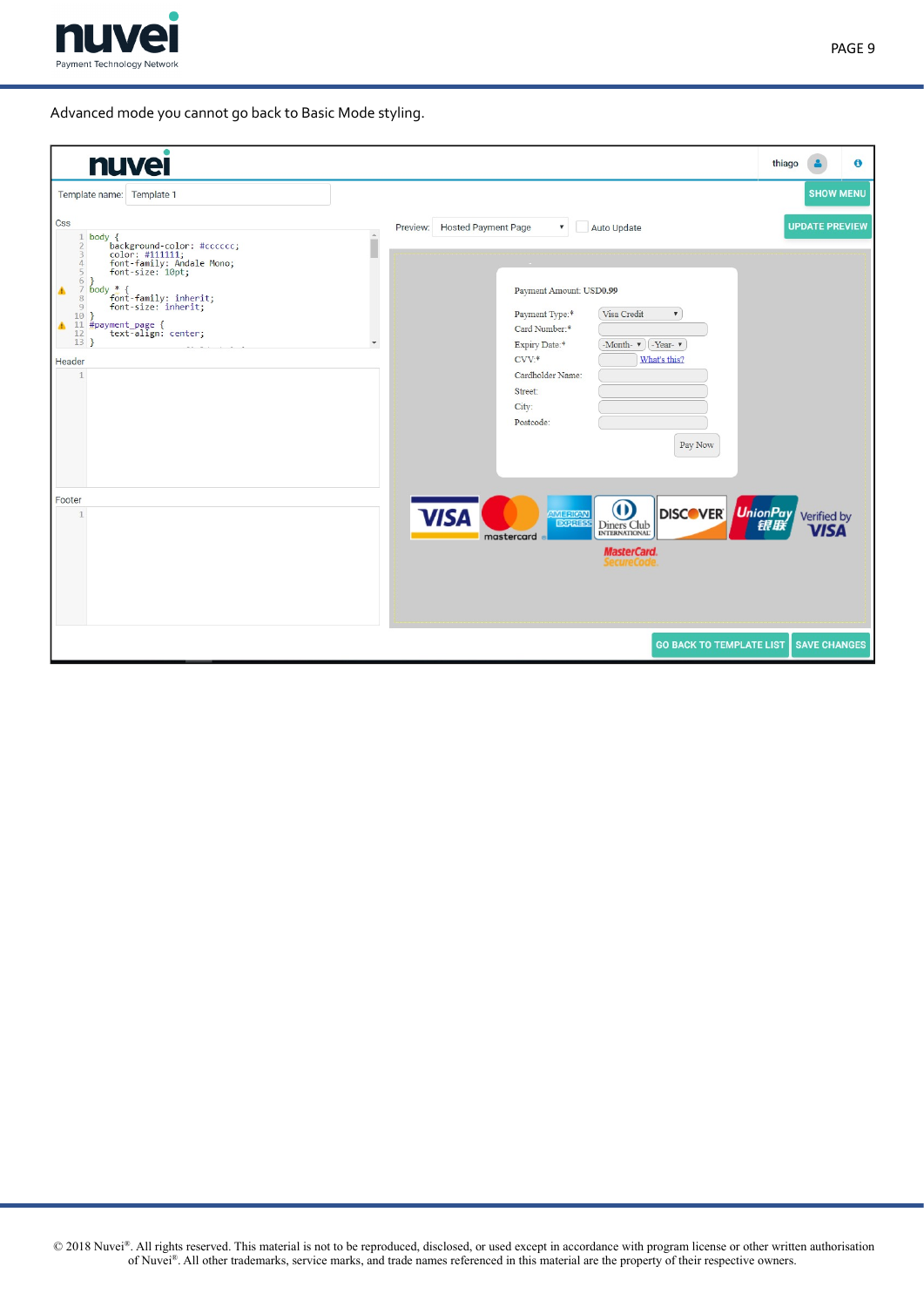

# <span id="page-9-1"></span>**4 Payment Page**

# <span id="page-9-0"></span>*4.1 Hosted Payment Page*

The redirecting to Nuvei is accomplished by means of a simple HTML form post with a number of defned form felds (below). The following is the Nuvei test payment page URL:

# **https://testpayments.nuvei.com/merchant/paymentpage**

The live URL will be provided once merchant testing is complete.

The following table describes the form felds to be posted:

| <b>Field Name</b>     | <b>Required</b> | <b>Description</b>                                                                                                                                                         |
|-----------------------|-----------------|----------------------------------------------------------------------------------------------------------------------------------------------------------------------------|
| <b>TERMINALID</b>     | Y               | A Terminal ID provided by Nuvei. NB - Please contact Nuvei to be<br>issued with a test terminal ID.                                                                        |
| ORDERID               | Y               | A unique identifier for the order created by the merchant. (Max 12<br>Characters).                                                                                         |
| <b>CURRENCY</b>       | Υ               | Must be "USD".                                                                                                                                                             |
| <b>AMOUNT</b>         | Y               | The amount of the transaction as a 2 digit decimal or an Integer value<br>for JPY amounts.                                                                                 |
| <b>DATETIME</b>       | Y               | Format: DD-MM-YYYY:HH:MM:SS:SSS.                                                                                                                                           |
| <b>RECEIPTPAGEURL</b> | $\mathsf{N}$    | This is the URL of the page on your site that will display the result of<br>the transaction. If sent this will override the terminal setting in the<br>SelfCare System.    |
| CARDHOLDERNAME        | N               | This will pre-populate the Account Name field on the payment page.<br>This will be editable on the payment page. It should be as displayed<br>on the front of the account. |
| <b>DESCRIPTION</b>    | N               | A description of the transaction.                                                                                                                                          |
| <b>EMAIL</b>          | $\mathsf{N}$    | An email address to send a confirmation email to. Normally this is<br>account owner email address.                                                                         |
| RECEIPTPAGEURL        | $\mathsf{N}$    | This is the URL of the page on your site that will display the result of<br>the transaction. If sent this will override the terminal setting in the<br>SelfCare System.    |
| VALIDATIONURL         | N               | This will overwrite the default Background Validation URL and will<br>display an error if this feature is not enabled and sent. Highly<br>recommended. See section 3.2.    |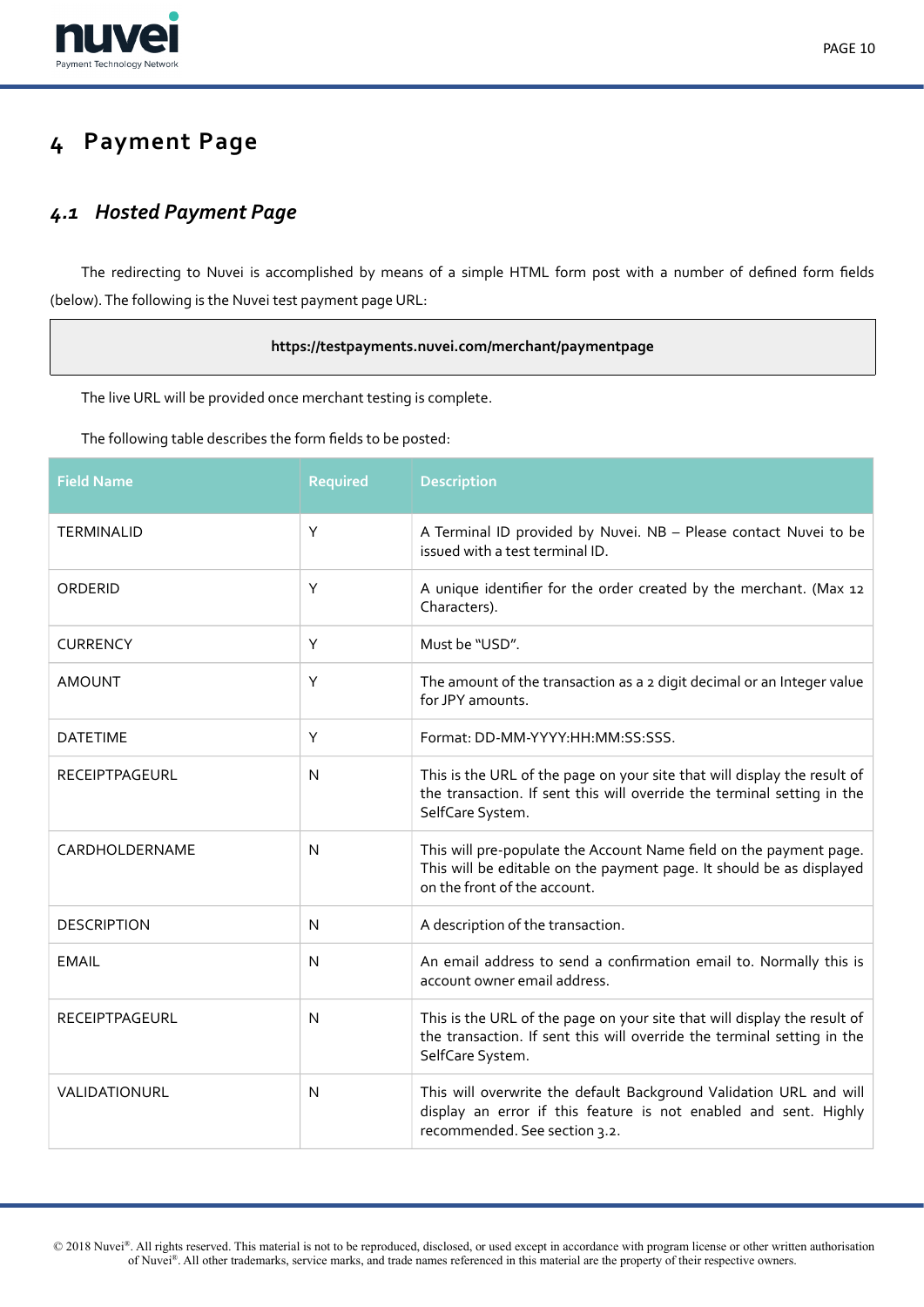

| <b>Field Name</b>    | <b>Required</b> | <b>Description</b>                                                                                                                                                                                                                                                                         |
|----------------------|-----------------|--------------------------------------------------------------------------------------------------------------------------------------------------------------------------------------------------------------------------------------------------------------------------------------------|
| <b>TERMINALTYPE</b>  | N               | 1 or 2 (default). Defines whether the transaction is to be processed as<br>Mail Order/Telephone Order (1) or eCommerce (2 or not sent). Mail<br>Order transactions can have a separate Payment Page Layout.                                                                                |
| ADDRESS <sub>1</sub> | N               | Will pre-populate the ADDRESS1 field on the Hosted Payment Page                                                                                                                                                                                                                            |
| ADDRESS <sub>2</sub> | N               | The same handling as ADDRESS1.                                                                                                                                                                                                                                                             |
| <b>POSTCODE</b>      | N               | Zip/Postal Code associated with this account, characters o-10                                                                                                                                                                                                                              |
| <b>CITY</b>          | N               | The same handling as ADDRESS1.                                                                                                                                                                                                                                                             |
| <b>STATE</b>         | N               | State/Region associated with this account.                                                                                                                                                                                                                                                 |
| <b>PHONE</b>         | N               | Customer phone number, to be stored against transaction.<br>International format and numeric.                                                                                                                                                                                              |
| AnyOtherCustomField  | N               | Any other fields sent in the request will be treated as a custom field. It<br>will be returned to the Receipt and Validation URLs also. Note that<br>this is subject to the max length of a HTTP GET request which we<br>would conservatively recommend considering to be 2000 characters. |
| <b>HASH</b>          | Υ               | An SHA-512 HASH. See Note 1 below.                                                                                                                                                                                                                                                         |

 $\sim$ ina

1. The SHA-512 HASH is generated using the following as an input string:

## **TERMINALID:ORDERID:AMOUNT:DATETIME:RECEIPTPAGEURL:VALIDATIONURL:secret**

2. For multi-currency Terminal Ids (see section 2.2 above) this should be:

## **TERMINALID:ORDERID:CURRENCY:AMOUNT:DATETIME:RECEIPTPAGEURL:VALIDATIONURL:**

**secret**

3. Any other felds that are sent to the HPP are considered to be 'extra felds'. These will be returned in the response to the Receipt Page URL, but will not be stored in the system or sent to the Validation URL.

The following HTML shows the minimum required to initiate a transaction.

| <ntmi></ntmi> |                                                                                                                                                                                                                                                                                                                                                                                                                                                                                      |
|---------------|--------------------------------------------------------------------------------------------------------------------------------------------------------------------------------------------------------------------------------------------------------------------------------------------------------------------------------------------------------------------------------------------------------------------------------------------------------------------------------------|
| <body></body> |                                                                                                                                                                                                                                                                                                                                                                                                                                                                                      |
|               | <form action="https://testpayments.nuvei.com/merchant/paymentpage" method="post"><br/><input name="TERMINALID" type="hidden" value="6491002"/><br/><input name="ORDERID" type="hidden" value="3281"/><br/><input name="CURRENCY" type="hidden" value="USD"/><br/><input name="AMOUNT" type="hidden" value="10.00"/><br/><input name="DATETIME" type="hidden" value="15-3-2015:10:43:01:673"/><br/><input name="HASH" type="hidden" value="3b41co1e592b396c91d7odeado81c183"/></form> |
|               | <input type="submit" value="Pay Now"/>                                                                                                                                                                                                                                                                                                                                                                                                                                               |
|               |                                                                                                                                                                                                                                                                                                                                                                                                                                                                                      |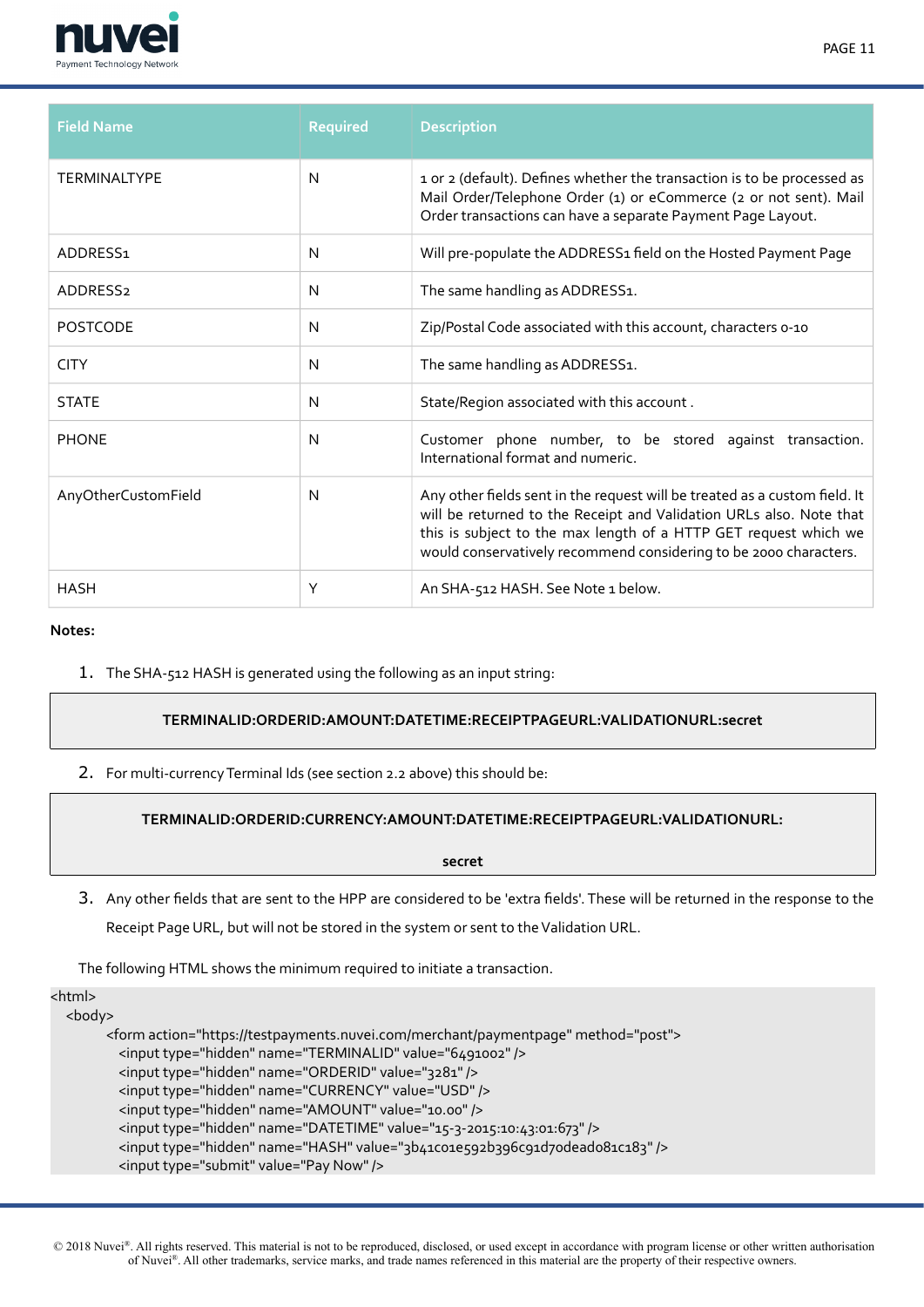

PAGE 12

</form> </body> <html>

The URL where Nuvei will send transaction processing results is set on the Terminal Setup screen (Receipt Page URL feld) or is sent dynamically with the transaction as the RECEIPTPAGEURL parameter (see above). The following felds are returned in the response:

| <b>Field Name</b>   | <b>Description</b>                                                                                                                                                                                                                                                              |
|---------------------|---------------------------------------------------------------------------------------------------------------------------------------------------------------------------------------------------------------------------------------------------------------------------------|
| TERMINALID          | The Terminal ID that the trans was processed under.                                                                                                                                                                                                                             |
| ORDERID             | The original order ID of the transaction.                                                                                                                                                                                                                                       |
| <b>UNIQUEREF</b>    | Generated reference that should be stored for tracking and remote XML<br>refunding.                                                                                                                                                                                             |
| <b>AMOUNT</b>       | Transaction amount.                                                                                                                                                                                                                                                             |
| <b>RESPONSECODE</b> | E: Initial Approval or D: Declined. If E is received then final approval will be<br>provided by background notification.                                                                                                                                                        |
| <b>RESPONSETEXT</b> | The text of the authorization.                                                                                                                                                                                                                                                  |
| <b>DATETIME</b>     | The time of the transaction created by the bank. Format: YYYY-MM-<br>DDTHH:MM:SS.                                                                                                                                                                                               |
| ACCOUNT_TYPE        | <b>CHECKING or SAVINGS</b>                                                                                                                                                                                                                                                      |
| ROUTING_NUMBER      | The ACH routing number                                                                                                                                                                                                                                                          |
| APPROVALCODE        | Approval code of the operation                                                                                                                                                                                                                                                  |
| <b>HASH</b>         | An SHA-512 HASH. See Note1 below.                                                                                                                                                                                                                                               |
| Any other field     | Any other fields sent in the request will be treated as a custom field. It will be<br>returned to the Receipt Page URL also. Note that this is subject to the max<br>length of a HTTP GET request which we would conservatively recommend<br>considering to be 2000 characters. |

**Notes:**

1. The SHA-512 HASH is generated using the following as an input string:

**TERMINALID:ORDERID:AMOUNT:DATETIME:RESPONSECODE:RESPONSETEXT:secret**

For multi-currency Terminal Ids (see section 2.2 above) this should be:

## **TERMINALID:ORDERID:CURRENCY:AMOUNT:DATETIME:RESPONSECODE:**

## **RESPONSETEXT:secret**

Many code examples on how to generate an SHA-512 HASH can be found on the Internet. For assistance, please contact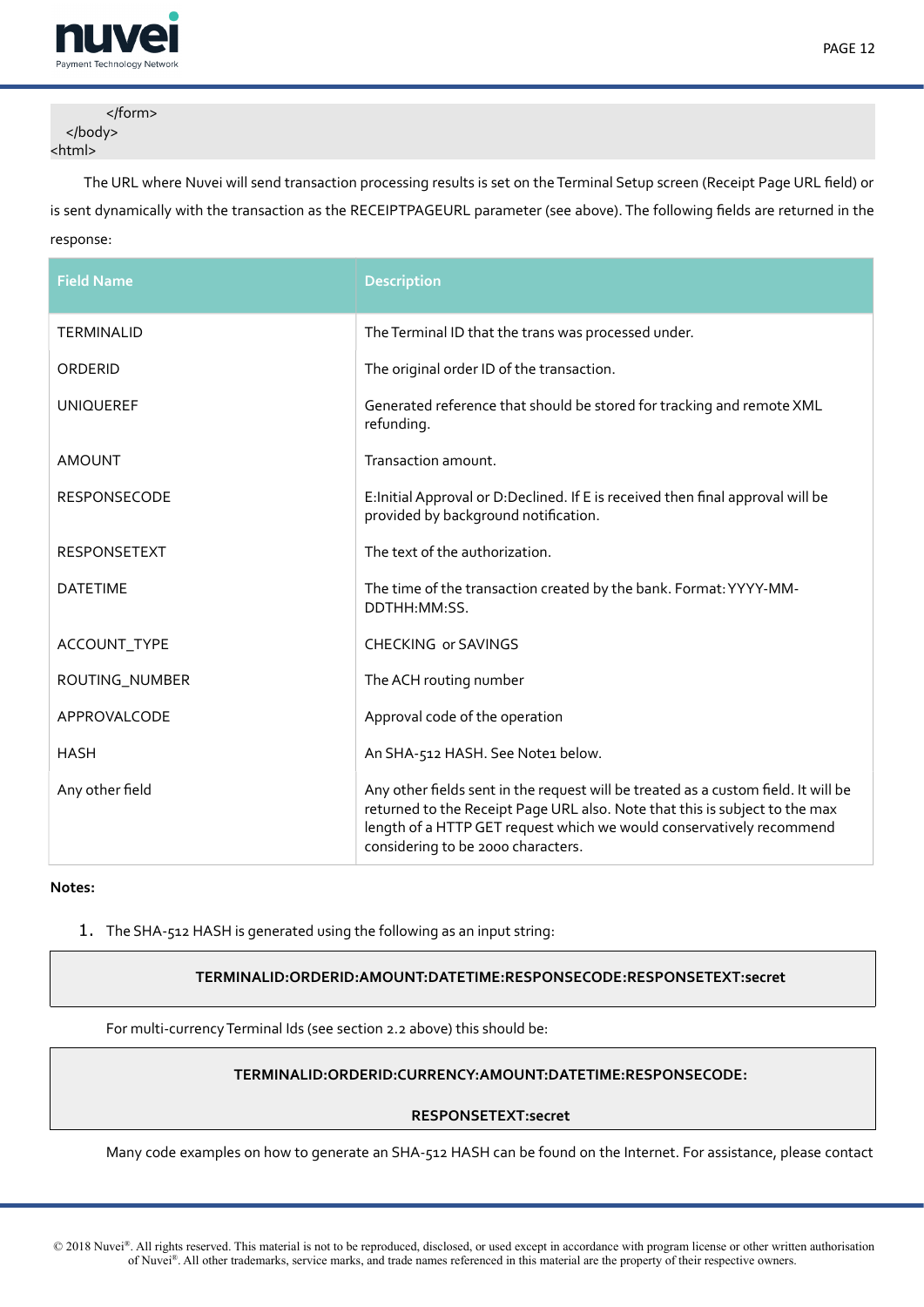

Nuvei.

2. Depending on your customer's browser defnitions and if there's a language template defned for his/ her language priority, the Payment Gateway is going to send the payment receipt translated. If the language is not supported by the gateway, the receipt is going to be sent using the gateway's language.

# <span id="page-12-0"></span>*4.2 Background Notifcation*

Background notifcation is a method of providing the fnal results of transactions using a server side post. The Notifcation URL must be set for the terminal or sent in the payment request to the Payment Page, and Nuvei will use this URL to send an HTTP POST request with transaction processing result and will expect to receive "OK" in the HTTP response body (2 characters only, no HTML). Any other response or connection issue will be considered as not-notified and a subsequent attempt to reach the notifcation URL will be made later, this process will repeat until our maximum allowed time for notifcation has passed. If the maximum allowed time has passed and the transaction was not successfully notifed, the transaction will be marked as expired and the notifcation email address will be notifed.

Send ACH JH background notifcation using the Background Validation process, result of sending notifcation does not impact on farther ACH JH transaction processing.

Notifcation sent in two cases:

- ACH JH transaction made from HPP (general flow)
- During Settlement process when transaction moving from open to closed transactions

 To distinguish notifcation types on merchant side use response code, where 'E' means that transaction initially approved, 'A' transaction approved fnally.

Use the same 'Validation URL' from Terminal Settings->Integration to notify merchant about ACH JH transactions result processing. Note: Validation must be enabled ('Enable Validation' checkbox on Terminal Settings->Integration page).

| The following parameters are sent in the validation request: |  |
|--------------------------------------------------------------|--|
|--------------------------------------------------------------|--|

| <b>Field Name</b>   | <b>Description</b>                                                                                                          |
|---------------------|-----------------------------------------------------------------------------------------------------------------------------|
| <b>TERMINALID</b>   | A Terminal ID provided by Nuvei. NB - Please contact Nuvei to be issued with<br>a test terminal ID.                         |
| AMOUNT              | Transaction amount.                                                                                                         |
| ORDERID             | Order ID supplied by merchant in request.                                                                                   |
| <b>RESPONSETEXT</b> | Text describing transaction state. This will be populated with an error message<br>if there was an issue during processing. |
| <b>RESPONSECODE</b> | A: Approved or D: Declined.                                                                                                 |

 © 2018 Nuvei®. All rights reserved. This material is not to be reproduced, disclosed, or used except in accordance with program license or other written authorisation of Nuvei®. All other trademarks, service marks, and trade names referenced in this material are the property of their respective owners.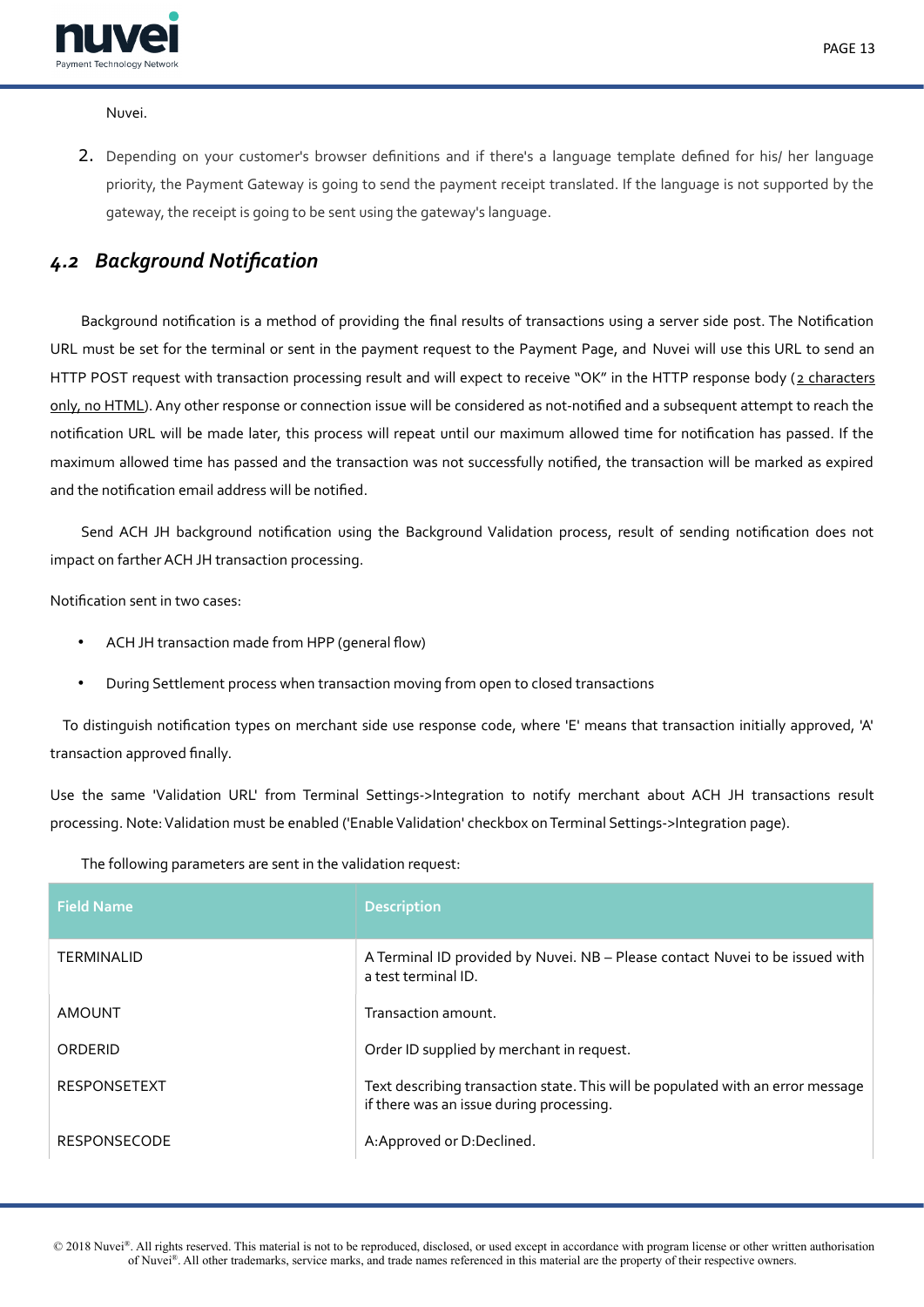



| <b>Field Name</b>  | <b>Description</b>                                                                  |
|--------------------|-------------------------------------------------------------------------------------|
| <b>DATETIME</b>    | Format: YYYY-MM-DDTHH:MM:SS.                                                        |
| <b>UNIQUEREF</b>   | Generated reference that should be stored for tracking and remote XML<br>refunding. |
| <b>DESCRIPTION</b> | PAYMENT or REVERSAL.                                                                |
| ACCOUNTNUMBER      | Masked ACH account number, shows ~60% of characters.                                |
| <b>HASH</b>        | An SHA-512 HASH. See Note 1 below.                                                  |

1. The SHA-512 HASH is generated using the following as an input string:

**TERMINALID:ORDERID:UNIQUEREF:AMOUNT:DATETIME:RESPONSECODE:RESPONSETEXT:secret**

2. For multi-currency Terminal Ids (see section 2.2 above) this should be:

# **TERMINALID:ORDERID:UNIQUEREF:CURRENCY:AMOUNT:DATETIME:RESPONSECODE:**

## **RESPONSETEXT:secret**

# <span id="page-13-0"></span>*4.3 Hosted Pages in an iFrame*

It is also possible to process transactions using an iFrame rather than a full redirect. All the same felds are required as the standard full redirect integration, but the implementation for the iFrame is slightly diferent. There are two methods of doing this:

- 1. Build and submit the form as with the standard integration, but within the iFrame.
- 2. Build the POST query string within the main page and then create an iFrame with that string as it's SRC value.

In either case you should also include this extra parameter:

| <b>Field Name</b> | <b>Required</b> | <b>Description</b>                                                                        |
|-------------------|-----------------|-------------------------------------------------------------------------------------------|
| <b>INIFRAME</b>   |                 | Ensures that all the redirects that our system performs<br>don't break out of the iFrame. |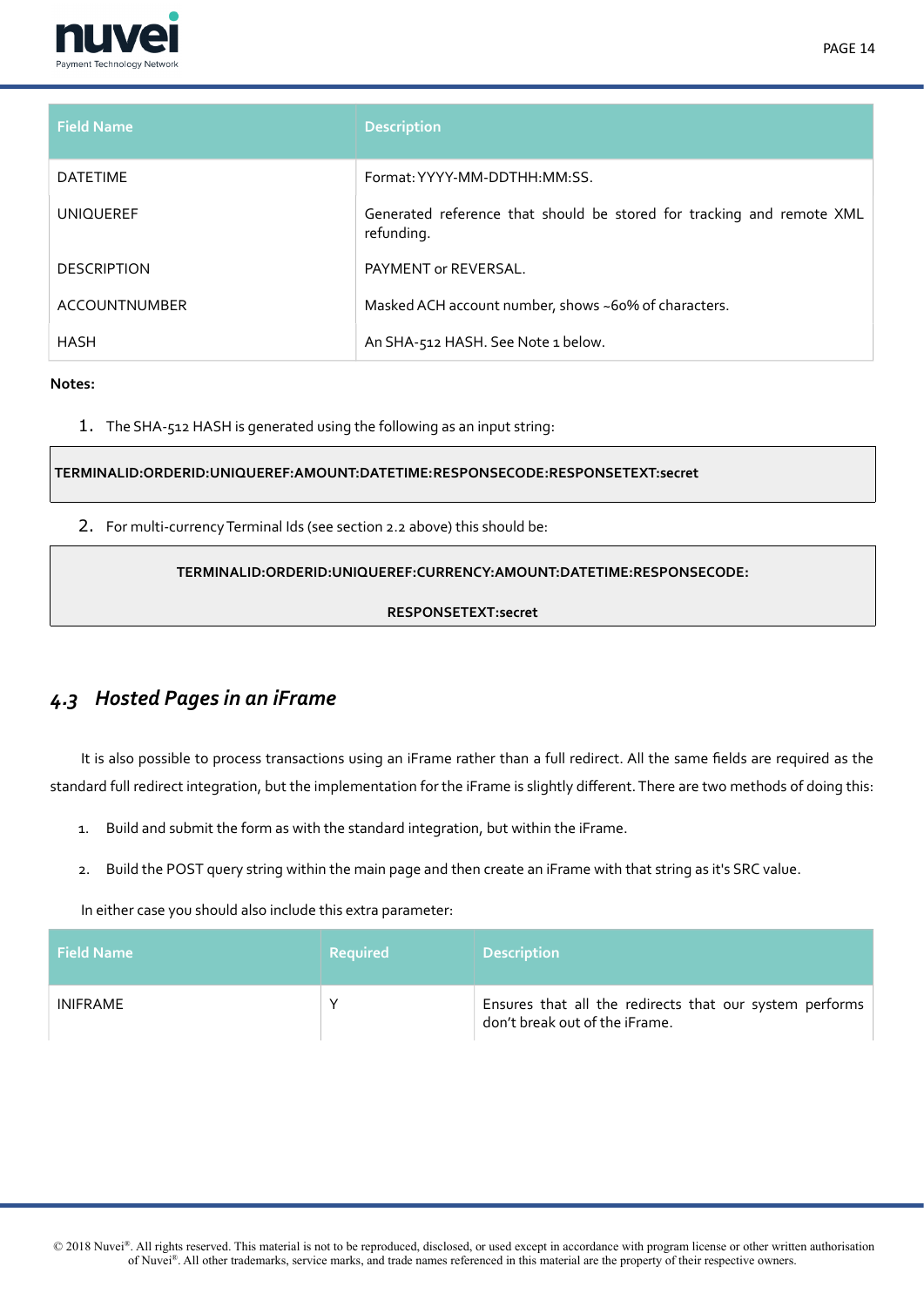

# <span id="page-14-2"></span>**5 XML Payments Integration**

It is also possible to send XML directly to the Nuvei payment server. This is useful in a scenario where your application needs full control of the payment process or where you wish to collect account details on your site.

The XML XSD description for all of the packet types below is available there:

## **https://testpayments.nuvei.com/merchant/gateway.xsd**

<span id="page-14-1"></span>Note that all data sent to us should be correctly uncoded using UTF-8 as the character encoding.

# *5.1 Request Types*

# **5.1.1 XML ACH Sale**

<span id="page-14-0"></span>The following is a simple example of a payment via an XML POST:

<?xml version="1.0" encoding="UTF-8"?> <PAYMENTACH> <ORDERID>3472151837</ORDERID> <TERMINALID>2366006</TERMINALID> <AMOUNT>2.09</AMOUNT> <CURRENCY>USD</CURRENCY> <DATETIME>22-02-2017:18:02:31:849</DATETIME> <TERMINALTYPE>2</TERMINALTYPE> <SEC\_CODE>CCD</SEC\_CODE> <ACCOUNT\_TYPE>CHECKING</ACCOUNT\_TYPE> <ACCOUNT\_NUMBER>2387654376</ACCOUNT\_NUMBER> <ROUTING\_NUMBER>101000187</ROUTING\_NUMBER> <ACCOUNT\_NAME>Billy Joel</ACCOUNT\_NAME> <CHECK\_NUMBER>1234</CHECK\_NUMBER> <ADDRESS1>7th Avenu, 77</ADDRESS1> <ADDRESS2>5th Avenu, 13</ADDRESS2> <CITY>New York</CITY> <REGION>A1</REGION> <POSTCODE>117898</POSTCODE> <COUNTRY>US</COUNTRY> <PHONE>9563343234</PHONE> <IPADDRESS>192.168.0.1</IPADDRESS> <EMAIL>asd@asd.org</EMAIL> <DESCRIPTION>test</DESCRIPTION> <DL\_STATE>NY</DL\_STATE> <DL\_NUMBER>4353446</DL\_NUMBER> <HASH>ceb3fded5144eec6a8e821014f2e66f5</HASH> </PAYMENTACH>

Request felds: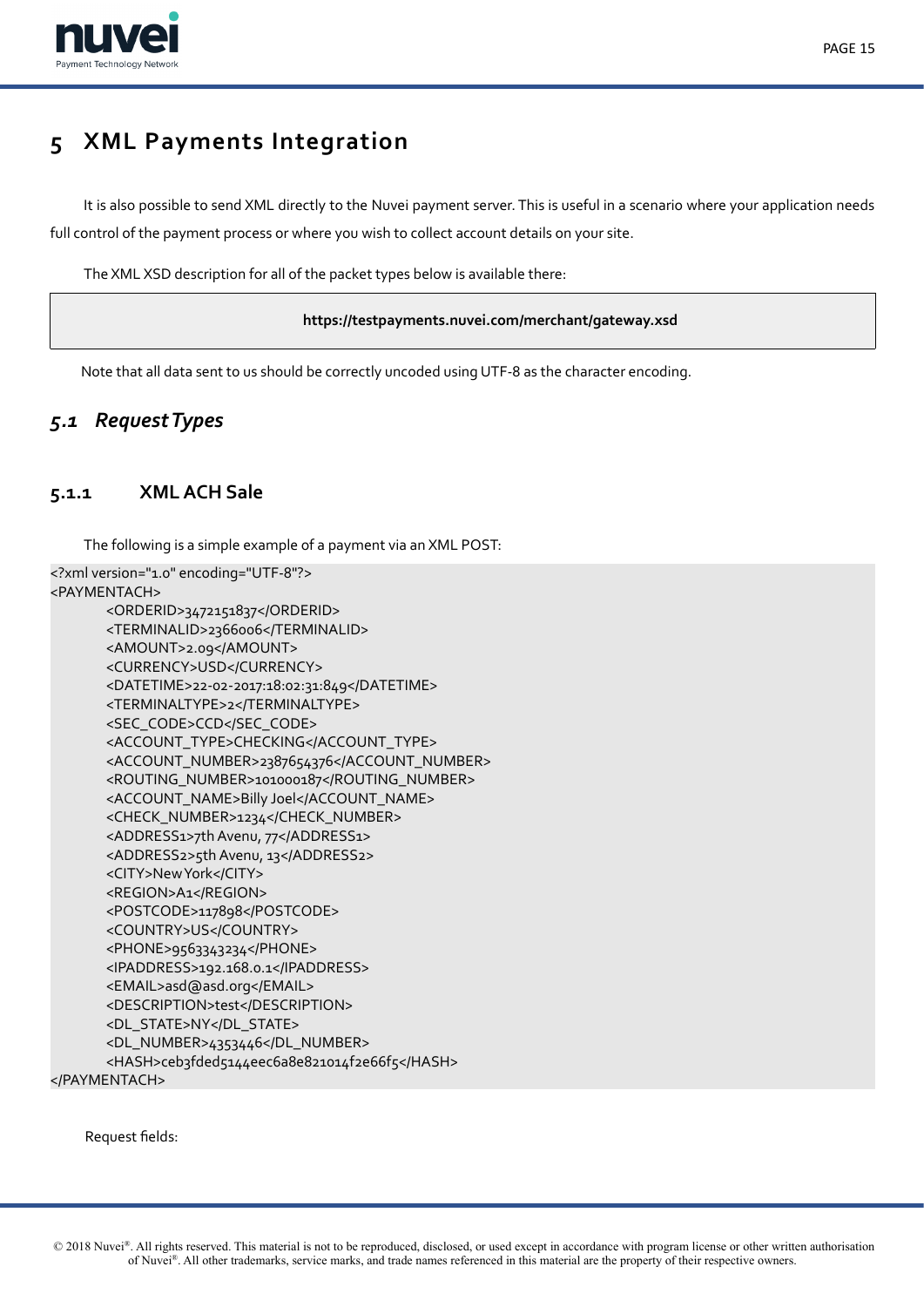

| <b>Field Name</b>    | Required  | <b>Description</b>                                                                                  |
|----------------------|-----------|-----------------------------------------------------------------------------------------------------|
| ORDERID              | Υ         | A unique identifier for the order created by the merchant. (Max 12<br>Characters).                  |
| TERMINALID           | Y         | A Terminal ID provided by Nuvei. NB - Please contact Nuvei to be<br>issued with a test terminal ID. |
| <b>AMOUNT</b>        | Υ         | The amount of the transaction as a 2 digit decimal                                                  |
| <b>CURRENCY</b>      | Υ         | Must be "USD".                                                                                      |
| <b>DATETIME</b>      | Υ         | Format: DD-MM-YYYY:HH:MM:SS:SSS.                                                                    |
| <b>TERMINALTYPE</b>  | Υ         | The type of the terminal:                                                                           |
|                      |           | 1 - MOTO (Mail Order/Telephone Order)<br>$\bullet$                                                  |
|                      |           | 2-eCommerce<br>$\bullet$                                                                            |
|                      |           | $\bullet$                                                                                           |
| SEC_CODE             | Υ         | See section 2.4 above.                                                                              |
| ACCOUNT_TYPE         | Υ         | CHECKING or SAVINGS. Required if ACH_SECURE=N.                                                      |
| ACCOUNT_NUMBER       | Υ         | The ACH account number                                                                              |
| ROUTING_NUMBER       | Υ         | The ACH routing number.                                                                             |
| ACCOUNT_NAME         | Υ         | The customer's first and last name.                                                                 |
| CHECK_NUMBER         | ${\sf N}$ | Check number                                                                                        |
| ADDRESS1             | N         | First line of customer's address.                                                                   |
| ADDRESS <sub>2</sub> | N         | Second line of customer's address.                                                                  |
| <b>CITY</b>          | ${\sf N}$ | Customer's home city.                                                                               |
| <b>REGION</b>        | ${\sf N}$ | Customer's region.                                                                                  |
| <b>POSTCODE</b>      | N         | Customer's post code.                                                                               |
| <b>COUNTRY</b>       | N         | Customer's country.                                                                                 |
| <b>PHONE</b>         | N         | Customer's phone number.                                                                            |
| <b>IPADDRESS</b>     | N         | Customer's IP address.                                                                              |
| <b>EMAIL</b>         | N         | Customer's e-mail address.                                                                          |
| <b>DESCRIPTION</b>   | ${\sf N}$ | Optional transaction description field.                                                             |
| <b>DL_STATE</b>      | N         | Customers driving licence state.                                                                    |

 © 2018 Nuvei®. All rights reserved. This material is not to be reproduced, disclosed, or used except in accordance with program license or other written authorisation of Nuvei®. All other trademarks, service marks, and trade names referenced in this material are the property of their respective owners.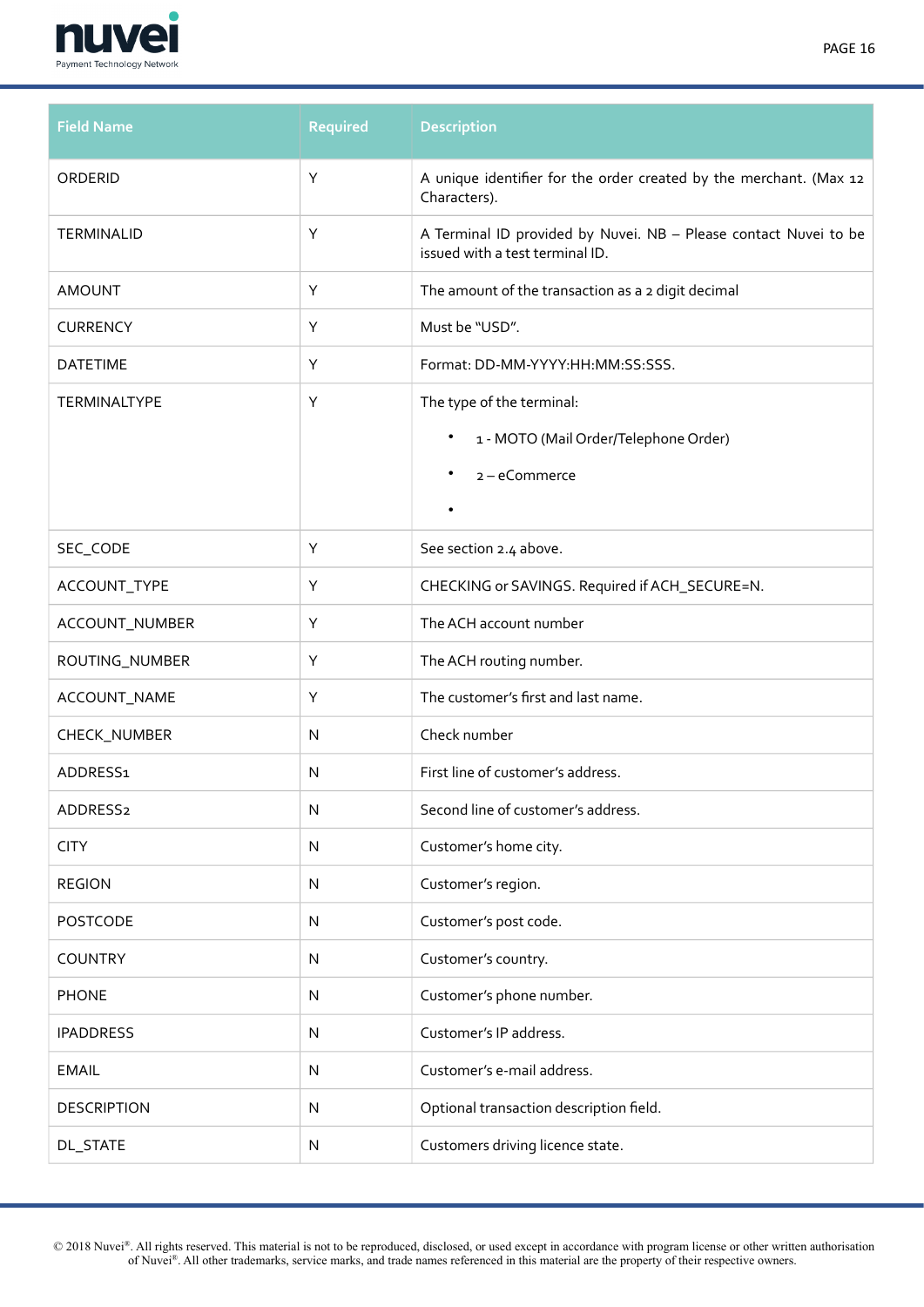

| <b>Field Name</b> | <b>Required</b> | <b>Description</b>                 |
|-------------------|-----------------|------------------------------------|
| DL NUMBER         | N               | Customers driving licence number.  |
| <b>HASH</b>       |                 | An SHA-512 HASH. See Note 1 below. |

For testing, this XML is posted to:

## **https://testpayments.nuvei.com/merchant/xmlpayment**

A response for this transaction would be:

```
<?xml version="1.0" encoding="UTF-8" ?>
<PAYMENTACHRESPONSE>
      <UNIQUEREF>G6VPOBK1E7</UNIQUEREF>
      <RESPONSECODE>E</RESPONSECODE>
      <RESPONSETEXT>ACCEPTED</RESPONSETEXT>
      <APPROVALCODE>Success</APPROVALCODE>
      <DATETIME>2017-03-22T17:19:38</DATETIME>
      <HASH>a6cd3355928183ccb82dd8185ffcfd39</HASH>
</PAYMENTACHRESPONSE>
```
Payment request felds description:

The following felds are returned in the response:

| <b>Field Name</b>   | <b>Description</b>                                                                                                                                                                                                     |
|---------------------|------------------------------------------------------------------------------------------------------------------------------------------------------------------------------------------------------------------------|
| <b>UNIQUEREF</b>    | Generated reference that should be stored for tracking and remote XML<br>refunding.                                                                                                                                    |
| <b>RESPONSECODE</b> | IA: Initial Approval or D: Declined. If IA is received, then final approval will be<br>provided by background notification.                                                                                            |
| <b>RESPONSETEXT</b> | The text of the authorization.                                                                                                                                                                                         |
| APPROVALCODE        | E: Initial Approval or D: Declined                                                                                                                                                                                     |
| <b>DATETIME</b>     | The time of the transaction created by the bank. Format: YYYY-MM-<br>DDTHH:MM:SS. Note that this is intentionally in a different format to the<br>request timestamp to highlight the fact that it is a different time. |
| HASH                | An SHA-512 HASH. See Note 2 below.                                                                                                                                                                                     |

**Notes:**

1. The request SHA-512 HASH is generated using the following as an input string:

#### **TERMINALID:ORDERID:AMOUNT:DATETIME:secret**

For multi-currency Terminal IDs (see section 2.2 above) this should be: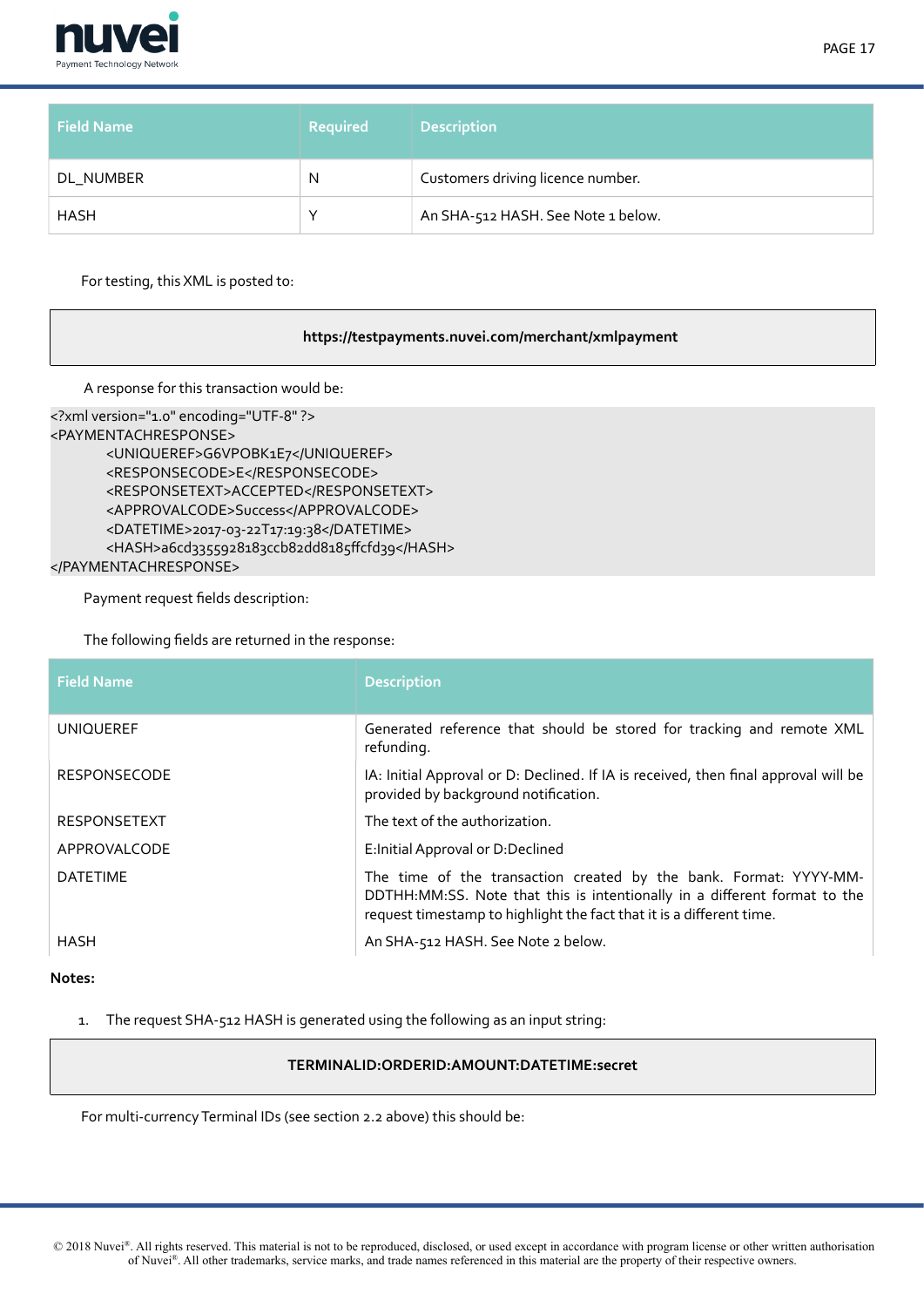

## **TERMINALID:ORDERID:CURRENCY:AMOUNT:DATETIME:secret**

2. The response SHA-512 HASH is generated using the following as an input string:

# **TERMINALID:ORDERID:UNIQUEREF:AMOUNT:DATETIME:RESPONSECODE:RESPONSETEXT:**

**secret**

For multi-currency Terminal IDs (see section 2.2 above ) this should be:

# **TERMINALID:ORDERID:UNIQUEREF:CURRENCY:AMOUNT:DATETIME:RESPONSECODE:**

## **RESPONSETEXT:secret**

Many code examples on how to generate an SHA-512 HASH can be found in the Internet. For assistance, please contact Nuvei.

3. In case you desire to inform your customer's email and desire to provide his/ her receipt in another language, you can use the Accept-Language parameter of the request to set language the customer should receive the receipt in. If the language informed is not supported, the Payment Gateway will use its default language (EN). Possible values are 'fr-FR' or even 'fr,en-US;q=0.9,en;q=0.8,ru;q=0.7,de;q=0.6,ru-RU;q=0.5,de-DE;q=0.4'.

# **Error handling**

If there is an error processing the transaction, the error string is returned in an XML message with the simple:

 $<$ ERROR $>$ 

```
<ERRORCODE>E01</ERRORCODE>
      <ERRORSTRING>Invalid ACH Order ID</ERRORSTRING>
</ERROR>
```
# <span id="page-17-0"></span>**5.1.2 Standard ACH Refunds**

Standard refunds can be be performed on any ACH payments in the Nuvei system, either in the Open Batch or Closed Batch. Partial refunds re not allowed.

The following is a simple example of a refund via an XML POST:

```
<?xml version="1.0" encoding="UTF-8"?>
<REFUND>
      <UNIQUEREF>LS2O5CO1XB</UNIQUEREF>
      <TERMINALID>2366006</TERMINALID>
      <AMOUNT>3.45</AMOUNT>
      <DATETIME>24-01-2017:15:23:14:422</DATETIME>
      <HASH>e71b02501e7eb9b4cedaa955e5b86e11</HASH>
      <OPERATOR>opr</OPERATOR>
      <REASON>reason</REASON>
```
</REFUND>

For testing, this XML is posted to: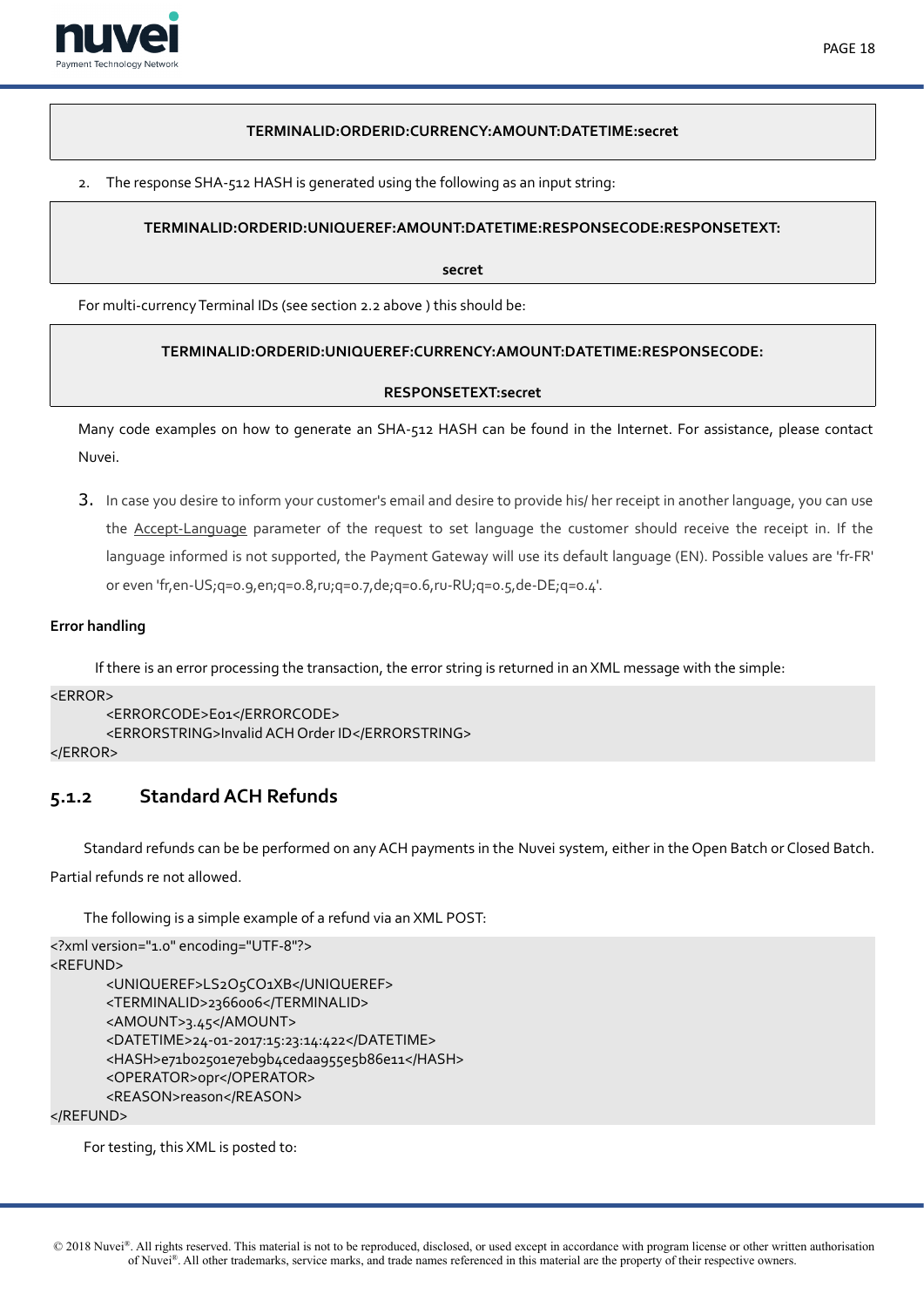

# **https://testpayments.nuvei.com/merchant/xmlpayment**

A response for this transaction would be:

#### <REFUNDRESPONSE>

```
<RESPONSECODE>E</RESPONSECODE>
<RESPONSETEXT>ACCEPTED</RESPONSETEXT>
<UNIQUEREF>KN5FQL15J6</UNIQUEREF>
<DATETIME>24-01-2017:14:23:15:801</DATETIME>
<HASH>cob52adcce8a710df40bc68bf2dfe427</HASH>
```
</REFUNDRESPONSE>

The Nuvei payment system then handles subsequent payment settlement and storage.

The following is a description of each feld:

| <b>Field Name</b> | <b>Required</b> | <b>Description</b>                                                                                  |
|-------------------|-----------------|-----------------------------------------------------------------------------------------------------|
| <b>UNIQUEREF</b>  | Υ               | The UNIQUEREF for the original payment.                                                             |
| <b>TERMINALID</b> | Υ               | A Terminal ID provided by Nuvei. NB - Please contact Nuvei to be<br>issued with a test terminal ID. |
| <b>AMOUNT</b>     | Υ               | The amount of the refund transaction as a 2 digits decimal or an<br>Integer value for JPY amounts.  |
| <b>DATETIME</b>   | Υ               | Format: DD-MM-YYYY:HH:MM:SS:SSS.                                                                    |
| <b>HASH</b>       | Υ               | An SHA-512 HASH. See note 1 below.                                                                  |
| <b>OPERATOR</b>   | Υ               | An identifier for who executed this transaction.                                                    |
| <b>REASON</b>     | Υ               | The reason for the refund.                                                                          |

The following felds are returned in the response:

| <b>Field Name</b>   | <b>Description</b>                                                                                                                                                                               |
|---------------------|--------------------------------------------------------------------------------------------------------------------------------------------------------------------------------------------------|
| <b>RESPONSECODE</b> | E: Initial Approval (final approval for voided transaction) or D: Declined. If E is<br>received, then final approval will be provided by background notification<br>(except voided transaction). |
| <b>RESPONSETEXT</b> | The text of the authorization.                                                                                                                                                                   |
| <b>UNIQUEREF</b>    | The UNIQUEREF for this refund.                                                                                                                                                                   |
| <b>DATETIME</b>     | Format DD-MM-YYYY:HH:MM:SS:SSS.                                                                                                                                                                  |
| <b>HASH</b>         | An SHA-512 HASH. See note 2 below.                                                                                                                                                               |

#### **Notes:**

1. The request SHA-512 HASH is generated using the following as an input string: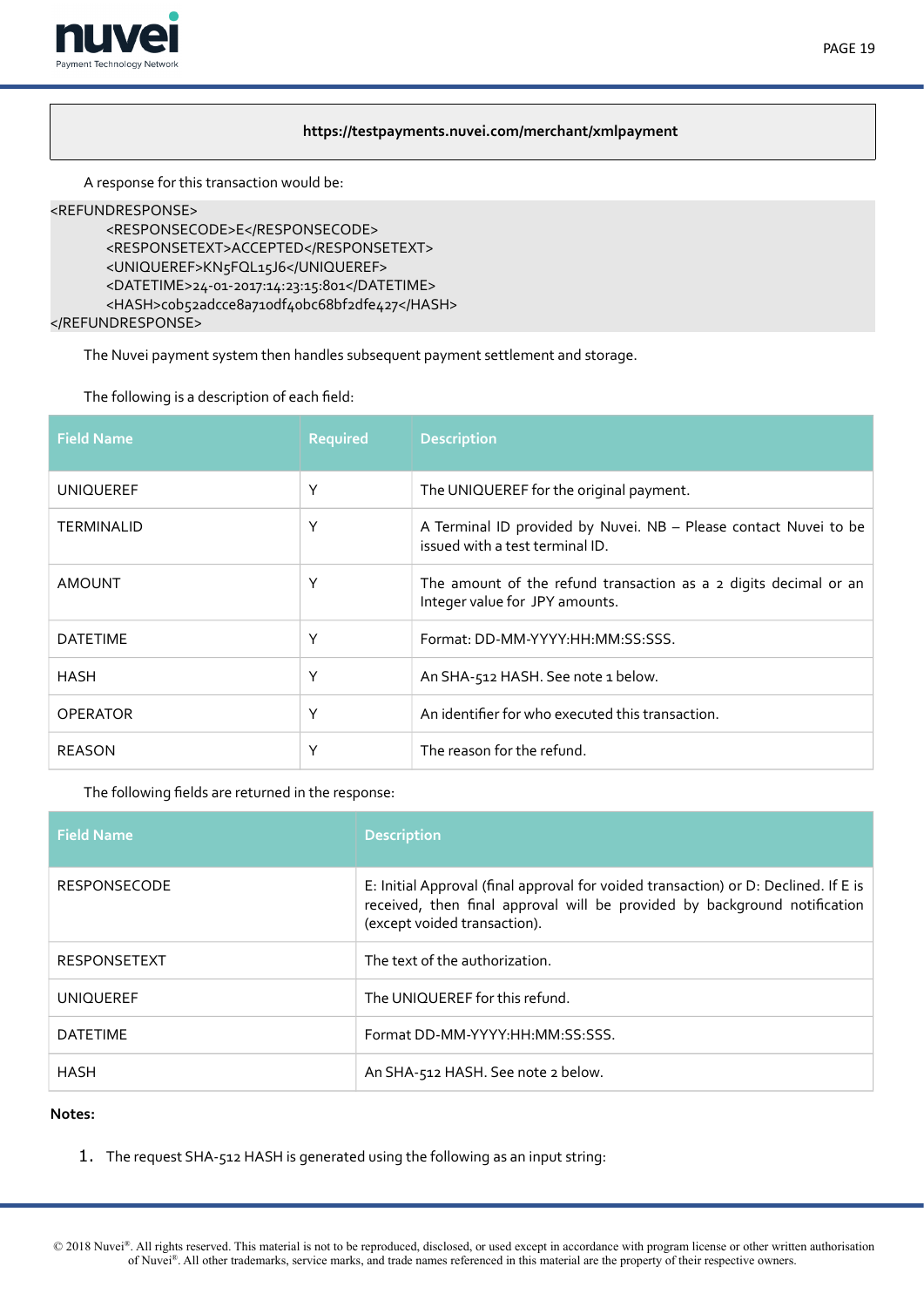

## **TERMINALID:UNIQUEREF:AMOUNT:DATETIME:secret**

For multi-currency Terminal IDs (see section 2.2 above) this should be:

# **TERMINALID:UNIQUEREF:CURRENCY:AMOUNT:DATETIME:secret**

2. The response SHA-512 HASH is generated using the following as an input string:

**TERMINALID:ORDERID:UNIQUEREF:AMOUNT:DATETIME:RESPONSECODE:RESPONSETEXT:**

**secret**

For multi-currency Terminal IDs (see section 2.2 above ) this should be:

## **TERMINALID:ORDERID:UNIQUEREF:CURRENCY:AMOUNT:DATETIME:RESPONSECODE:**

## **RESPONSETEXT:secret**

**n.b.** The response UNIQUEREF is to be used here.

3. In case you desire to inform your customer's email to provide his/ her receipt in another language, you can use the Accept-Language parameter of the request to set language the customer should receive the receipt in. If the language informed is not supported, the Payment Gateway will use its default language (EN). Possible values are 'fr-FR' or even 'fr,en-US;q=0.9,en;q=0.8,ru;q=0.7,de;q=0.6,ru-RU;q=0.5,de-DE;q=0.4'.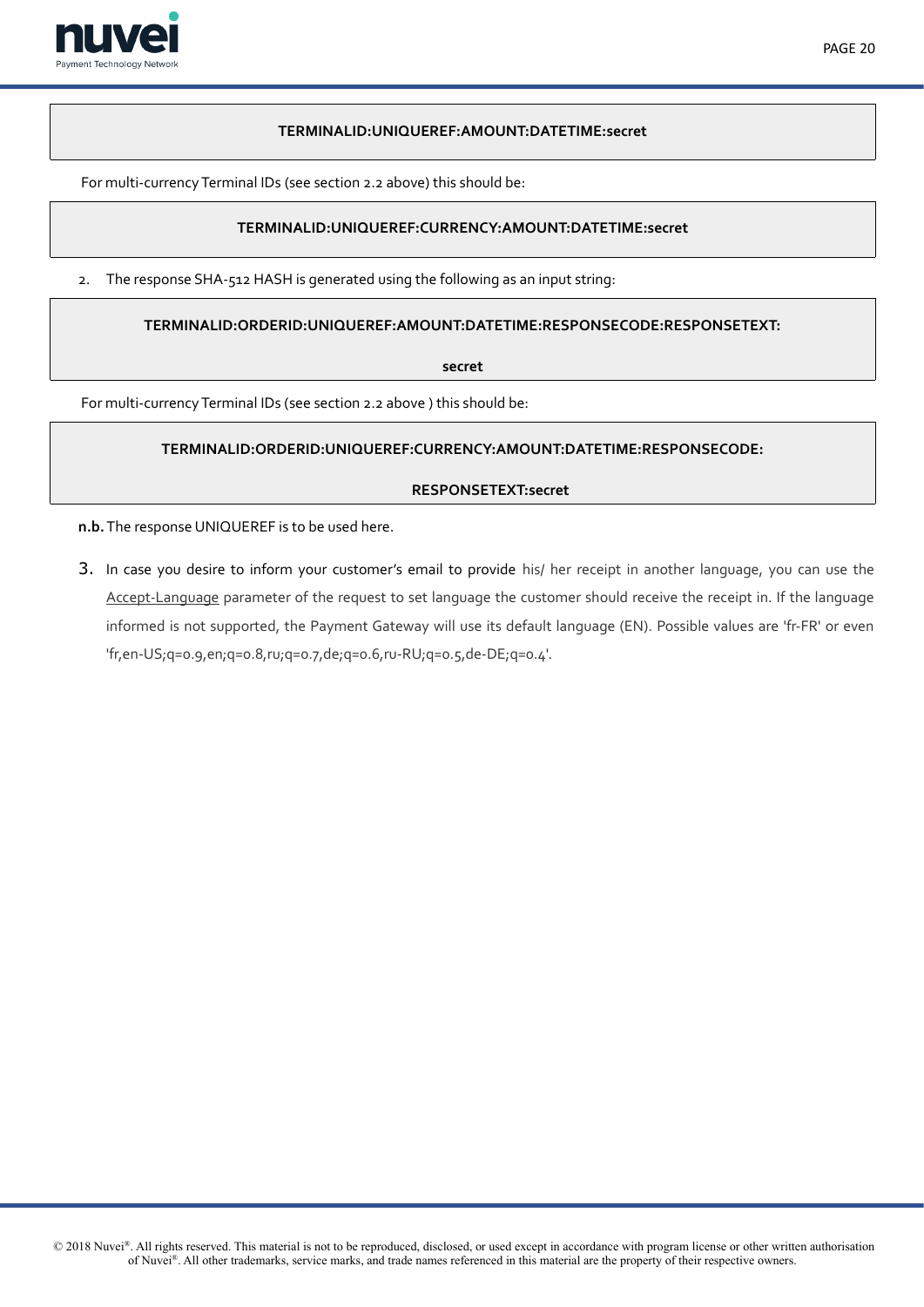

# <span id="page-20-1"></span>**6 SecureACH Storage**

SecureACH Storage is the storage of sensitive account information in the Nuvei system for use at a later date. It is a requirement for ACH Subscription processing. It is useful for merchants that are required to perform regular payments without the accountholder entering their information.

# <span id="page-20-0"></span>*6.1 SecureACH Registration and Updating From the Hosted Page*

SecureACH details can be registered or updated using the Nuvei hosted page by the account holder, account details will be stored using Nuvei SecureACH Storage.

To initiate a SecureACH registration or update a POST must be made to the following URL:

## **https://testpayments.nuvei.com/merchant/securecardpage**

The following table describes the form felds to be posted:

| <b>Field Name</b>     | <b>Required</b> | <b>Description</b>                                                                                                                                    |
|-----------------------|-----------------|-------------------------------------------------------------------------------------------------------------------------------------------------------|
| <b>ACTION</b>         | Υ               | $\bullet$<br>registerAch<br>updateAch<br>$\bullet$                                                                                                    |
| <b>MERCHANTREF</b>    | Υ               | Unique Reference assigned by the merchants site/software to identify<br>the stored account details. Length is limited to 48 chars.                    |
| <b>DATETIME</b>       | Υ               | Format: DD-MM-YYYY:HH:MM:SS:SSS                                                                                                                       |
| <b>TERMINALID</b>     | Υ               | A Terminal ID provided by Nuvei. NB - Please contact Nuvei to be<br>issued with a test terminal ID.                                                   |
| <b>RECEIPTPAGEURL</b> | N               | Overrides "Secure Card URL" terminal setting if sent.                                                                                                 |
| PERMITTEDTERMINALS    | N               | Terminals which are permitted to process the request. The<br>PERMITTEDTERMINALS string should be a comma separated list of<br>the permitted terminals |
| HASH                  | Υ               | An SHA-512 HASH. See Note 1 below.                                                                                                                    |

#### **Notes:**

1. The SHA-512 HASH is generated using the following as an input string

# **TERMINALID:MERCHANTREF:DATETIME:ACTION:RECEIPTPAGEURL:secret**

Below is an example HTML form to open account details registration page.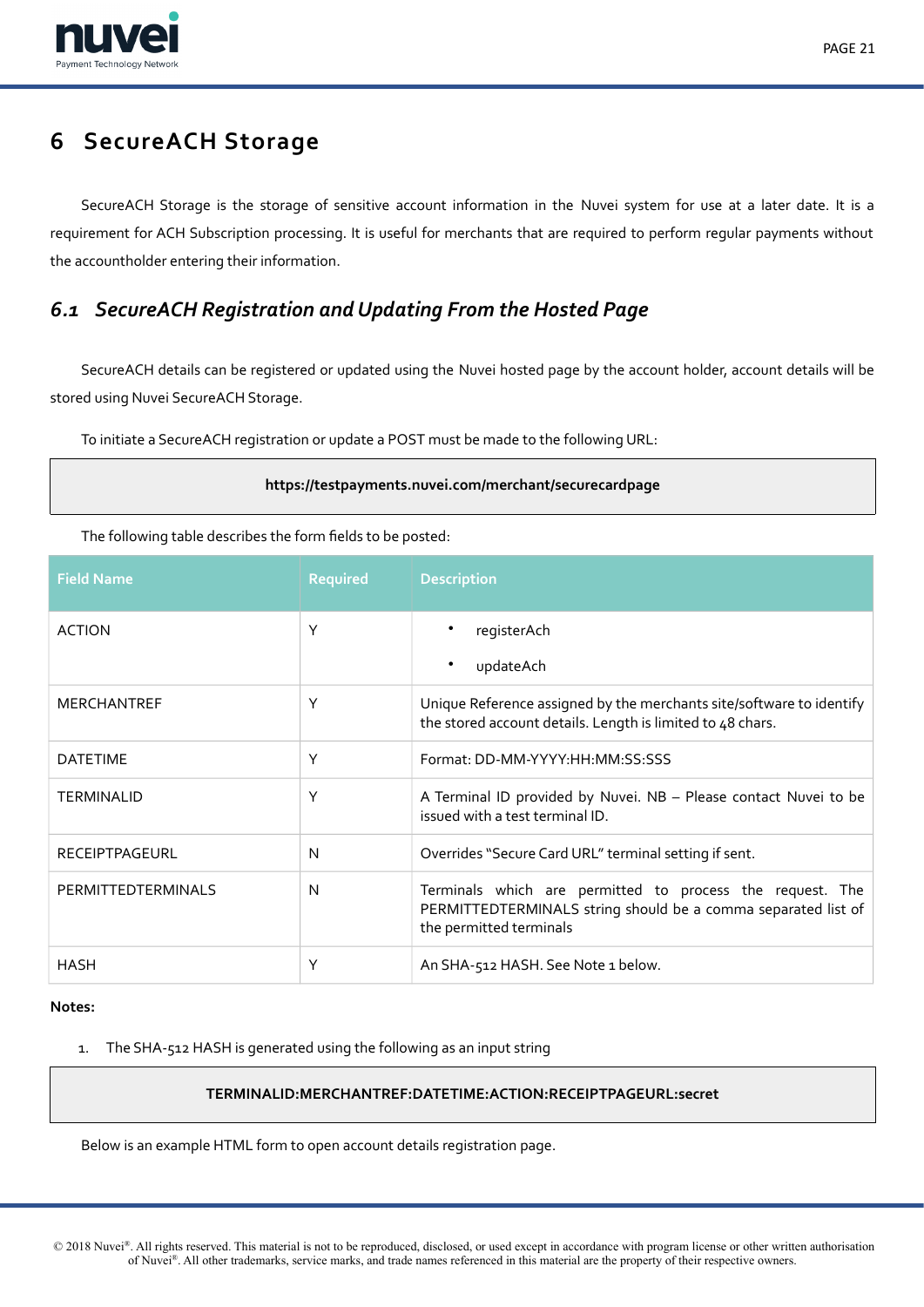

| <html></html>                                                                               |
|---------------------------------------------------------------------------------------------|
| $<$ body $>$                                                                                |
| <form action="https://testpayments.nuvei.com/merchant/securecardpage" method="post"></form> |
| <input name="ACTION" type="hidden" value="registerAch"/>                                    |
| <input name="TERMINALID" type="hidden" value="6491002"/>                                    |
| <input name="MERCHANTREF" type="hidden" value="1234321"/>                                   |
| <input name="DATETIME" type="hidden" value="15-03-2006:10:43:01:673"/>                      |
| <input name="HASH" type="hidden" value="d5d3441fboe8318ce6do3976c2e93749"/>                 |
| <input type="submit" value="Register"/>                                                     |
|                                                                                             |
| $<$ /body>                                                                                  |
| <html></html>                                                                               |

To initiate account details updating, the value of the ACTION parameter should be changed to "updateAch". A SecureACH of MERCHANTREF 1234321 must be already existing under your account. Please note that the TERMINALID here is not valid and must be changed.

Assuming valid details were sent, the Hosted Registration or Update page will be displayed, clicking on "Register" or "Update" will save the account details, result GET parameters will be forwarded to the SecureACH URL that is confgured on the Terminal Setup page.

Following parameters will be sent to the SecureACH Receipt URL:

| <b>Field Name</b>   | <b>Description</b>                                                                                            |
|---------------------|---------------------------------------------------------------------------------------------------------------|
| <b>RESPONSECODE</b> | Response Code "A" - Approval, check the Response Codes table below for a full<br>list of all supported codes. |
| <b>RESPONSETEXT</b> | Response Text.                                                                                                |
| <b>MERCHANTREF</b>  | Original Merchant Reference.                                                                                  |
| ACHREFERENCE        | Generated globally unique numeric account reference.                                                          |
| <b>DATETIME</b>     | Format: DD-MM-YYYY: HH: MM: SS: SSS.                                                                          |
| HASH                | An SHA-512 HASH. See Note 1 below.                                                                            |
| MASKED_ACH_ACCOUNT  | Masked ACH account number, shows ~60% of characters.                                                          |

### **Notes:**

1. The SHA-512 HASH is generated using the following as an input string:

# **TERMINALID:RESPONSECODE:RESPONSETEXT:MERCHANTREF:ACHREFERENCE:DATETIME:**

**secret**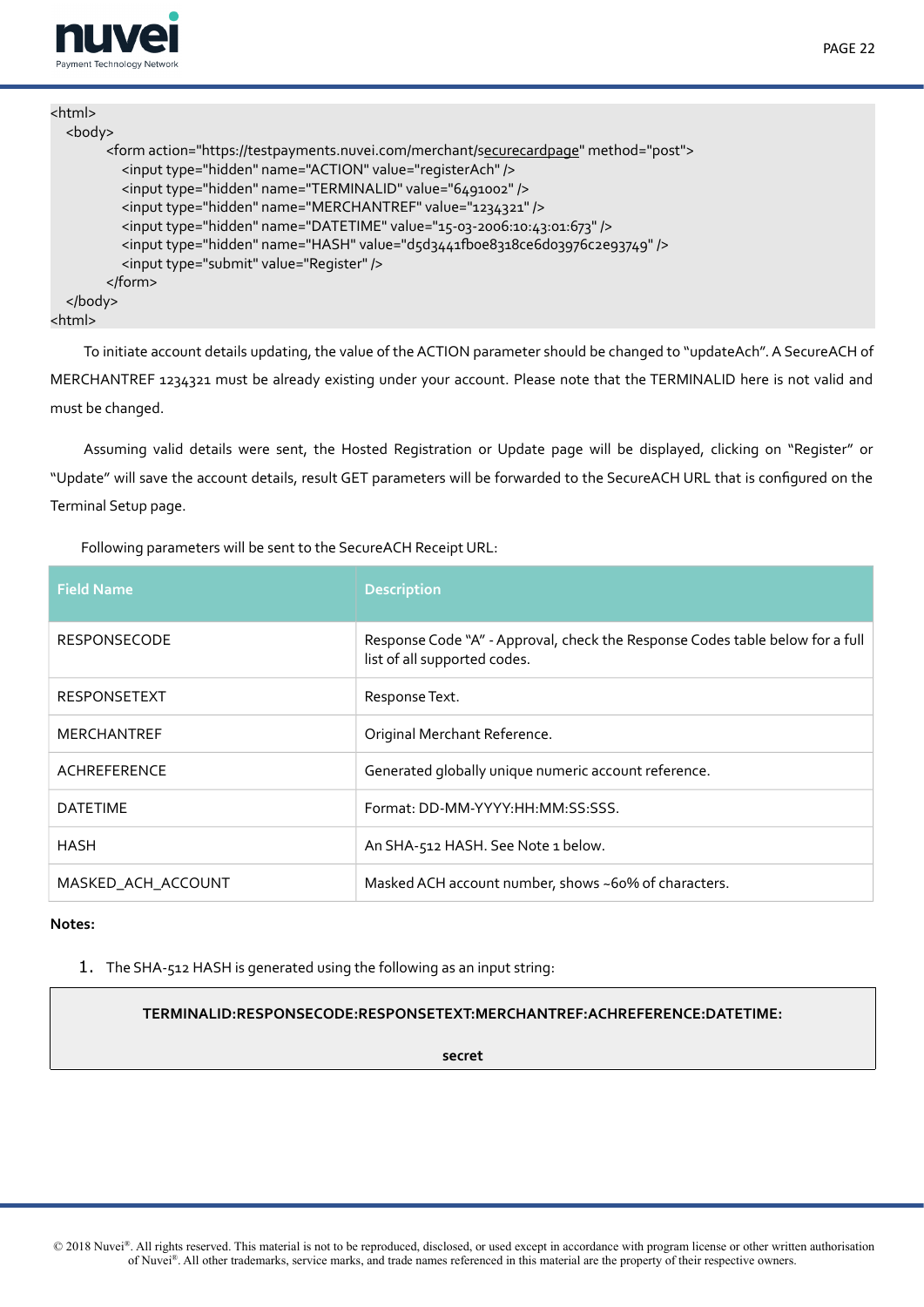

# PAGE 23

# <span id="page-22-1"></span>*6.2 XML SecureACH Integration*

# **6.2.1 SecureACH Details Registration and Updating**

<span id="page-22-0"></span>The following is an example of a SecureACH Registration request for a terminal.

**Note**: The PERMITTEDTERMINALS string should be a comma separated list of the permitted terminals.

```
<?xml version="1.0" encoding="UTF-8"?>
<ACHSECUREREGISTRATION>
      <MERCHANTREF>CSV_73443623</MERCHANTREF>
      <TERMINALID>2366006</TERMINALID>
      <DATETIME>22-02-2017:18:24:03:638</DATETIME>
      <ACCOUNT_TYPE>CHECKING</ACCOUNT_TYPE>
      <ACCOUNT_NUMBER>2387654376</ACCOUNT_NUMBER>
      <ROUTING_NUMBER>123103729</ROUTING_NUMBER>
      <ACCOUNT_NAME>Billy Joel</ACCOUNT_NAME>
      <ADDRESS1>7th Avenu, 77</ADDRESS1>
      <ADDRESS2>5th Avenu, 14</ADDRESS2>
      <CITY>New York</CITY>
      <REGION>A1</REGION>
      <POSTCODE>117898</POSTCODE>
      <COUNTRY>US</COUNTRY>
      <PHONE>9563343234</PHONE>
      <IPADDRESS>192.168.0.1</IPADDRESS>
      <EMAIL>asd@asd.org</EMAIL>
      <DL_STATE>NY</DL_STATE>
      <DL_NUMBER>4353446</DL_NUMBER>
      <PERMITTEDTERMINALS>
             <TERMINALID>2366002</TERMINALID>
      </PERMITTEDTERMINALS>
      <HASH>ebdc9615f1c3e7ca3a01e28ad6ce04f4</HASH>
</ACHSECUREREGISTRATION>
```
The following is an example of a SecureACH Updating request:

```
<?xml version="1.0" encoding="UTF-8"?>
<ACHSECUREUPDATE>
      <MERCHANTREF>CSV_73254705</MERCHANTREF>
      <TERMINALID>2366006</TERMINALID>
      <DATETIME>22-02-2017:18:50:51:008</DATETIME>
      <ACCOUNT_TYPE>SAVINGS</ACCOUNT_TYPE>
      <ACCOUNT_NUMBER>2387654376</ACCOUNT_NUMBER>
      <ROUTING_NUMBER>121122676</ROUTING_NUMBER>
      <ACCOUNT_NAME>Billy Joel</ACCOUNT_NAME>
      <ADDRESS1>7th Avenu, 77</ADDRESS1>
      <CITY>New York</CITY>
      <REGION>NY</REGION>
      <POSTCODE>-1</POSTCODE>
      <COUNTRY>US</COUNTRY>
      <PHONE>9563343234</PHONE>
      <IPADDRESS>192.168.0.2</IPADDRESS>
      <EMAIL>asd123@asd.org</EMAIL>
      <DL_STATE>NY</DL_STATE>
       <DL_NUMBER>4353446</DL_NUMBER>
```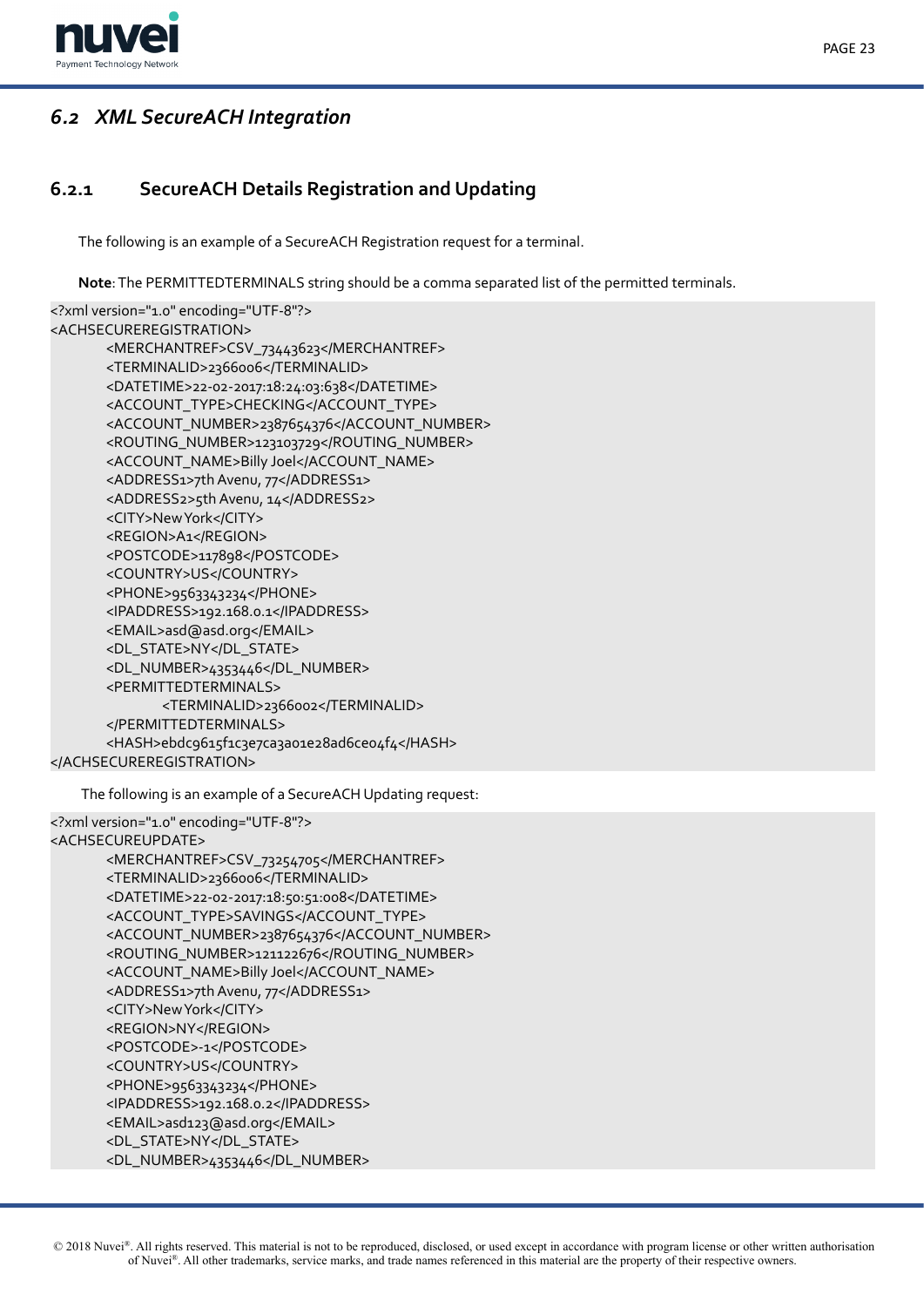

## <PERMITTEDTERMINALS> <TERMINALID>2366002</TERMINALID>  $<$ /PERMITTEDTERMINALS> <HASH>982f6c2b467401fccc765ebf4d16bd66</HASH> </ACHSECUREUPDATE>

## Fields description:

| <b>Field Name</b>    | <b>REQ</b> | <b>REQ</b>    | <b>Description</b>                                                                                                                                         |
|----------------------|------------|---------------|------------------------------------------------------------------------------------------------------------------------------------------------------------|
|                      | Register   | <b>Update</b> |                                                                                                                                                            |
| TERMINALID           | Υ          | Υ             | A TerminalID provided by Nuvei.                                                                                                                            |
| MERCHANTREF          | Υ          | Υ             | Unique Merchant Reference. Length is limited to 48 chars.                                                                                                  |
| ACCOUNT_NAME         | Υ          | Υ             | The customers first and last names.                                                                                                                        |
| ACCOUNT_TYPE         | Y          | Υ             | CHECKING or SAVINGS.                                                                                                                                       |
| ACCOUNT_NUMBER       | Y          | Y             | Customers ACH account number.                                                                                                                              |
| ROUTING_NUMBER       | Υ          | Υ             | Customers ACH routing number.                                                                                                                              |
| <b>DESCRIPTION</b>   | N          | N             | Optional Description.                                                                                                                                      |
| ADDRESS1             | N          | N             | First line of customers address. For updateAch actions only<br>submit this parameter if you want to set a new value.<br>('REMOVE' value clear that field)  |
| ADDRESS <sub>2</sub> | N          | N             | Second line of customers address. For updateAch actions only<br>submit this parameter if you want to set a new value.<br>('REMOVE' value clear that field) |
| <b>CITY</b>          | N          | N             | Customers home city. For updateAch actions only submit this<br>parameter if you want to set a new value. ('REMOVE' value<br>clear that field)              |
| <b>REGION</b>        | N          | N             | Customers home state. For updateAch actions only submit this<br>parameter if you want to set a new value. ('REMOVE' value<br>clear that field)             |
| <b>POSTCODE</b>      | N          | N             | Customers ZIP code. For updateAch actions only submit this<br>parameter if you want to set a new value. ('-1' value clear that<br>field)                   |
| <b>PHONE</b>         | N          | N             | Customers phone number. For updateAch actions only submit<br>this parameter if you want to set a new value. ('REMOVE' value<br>clear that field)           |
| <b>COUNTRY</b>       | N          | N             | Customers country. ('REMOVE' value clear that field)                                                                                                       |
| <b>IPADDRESS</b>     | N          | N             | Customer IP Address. ('REMOVE' value clear that field)                                                                                                     |
| <b>EMAIL</b>         | N          | N             | Customers email address. ('REMOVE' value clear that field)                                                                                                 |
| <b>DL_STATE</b>      | N          | N             | Customers driving licence state. ('-1' value clear that field)                                                                                             |

 © 2018 Nuvei®. All rights reserved. This material is not to be reproduced, disclosed, or used except in accordance with program license or other written authorisation of Nuvei®. All other trademarks, service marks, and trade names referenced in this material are the property of their respective owners.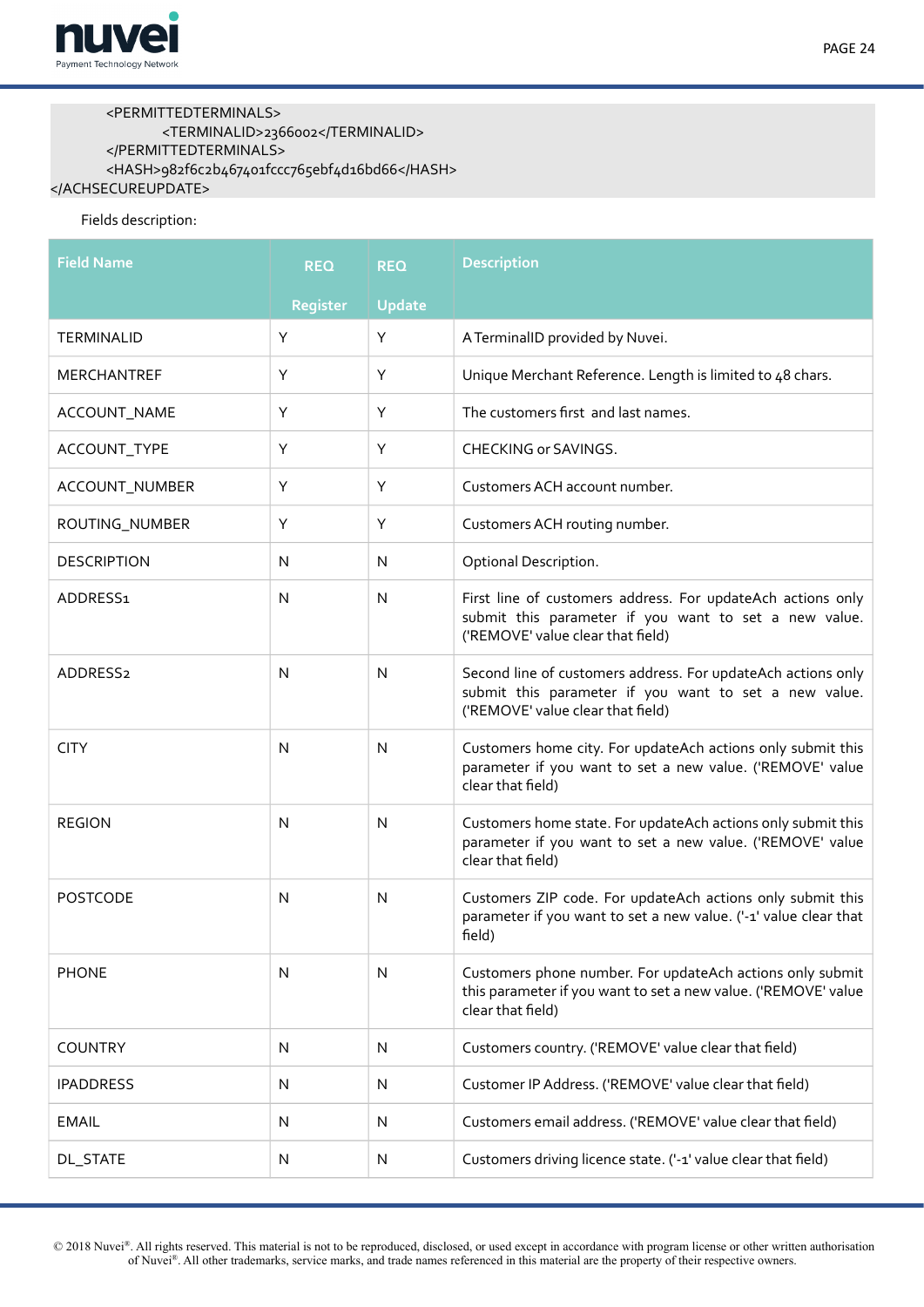

| <b>Field Name</b>   | <b>REQ</b>      | <b>REQ</b>    | <b>Description</b>                                                                                                                                    |
|---------------------|-----------------|---------------|-------------------------------------------------------------------------------------------------------------------------------------------------------|
|                     | <b>Register</b> | <b>Update</b> |                                                                                                                                                       |
| DL NUMBER           | N               | N             | Customers driving licence number. ('REMOVE' value clear that<br>field)                                                                                |
| <b>DATETIME</b>     | $\checkmark$    | Υ             | Format: DD-MM-YYYY:HH:MM:SS:SSS.                                                                                                                      |
| PERMITTED TERMINALS | N               | N             | Terminals which are permitted to process the request. The<br>PERMITTEDTERMINALS string should be a comma separated<br>list of the permitted terminals |
| <b>HASH</b>         |                 | Υ             | An SHA-512 HASH. See note 1 below.                                                                                                                    |

1. The SHA-512 HASH is generated using the following as an input string:

## **TERMINALID:MERCHANTREF:DATETIME:ACCOUNT\_NUMBER: ACCOUNT\_NAME:**

## **ACCOUNT\_TYPE:ROUTING\_NUMBER:PERMITTEDTERMINALS : secret**

If the account details were successfully registered, response for registration request would be:

#### <ACHSECUREREGISTRATIONRESPONSE>

<MERCHANTREF>CSV\_73443623</MERCHANTREF> <ACHREFERENCE>2967530237009546</ACHREFERENCE> <DATETIME>22-02-2017:17:24:05:894</DATETIME> <HASH>eb3c878e6c304c086dd7ca186406584a</HASH> </ACHSECUREREGISTRATIONRESPONSE>

Example of a successful account details updating response:

#### <ACHSECUREUPDATERESPONSE>

<MERCHANTREF>CSV\_73254705</MERCHANTREF> <ACHREFERENCE>2967539138333186</ACHREFERENCE> <DATETIME>22-02-2017:17:50:51:176</DATETIME> <HASH>4b8f045a2a5682a9af34ba4532e78dea</HASH> </ACHSECUREUPDATERESPONSE>

The following felds will be returned in the response:

| <b>Field Name</b>  | Description                                              |
|--------------------|----------------------------------------------------------|
| <b>MERCHANTREF</b> | Original Merchant Refernce sent in registration request. |
| ACHREFERENCE       | Generated globally unique numeric account reference.     |
| <b>DATETIME</b>    | Format: DD-MM-YYYY:HH:MM:SS:SSS.                         |
| <b>HASH</b>        | An SHA-512 HASH. See Note 1 below.                       |

**Notes:**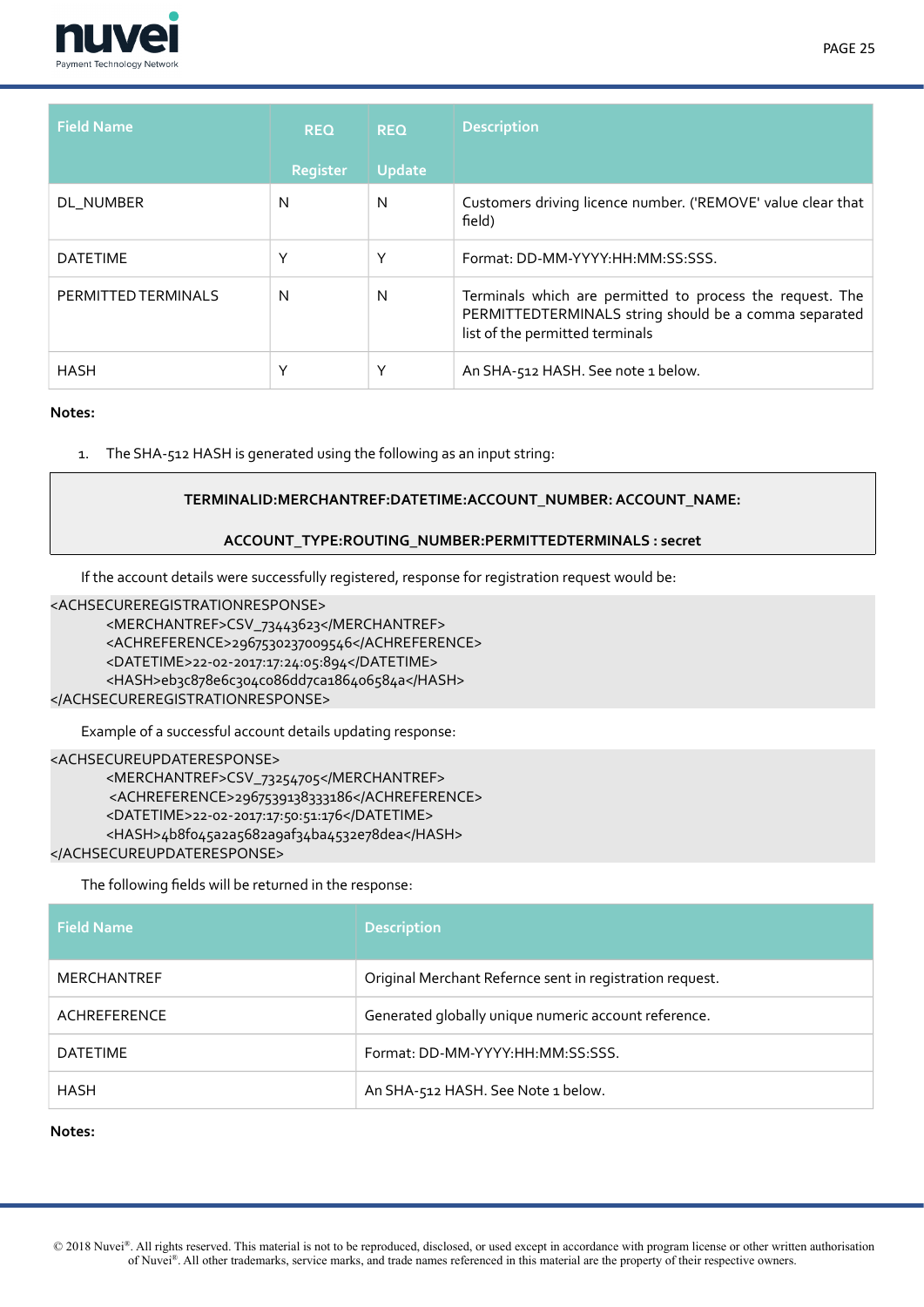

#### 1. The SHA-512 HASH is generated using the following as an input string:

## **TERMINALID:MERCHANTREF:ACHREFERENCE:DATETIME:secret**

#### **Error handling**

If ACH Secure Account was not registered or updated, error code and error message will be returned:

```
<ERROR>
```

```
<ERRORCODE>E21</ERRORCODE>
    <ERRORSTRING>Invalid First Name</ERRORSTRING>
</ERROR>
```
# <span id="page-25-0"></span>**6.2.2 SecureACH Details Removal**

Note that SecureACH MerchantRef's cannot be re-used after deletion. This is because they are tied to existing transactions in our system and are retained internally for data integrity and future refund functionality.

Card details removal request format:

```
<?xml version="1.0" encoding="UTF-8"?>
<ACHSECUREREMOVAL>
      <MERCHANTREF>CSV_73254705</MERCHANTREF>
      <ACHREFERENCE>2967539138333186</ACHREFERENCE>
      <TERMINALID>2366006</TERMINALID>
      <DATETIME>22-02-2017:19:10:31:114</DATETIME>
       <HASH>e632813057b4b7d8ofa3556f78e16983</HASH>
</ACHSECUREREMOVAL>
```
# Fields description:

| <b>Field Name</b>  | <b>Required</b> | <b>Description</b>                                        |
|--------------------|-----------------|-----------------------------------------------------------|
| <b>TERMINALID</b>  | Υ               | A TerminalID provided by Nuvei.                           |
| <b>MERCHANTREF</b> | ν               | Unique Merchant Reference. Length is limited to 48 chars. |
| ACHREFERENCE       | $\check{ }$     | Generated globally unique numeric account reference.      |
| <b>DATETIME</b>    | Υ               | Format: DD-MM-YYYY:HH:MM:SS:SSS.                          |
| <b>HASH</b>        | Υ               | An SHA-512 HASH. See note 1 below.                        |

#### **Notes:**

1. The SHA-512 HASH is generated using the following as an input string:

#### **TERMINALID:MERCHANTREF:DATETIME:ACHREFERENCE:secret**

Account detail successful deletion response format:

© 2018 Nuvei®. All rights reserved. This material is not to be reproduced, disclosed, or used except in accordance with program license or other written authorisation of Nuvei®. All other trademarks, service marks, and trade names referenced in this material are the property of their respective owners.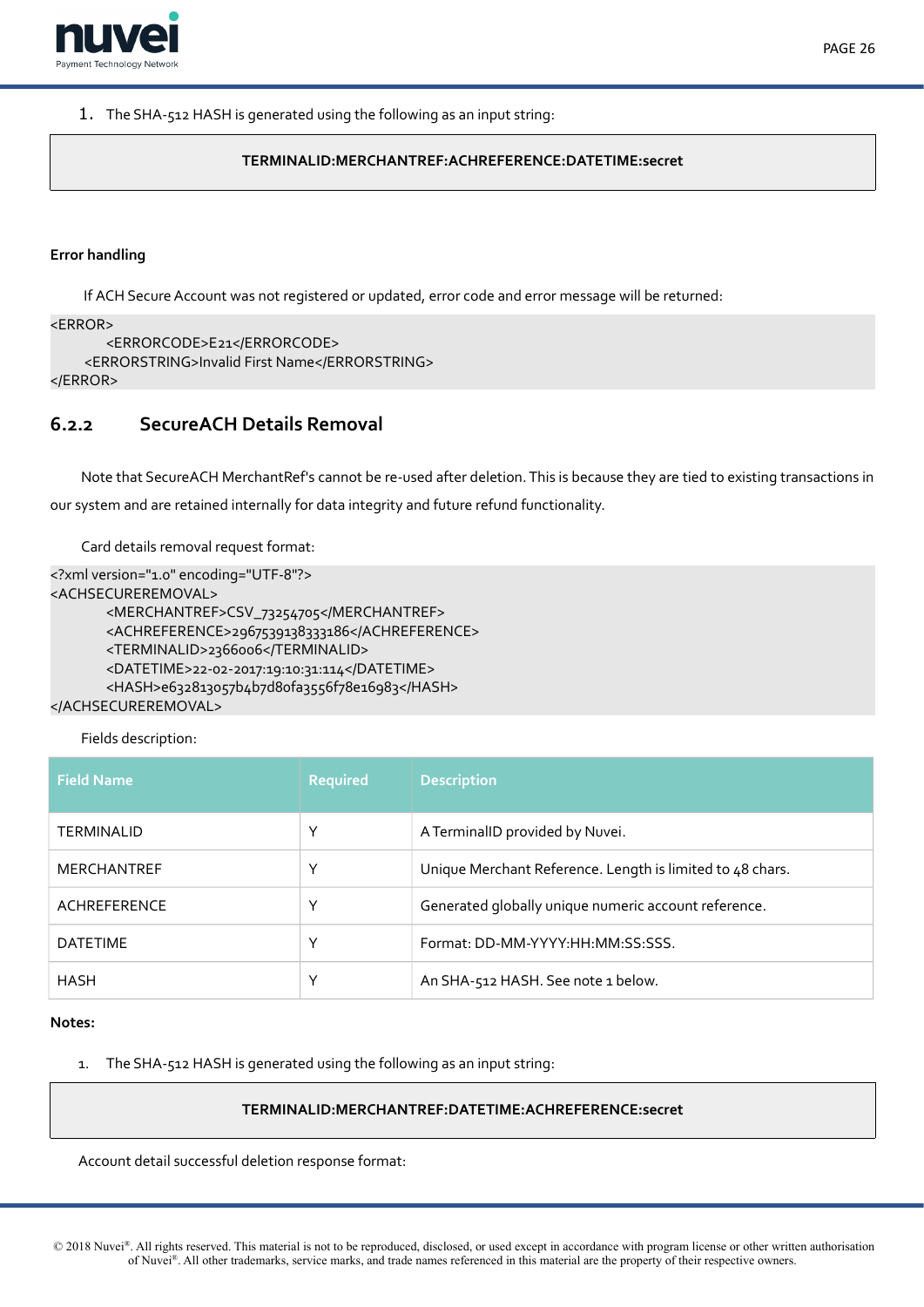

### <SECUREACHDELETIONRESPONSE>

```
<MERCHANTREF>werg456343wf34fe</MERCHANTREF>
      <DATETIME>31-12-2008:23:59:59:002</DATETIME>
      <HASH>do4c3bab519095ecb046eff91722e8df</HASH>
</SECUREACHDELETIONRESPONSE>
```
The following felds will be returned in the response:

| <b>Field Name</b> | <b>Description</b>                                       |
|-------------------|----------------------------------------------------------|
| MERCHANTREF       | Original Merchant Refernce sent in registration request. |
| DATETIME          | Format: DD-MM-YYYY:HH:MM:SS:SSS.                         |
| HASH              | An SHA-512 HASH. See Note 1 below.                       |

#### **Notes:**

1. The SHA-512 HASH is generated using the following as an input string:

## **TERMINALID:MERCHANTREF:DATETIME:secret**

## **Errors handling**

If request was not successful, error code and error message will be returned:

#### <ERROR>

```
<ERRORCODE>E08</ERRORCODE>
```
<ERRORSTRING>INVALID MERCHANTREF</ERRORSTRING>

#### </ERROR>

# **6.2.3 SecureACH Details Search**

<span id="page-26-0"></span>SecureACH search by Merchant Reference can be performed as needed:

```
<?xml version="1.0" encoding="UTF-8"?>
<ACHSECURESEARCH>
      <MERCHANTREF>CSV_73254705</MERCHANTREF>
      <TERMINALID>2366006</TERMINALID>
      <PERMITTEDTERMINALSREQUIRED>Y</PERMITTEDTERMINALSREQUIRED>
      <DATETIME>22-02-2017:18:59:50:189</DATETIME>
      <HASH>efa7edfab3oda38bdfbea8c67cb324cd</HASH>
</ACHSECURESEARCH>
```
## Fields description:

| <b>Field Name</b>  | <b>Required</b> | <b>Description</b>                                        |
|--------------------|-----------------|-----------------------------------------------------------|
| <b>MERCHANTREF</b> |                 | Unique Merchant Reference. Length is limited to 48 chars. |
| ACHREFERENCE       |                 | Generated globally unique numeric account reference.      |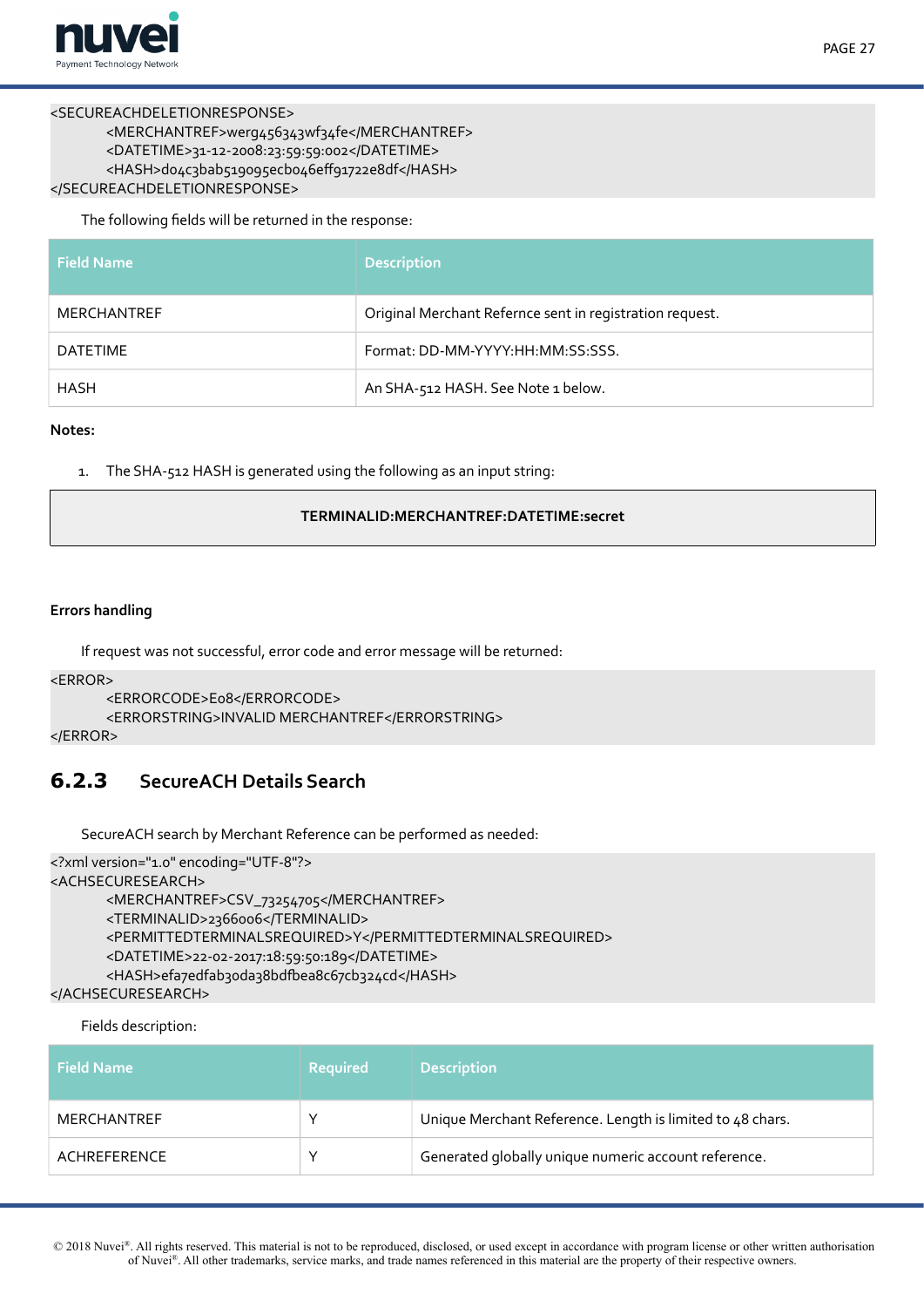

| <b>Field Name</b> | <b>Required</b> | <b>Description</b>                 |
|-------------------|-----------------|------------------------------------|
| <b>TERMINALID</b> |                 | A TerminalID provided by Nuvei.    |
| <b>DATETIME</b>   |                 | Format: DD-MM-YYYY:HH:MM:SS:SSS.   |
| <b>HASH</b>       |                 | An SHA-512 HASH. See note 1 below. |

1. The SHA-512 HASH is generated using the following as an input string:

# **TERMINALID:MERCHANTREF:DATETIME:secret**

SecureACH detail successful deletion response format:

```
<?xml version="1.0" encoding="UTF-8"?>
<ACHSECURESEARCHRESPONSE>
      <MERCHANTREF>CSV_73254705</MERCHANTREF>
      <ACHREFERENCE>2967539138333186</ACHREFERENCE>
      <ACCOUNT_NAME>Billy Joel</ACCOUNT_NAME>
      <PERMITTEDTERMINALS>
             <TERMINALID>2366002</TERMINALID>
      </PERMITTEDTERMINALS>
      <DATETIME>22-02-2017:17:59:50:319</DATETIME>
      <HASH>5ffb7b446ef9c9bcd94b1c3500157c82</HASH>
</ACHSECURESEARCHRESPONSE>
```
The following felds will be returned in the response:

| <b>Field Name</b>  | <b>Description</b>                                                                                                                                       |
|--------------------|----------------------------------------------------------------------------------------------------------------------------------------------------------|
| <b>MERCHANTREF</b> | The Merchant Reference from the request.                                                                                                                 |
| ACHREFERENCE       | The SecureACH Reference from the request                                                                                                                 |
| ACCOUNT_NAME       | Customers name                                                                                                                                           |
| PERMITTEDTERMINALS | Terminals which are permitted to process the request.<br>The<br>PERMITTEDTERMINALS string should be a comma separated list of the<br>permitted terminals |
| <b>TERMINALID</b>  | A TerminalID provided by Nuvei. NB - Please contact Nuvei to be issued with a<br>test terminal ID.                                                       |
| <b>DATETIME</b>    | Format: DD-MM-YYYY: HH: MM: SS: SSS.                                                                                                                     |
| <b>HASH</b>        | An SHA-512 HASH. See note 1 below.                                                                                                                       |

# **Notes:**

1. The SHA-512 HASH is generated using the following as an input string: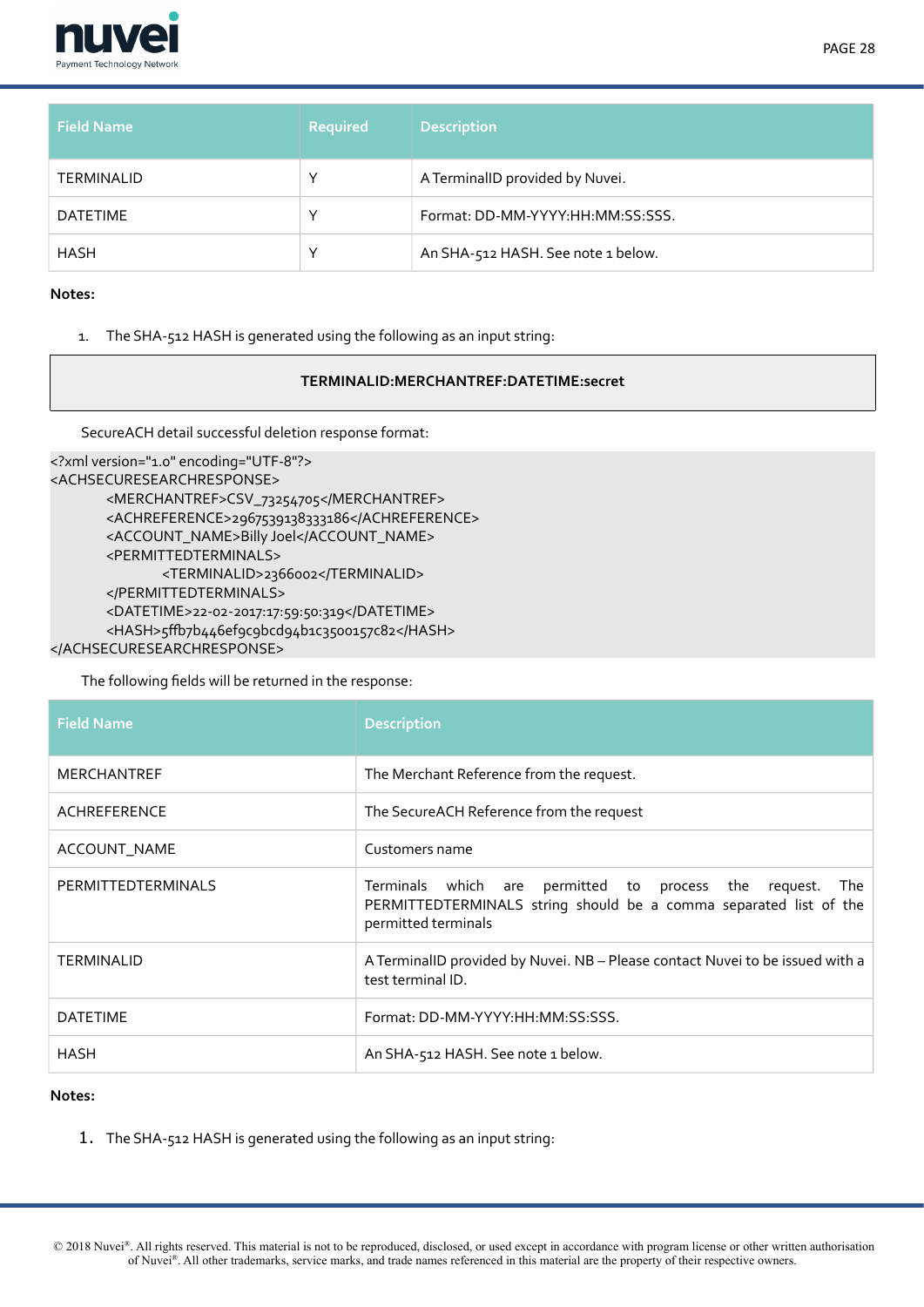

# **TERMINALID:MERCHANTREF:ACHREFERENCE:ACCOUNT\_NAMEDATETIME:secret**

# **Errors handling**

If request was not successful, error code and error message will be returned: <ERROR> <ERRORCODE>E04</ERRORCODE> <ERRORSTRING>INVALID REFERENCE DETAILS</ERRORSTRING> </ERROR>

# <span id="page-28-0"></span>**6.2.4 XML Payments Using SecureACH Details**

To send a payment transaction using stored ACH details, a standard ACHSALE request should be sent. The ACH\_SECURE feld should be set to 'Y' and the ACH\_ACCOUNT feld should be populated with the ACHREFERENCE for the account. These felds should then be ommitted from the request:

- ACH\_ACCOUNT\_TYPE
- ACH\_FIRST\_NAME
- ACH\_LAST\_NAME
- ACH\_ADDRESS1
- ACH\_ADDRESS2
- ACH\_CITY
- ACH\_STATE
- ACH\_ZIP
- ACH\_PHONE\_NUMBER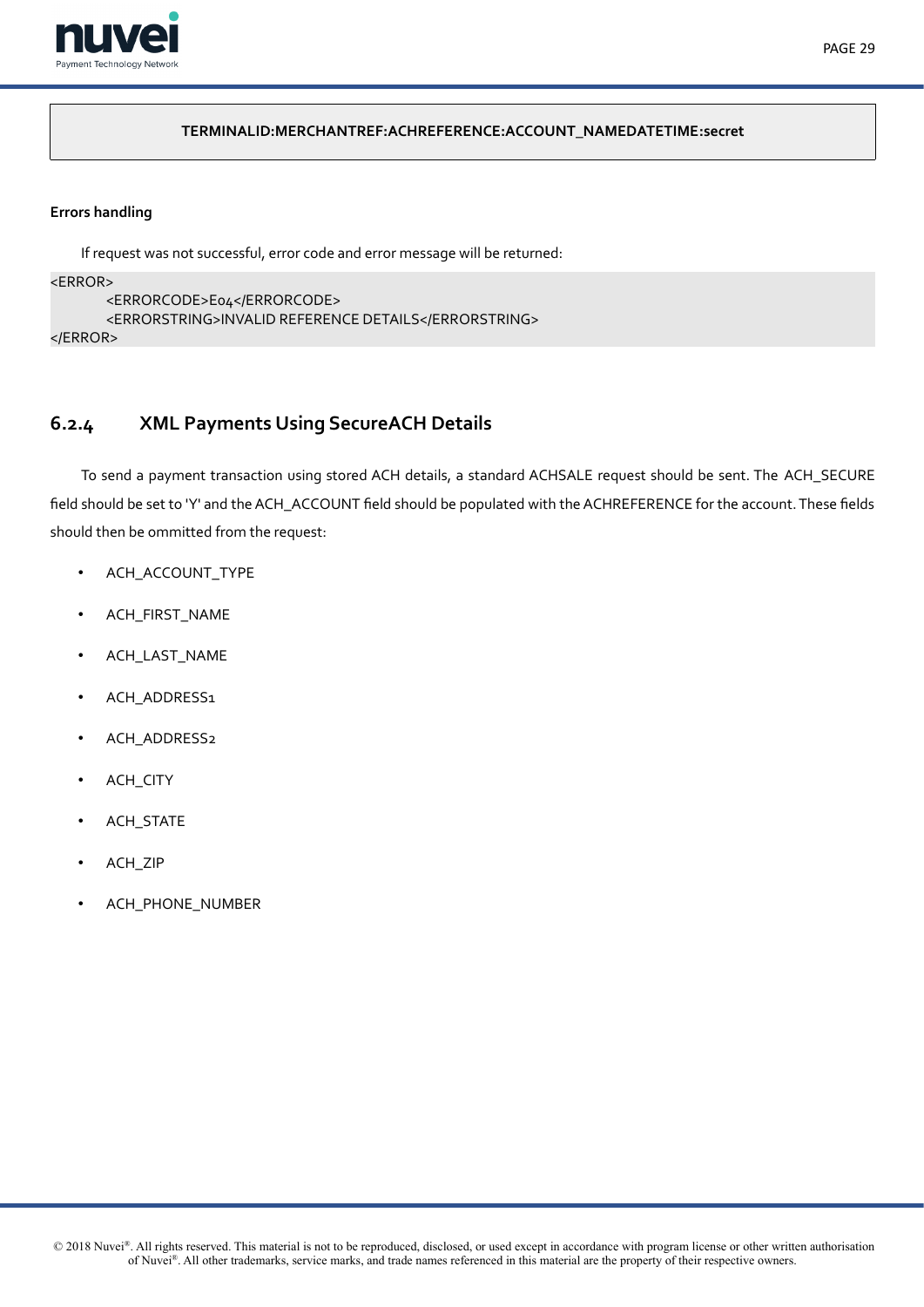

# <span id="page-29-1"></span>**7 Subscriptions**

Nuvei Subscriptions is a versatile and complete recurring payments solution. It can be used in two main ways:

- 1. Automatic payments This is a fully automated solution that will manage the lifetime of a recurring payment once it is registered and notify the merchant of any issues that happen during it's lifetime.
- 2. Manual payments With this solution, recurring payments are set up in our system just as they are for automatic payments. The main diference is that our system does not actually process payments automatically. Instead, when a payment is pending, the merchant should initiate the payment, either via and "XML Subscription ACH Payment" or through the SelfCare System. Another diference with this method is that you can modify the amount of the payment.

Subscriptions can only be set up on account details already stored in our system using the SecureACH feature above. Subscriptions are set up in two levels:

- 1. Stored Subscriptions Stored subscriptions are not subscriptions in their own right, but instead are templates for multiple subscriptions that are registered under them. They defne the period (weekly / monthly / quarterly / annually), the number of those periods (if it's a fxed number), setup price, recurring price, etc. They are intended to represent a product, for example.
- 2. Subscriptions Every subscription set up has to be under a Stored Subscription. However some of the settings of the stored subscription can be overruled by the Subscription itself, as you will see below. Subscriptions are intended to represent a specifc order of a product represented by the stored subscription that it's under.

# <span id="page-29-0"></span>*7.1 Subscription Registration From the Hosted Page*

New Subscription can be registered from the Nuvei hosted page. When new subscription is created it name, description, setup price, recurring price, length, period type and type are copied from the corresponding stored subscription,

To get Subscription Registration Page opened in a client browser a POST must be made to the following URL:

## **https://testpayments.nuvei.com/merchant/subscriptionpage/register**

Subscription registration POST parameters description:

| <b>Field Name</b>  | <b>Required</b> | <b>Description</b>                                                                                 |
|--------------------|-----------------|----------------------------------------------------------------------------------------------------|
| <b>MERCHANTREF</b> | Υ               | Unique Merchant Reference. Length is limited to 48 chars.                                          |
| <b>TERMINALID</b>  | ٧               | A TerminalID provided by Nuvei. NB - Please contact Nuvei to be<br>issued with a test terminal ID. |

 © 2018 Nuvei®. All rights reserved. This material is not to be reproduced, disclosed, or used except in accordance with program license or other written authorisation of Nuvei®. All other trademarks, service marks, and trade names referenced in this material are the property of their respective owners.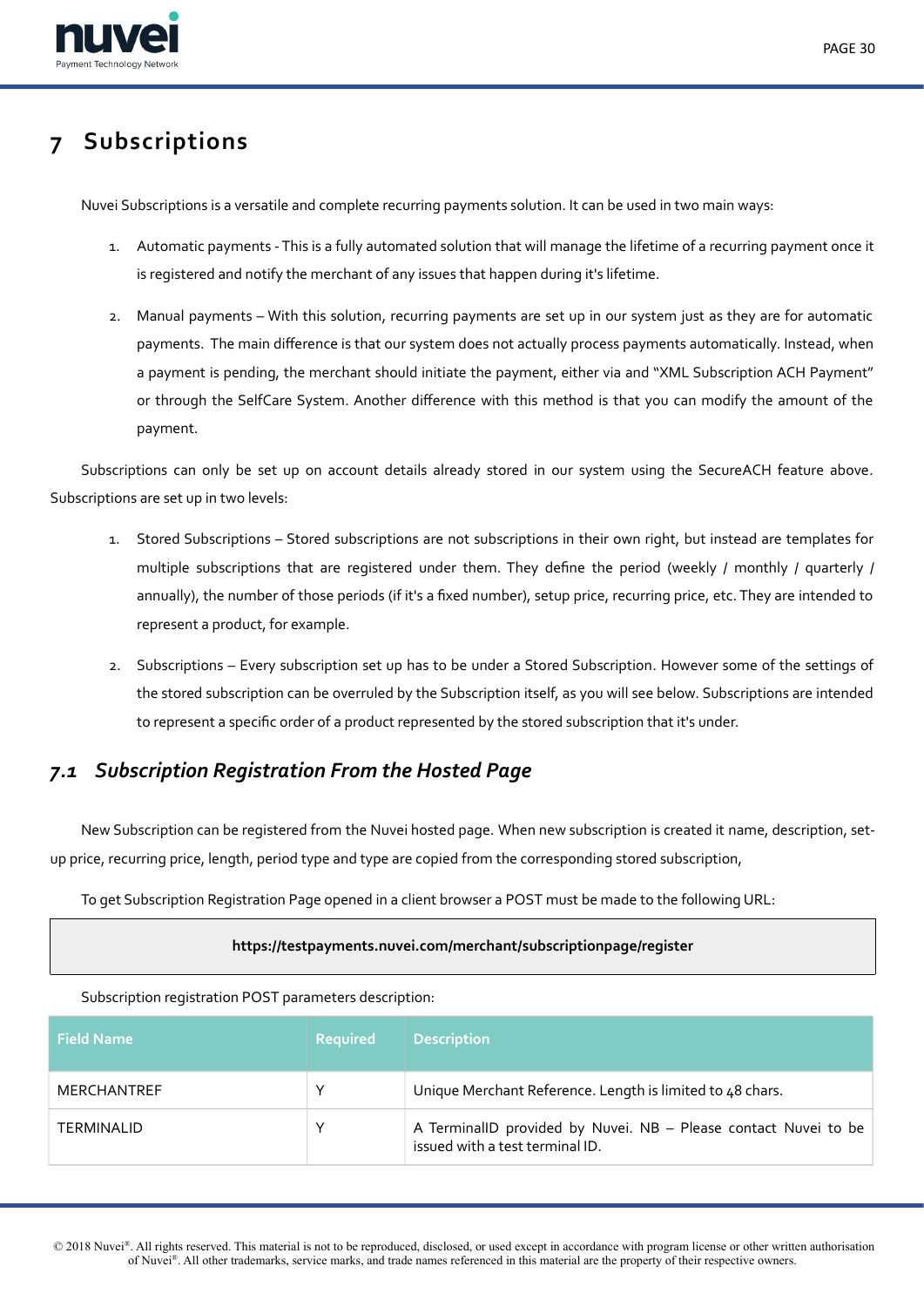

| <b>Field Name</b>                | <b>Required</b> | <b>Description</b>                                                                                                                                                                                    |
|----------------------------------|-----------------|-------------------------------------------------------------------------------------------------------------------------------------------------------------------------------------------------------|
| <b>STOREDSUBSCRIPTIONREF</b>     | $\mathsf{N}$    | This field is required if new Subscription being created should be based<br>on already existing Stored Subscription.                                                                                  |
| SECUREACHACCOUNTMERCHANTR<br>EF  | Y               | Merchant Reference of a SecureACH record which will be used to do<br>of<br>(Only<br>set-up<br>and<br>recurring<br>payments.<br>one<br>SECUREACHACCOUNTMERCHANTREF or ACHREFERENCE must be<br>present) |
| <b>ACHREFERENCE</b>              | Y               | ACH Account secure reference generated by NetTraxion and provided<br>to merchant during creation Secure ACH Account. (Only one of<br>SECUREACHACCOUNTMERCHANTREF or ACHREFERENCE must be<br>present)  |
| SUBSCRIPTIONRECURRINGAMOUN<br>т  | N               | The monthly recurring amount for Automatic subscriptions. Will<br>override the Stored Subscription value if populated.                                                                                |
| <b>SUBSCRIPTIONINITIALAMOUNT</b> | N               | The setup payment amount. This will be authorised in real time and<br>the usbscription will only be successfully set up if it approves. Will<br>override the Stored Subscription value if populated.  |
| <b>DATETIME</b>                  | Y               | Format: DD-MM-YYYY:HH:MM:SS:SSS.                                                                                                                                                                      |
| <b>STARTDATE</b>                 | Y               | Subscription Start Date. Format: dd-MM-yyyy                                                                                                                                                           |
| <b>ENDDATE</b>                   | N               | Subscription End Date, if it is not set subscription will continue until<br>manually canceled or lenght reached (if it is set).                                                                       |
| <b>HASH</b>                      | Y               | An SHA-512 HASH. See Note 1 below.                                                                                                                                                                    |

# **Following parameters should be posted if new Stored Subscription should be created (STOREDSUBSCRIPTIONREF shouldn't be posted in such case).**

| NEWSTOREDSUBSCRIPTIONREF | N | Merchant Ref to be assigned for new Stored Subscription being<br>created.                                                                            |  |
|--------------------------|---|------------------------------------------------------------------------------------------------------------------------------------------------------|--|
| <b>NAME</b>              | Y | Display name for subscription.                                                                                                                       |  |
| <b>DESCRIPTION</b>       | Y | Description explaining subscription.                                                                                                                 |  |
| PERIODTYPE               | Υ | Integer code of Period Type, can be:<br>2-WEEKLY<br>٠<br>3-FORTNIGHTLY<br>$\bullet$<br>$4 - MOMTHLY$<br>٠<br>$5 - QUARTERLY$<br>٠<br>6 - YEARLY<br>٠ |  |

 © 2018 Nuvei®. All rights reserved. This material is not to be reproduced, disclosed, or used except in accordance with program license or other written authorisation of Nuvei®. All other trademarks, service marks, and trade names referenced in this material are the property of their respective owners.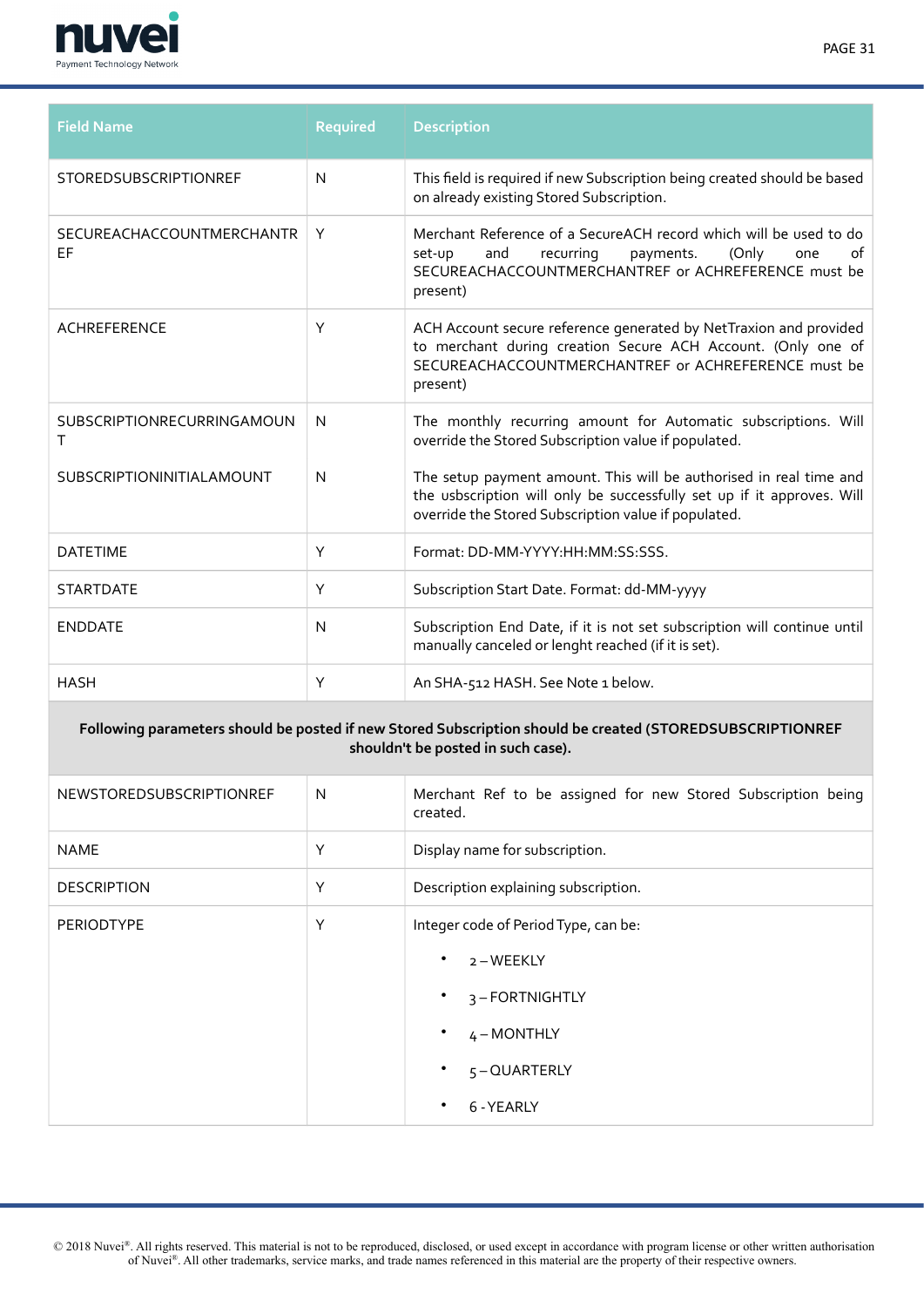

| <b>Field Name</b>      | <b>Required</b> | <b>Description</b>                                                                                                                                                                                                                                          |
|------------------------|-----------------|-------------------------------------------------------------------------------------------------------------------------------------------------------------------------------------------------------------------------------------------------------------|
| LENGTH                 | Y               | o for non ending / multiplier of period. This does not take effect if<br>(Subscription length * Period Type) > (End Date - Current Date).                                                                                                                   |
| <b>RECURRINGAMOUNT</b> | Y               | Cost of each payment (will be ignored if manual).                                                                                                                                                                                                           |
| <b>INITIALAMOUNT</b>   | Y               | Initial (set-up) payment to be taken off card. Payment will not be taken<br>if it is o. Setup fails if setup payment declines.                                                                                                                              |
| <b>TYPE</b>            | Y               | Integer code of subscription type:<br>1-AUTOMATIC<br>2 - MANUAL<br>3-AUTOMATIC (WITHOUT AMOUNTS)                                                                                                                                                            |
| <b>ONUPDATE</b>        | Y               | Integer code of onupdate:<br>1-CONTINUE<br>2-UPDATE (Let all depending subscriptions finish their<br>subscription prior to update / Update name, description,<br>recurringprice, setupprice, subscriptionlength, periodtype,<br>type for all subscriptions) |
| ONDELETE               | Y               | Integer code of ondelete:<br>1-CONTINUE<br>2 - CANCEL (Continue subscriptions until cancelled manually<br>or reach end date or length / Cancel all subscriptions)                                                                                           |

1. The SHA-512 HASH is generated using the following as an input string:

# **TERMINALID:MERCHANTREF:SECUREACHACCOUNTMERCHANTREF:DATETIME:STARTDATE:**

**secret**

# 2. If "ACHREFERENCE" is used, the SHA-512 HASH is generated using the following as an input string:

## **TERMINALID:MERCHANTREF:ACHREFERENCE :DATETIME:STARTDATE:secret**

Below is an example HTML form to open subscription registration page.

<html>

<body>

 <form action="https://testpayments.nuvei.com/merchant/subscriptionpage/register" method="post">i <input type="hidden" name="TERMINALID" value="6491002"> <input type="hidden" name="MERCHANTREF" value="26352"> <input type="hidden" name="STOREDSUBSCRIPTIONREF" value="6523423">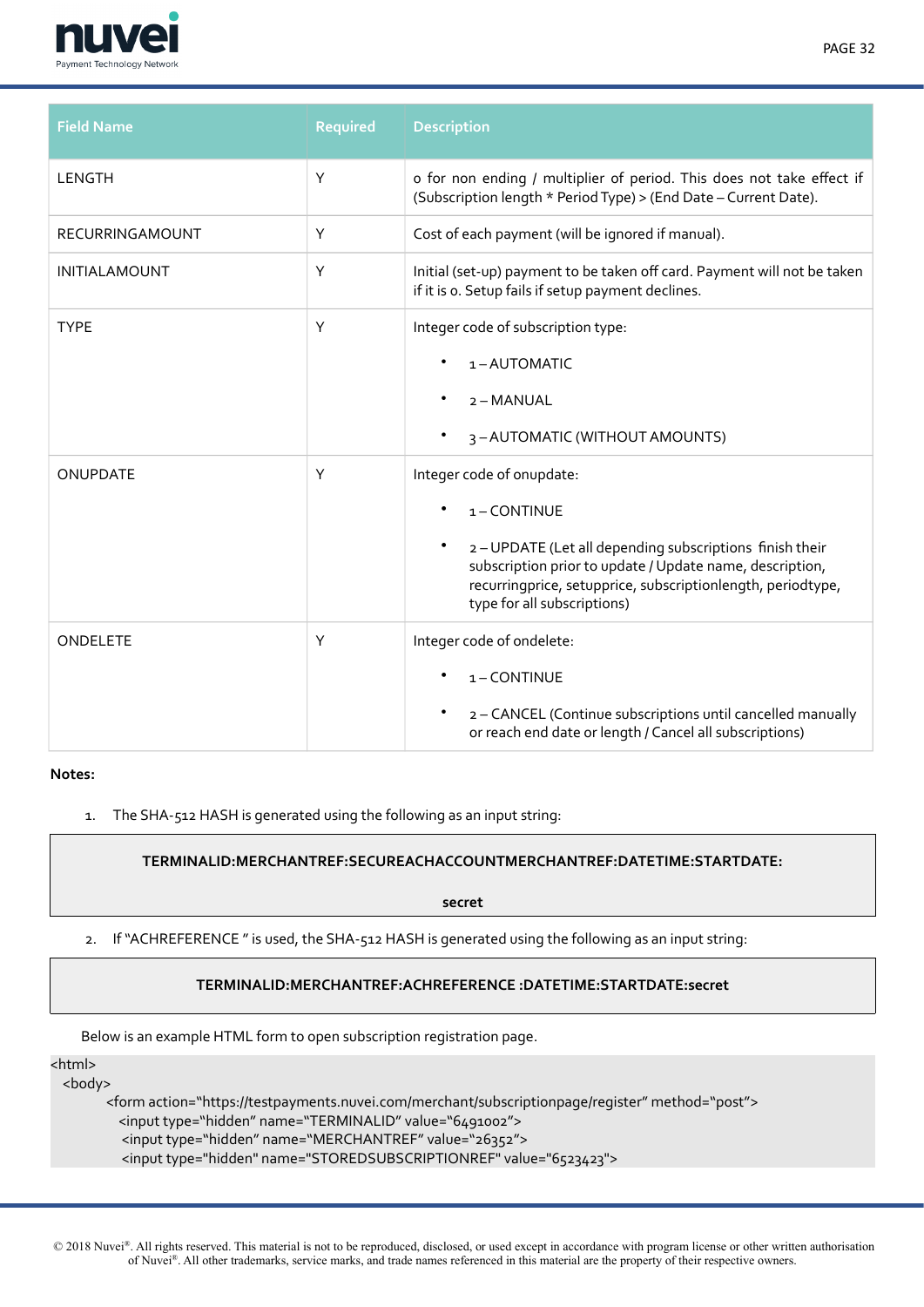

<html>

```
PAGE 33
```

```
<input type="hidden" name="SECUREACHACCOUNTMERCHANTREF" value="237498">
        <input type="hidden" name="DATETIME" value="03-08-2009:17:32:18:329">
        <input type="hidden" name="STARTDATE" value="04-08-2009">
         <input type="hidden" name="ENDDATE" value="03-08-2010">i
        <input type="hidden" name="HASH" value="b9a034421808a80dc8f1a5657da80f95">
         <input type="submit" value="Register">i
      </form>
</body>
```
Assuming valid details were sent, the Subscription Registration Hosted page will be displayed, clicking on "Accept & Subscribe" button will create the subscription only if the setup amount authorises successfully, and the resulting GET parameters will be forwarded to the Subscription Receipt URL that is confgured on the Terminal Setup page.

Following parameters will be sent to the Subscription Receipt URL:

| <b>Field Name</b>   | <b>Description</b>                                                                       |  |
|---------------------|------------------------------------------------------------------------------------------|--|
| <b>RESPONSECODE</b> | Response Code:                                                                           |  |
|                     | A - Approval<br>٠                                                                        |  |
|                     | C - Cancelled<br>$\bullet$                                                               |  |
|                     | Check the Error: Reference source not found table for a full list of supported<br>codes. |  |
| <b>RESPONSETEXT</b> | Response Text.                                                                           |  |
| <b>MERCHANTREF</b>  | Original Merchant Reference.                                                             |  |
| <b>DATETIME</b>     | Format: DD-MM-YYYY:HH:MM:SS:SSS.                                                         |  |
| <b>HASH</b>         | An SHA-512 HASH. See Note 1 below.                                                       |  |

#### **Notes:**

1. The SHA-512 HASH is generated using the following as an input string:

# <span id="page-32-1"></span>**TERMINALID:MERCHANTREF:DATETIME:RESPONSECODE:RESPONSETEXT:secret**

If invalid parameter values will be sent, an Error Page will appear and the web browser will not be redirected to the Subscription Receipt Page. This should not happen in a production environment after integration is completed.

# <span id="page-32-0"></span>*7.2 XML Subscriptions Integration*

Stored Subscription and Subscriptions can be managed through XML Gateway.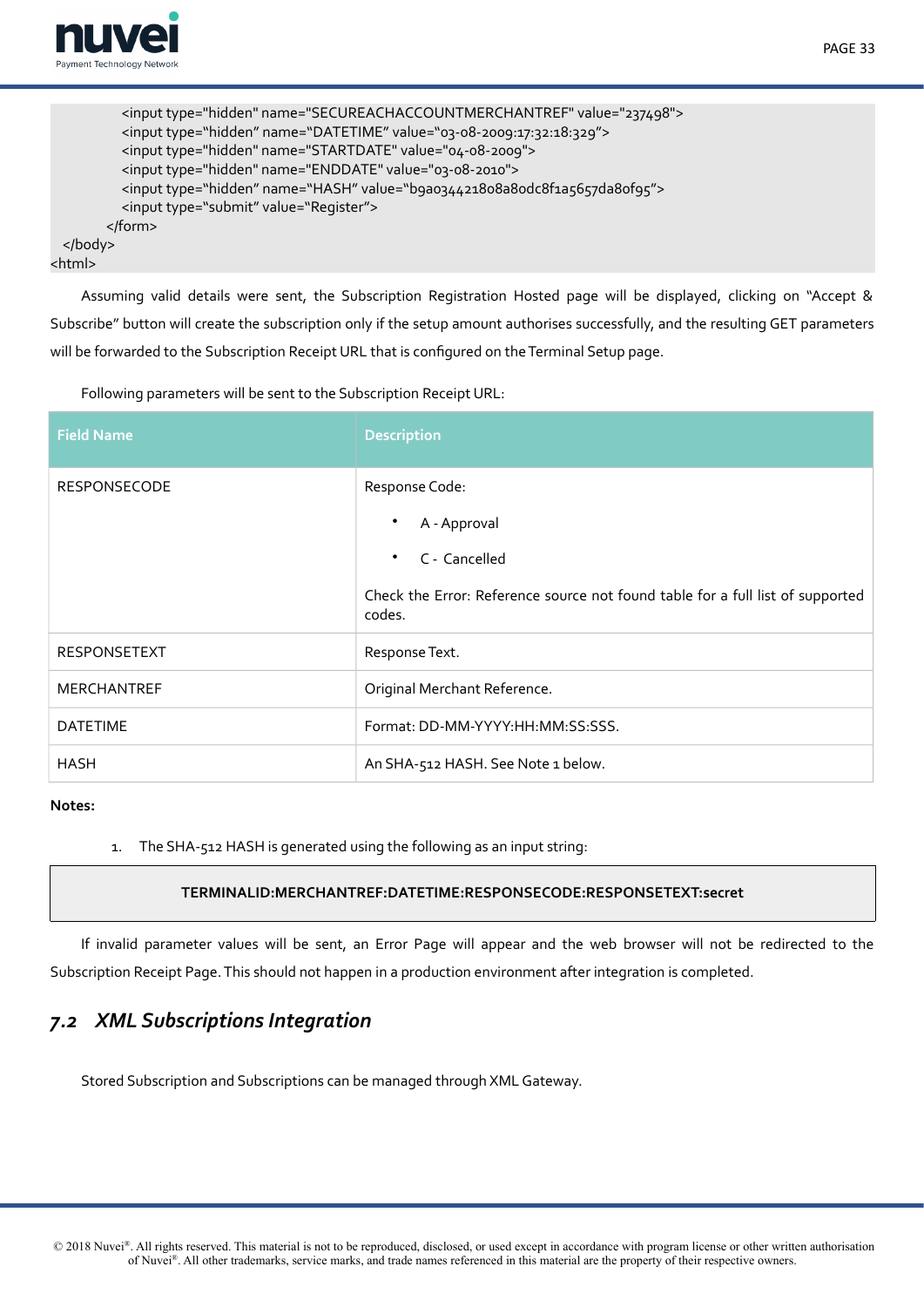

# **7.2.1 Stored Subscription Creation Request**

<span id="page-33-0"></span>The following is an example of a Stored Subscription Registration request for a terminal:

```
<?xml version="1.0" encoding="UTF-8"?>
<ADDSTOREDSUBSCRIPTION>
      <MERCHANTREF>MR001</MERCHANTREF>
      <TERMINALID>6491002</TERMINALID>
      <DATETIME>30-07-2009:15:26:38:027</DATETIME>
      <NAME>Animal Life</NAME>
      <DESCRIPTION>Magazine membership</DESCRIPTION>
      <PERIODTYPE>MONTHLY</PERIODTYPE>
      <LENGTH>12</LENGTH>
      <CURRENCY>EUR</CURRENCY>
      <RECURRINGAMOUNT>15.87</RECURRINGAMOUNT>
      <INITIALAMOUNT>10.99</INITIALAMOUNT>
      <TYPE>AUTOMATIC</TYPE>
      <ONUPDATE>CONTINUE</ONUPDATE>
      <ONDELETE>CANCEL</ONDELETE>
      <HASH>750f7c545a3d63ecaf3b48c149b95555</HASH>
      <CUSTOMFIELD NAME="ACCOUNTID"></CUSTOMFIELD>
      <CUSTOMFIELD NAME="EVENTID" />
</ADDSTOREDSUBSCRIPTION>
```
Example of a Stored Subscription Updating request:

```
<?xml version="1.0" encoding="UTF-8"?>
<UPDATESTOREDSUBSCRIPTION>
      <MERCHANTREF>13231</MERCHANTREF>
      <TERMINALID>6491002</TERMINALID>
      <DATETIME>31-07-2009:16:07:21:000</DATETIME>
      <NAME>Animal Life</NAME>
      <DESCRIPTION>Magazine membership</DESCRIPTION>
      <LENGTH>12</LENGTH>
      <CURRENCY>EUR</CURRENCY>
      <RECURRINGAMOUNT>15.99</RECURRINGAMOUNT>
      <INITIALAMOUNT>10.99</INITIALAMOUNT>
      <TYPE>AUTOMATIC</TYPE>
      <ONUPDATE>CONTINUE</ONUPDATE>
      <ONDELETE>CANCEL</ONDELETE>
      <HASH>5023bbb6726d1b5d2dcb7c77fb11b94f</HASH>
      <CUSTOMFIELD NAME="ACCOUNTID"></CUSTOMFIELD>
      <CUSTOMFIELD NAME="EVENTID" />
```
</UPDATESTOREDSUBSCRIPTION>

Fields description:

| <b>Field Name</b>  | <b>REQ</b>  | <b>REQ</b>    | <b>Description</b>                                                         |
|--------------------|-------------|---------------|----------------------------------------------------------------------------|
|                    | Register    | <b>Update</b> |                                                                            |
| <b>MERCHANTREF</b> |             | v             | Unique merchant identifier per terminal. Length is limited to<br>48 chars. |
| <b>TERMINALID</b>  |             | ν             | A TerminalID provided by Nuvei.                                            |
| <b>DATETIME</b>    | $\check{ }$ | v             | Format: DD-MM-YYYY:HH:MM:SS:SSS.                                           |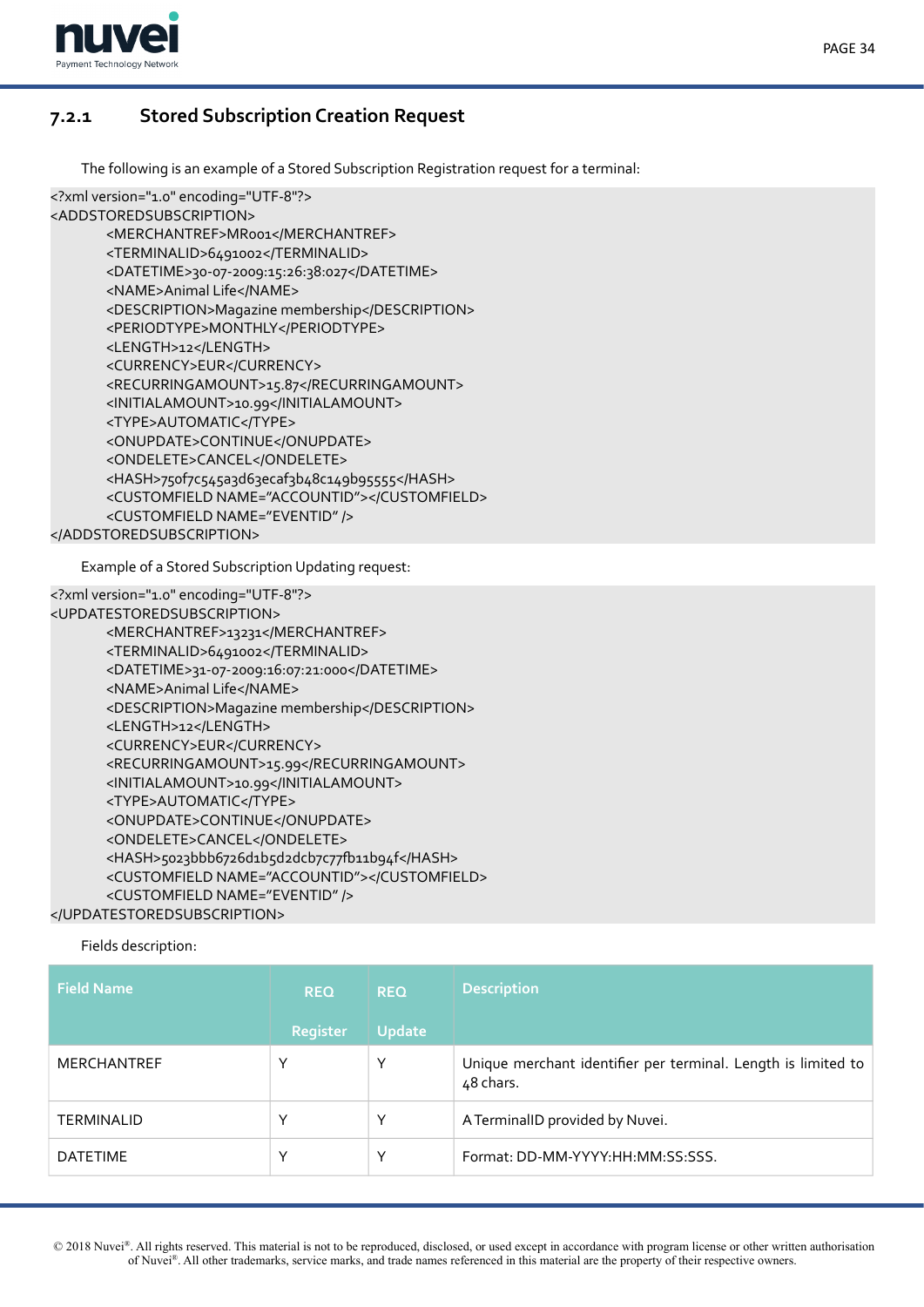

| <b>Field Name</b>    | <b>REQ</b> | <b>REQ</b>    | <b>Description</b>                                                                                                                                                                                          |
|----------------------|------------|---------------|-------------------------------------------------------------------------------------------------------------------------------------------------------------------------------------------------------------|
|                      | Register   | <b>Update</b> |                                                                                                                                                                                                             |
| <b>NAME</b>          | Υ          | Y             | Display name for subscription.                                                                                                                                                                              |
| <b>DESCRIPTION</b>   | Y          | Y             | Description explaining subscription.                                                                                                                                                                        |
| <b>PERIODTYPE</b>    | Υ          | N             | Period Type, can be: WEEKLY, FORTNIGHTLY, MONTHLY,<br>QUARTERLY,<br>YEARLY.<br>Only<br>allowed<br>for<br>ADDSTOREDSUBSCRIPTION request.                                                                     |
| <b>LENGTH</b>        | Υ          | Υ             | o for non ending / multiplier of period. This does not take effect<br>if (Subscription length $*$ Period Type) > (End Date - Current<br>Date).                                                              |
| <b>CURRENCY</b>      | Y          | Υ             | Currency of subscription, this must either the base currency of<br>the terminal or if supported, one of the configured allowed<br>currencies.                                                               |
| RECURRINGAMOUNT      | Υ          | Υ             | Cost of each payment (will be ignored if manual).                                                                                                                                                           |
| <b>INITIALAMOUNT</b> | Y          | Υ             | Initial (set-up) payment to be taken off card. Payment will not<br>be taken if it is o.                                                                                                                     |
| <b>TYPE</b>          | Υ          | Υ             | / AUTOMATIC<br>/ AUTOMATIC<br>(WITHOUT<br>MANUAL<br>AMOUNTS).                                                                                                                                               |
| ONUPDATE             | Υ          | Υ             | UPDATE/CONTINUE<br>(Update<br>description,<br>name,<br>recurringprice, setupprice, subscriptionlength,<br>periodtype,<br>type for all subscriptions/Let them finish their subscription<br>prior to update). |
| ONDELETE             | Υ          | Y             | CANCEL/CONTINUE (Cancel all subscriptions / Continue<br>subscriptions until cancelled manually or reach end date or<br>length).                                                                             |
| <b>HASH</b>          | Y          | Y             | An SHA-512 HASH. See note 1 below.                                                                                                                                                                          |
| <b>CUSTOMFIELD</b>   | N          | N             | Use the "NAME" xml attribute to assign the name of the<br>custom field. See section 2.3 for more info. No value is required<br>and any value sent will be ignored.                                          |

1. The SHA-512 HASH is generated using the following as an input string:

## **TERMINALID:MERCHANTREF:DATETIME:TYPE:NAME:CURRENCY:RECURRINGAMOUNT:**

## **INITIALAMOUNT:LENGTH:secret**

If new stored subscription was successfully registered, response would be:

# <*ADDSTOREDSUBSCRIPTIONRESPONSE*>i <MERCHANTREF>13231</MERCHANTREF> <DATETIME>30-07-2009:15:26:39:745</DATETIME>

 © 2018 Nuvei®. All rights reserved. This material is not to be reproduced, disclosed, or used except in accordance with program license or other written authorisation of Nuvei®. All other trademarks, service marks, and trade names referenced in this material are the property of their respective owners.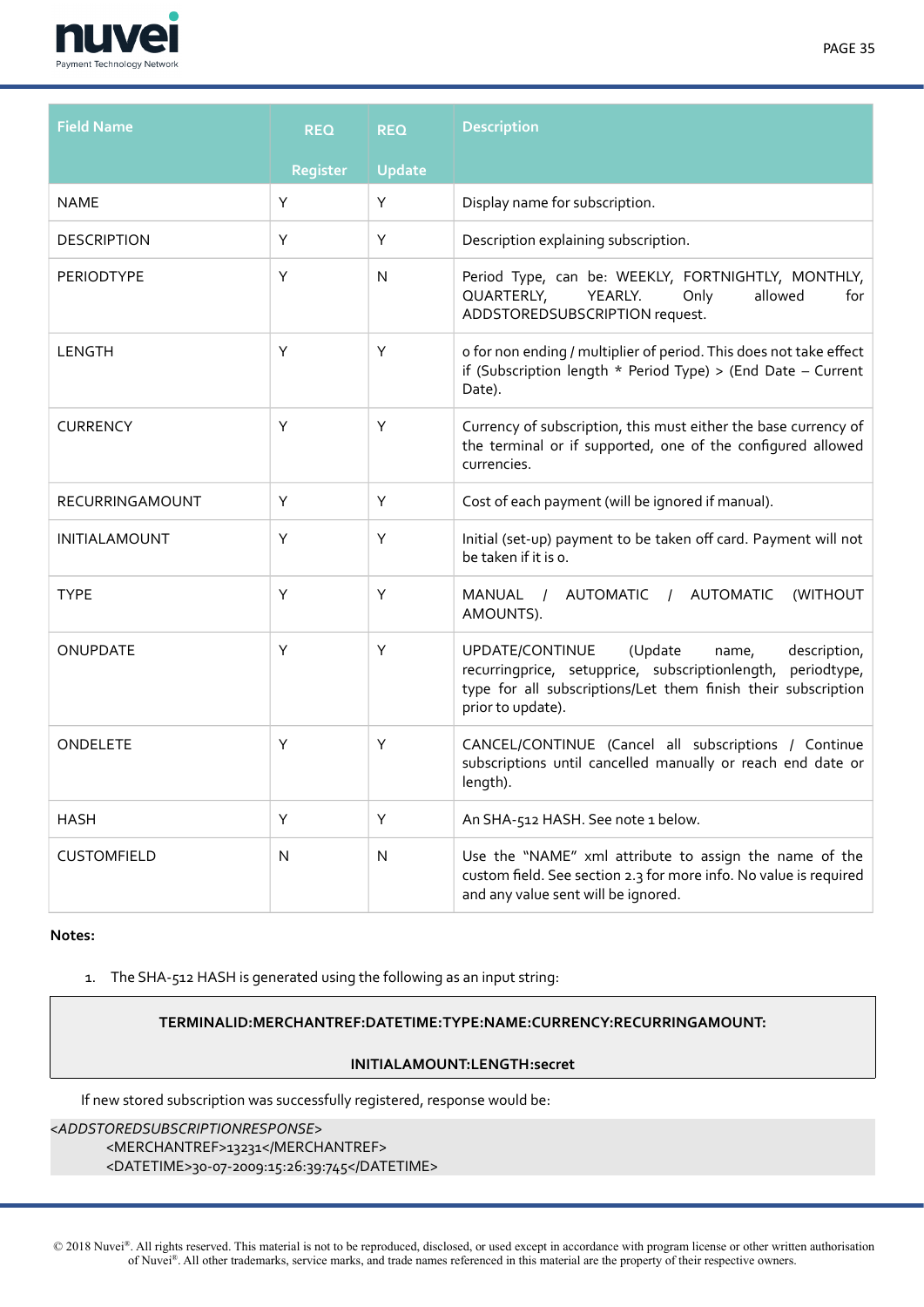

<HASH>do4c3bab519095ecbo46eff91722e8df</HASH> </*ADDSTOREDSUBSCRIPTIONRESPONSE*>i

Example of a successful stored subscription updating response:

#### <*UPDATESTOREDSUBSCRIPTIONRESPONSE*>i

<MERCHANTREF>13231</MERCHANTREF> <DATETIME>31-07-2009:16:07:21:329</DATETIME> <HASH>oaf49616cadofd1e19bc709de7d7c934</HASH> </*UPDATESTOREDSUBSCRIPTIONRESPONSE*>i

# The following felds will be returned in the response:

| <b>Field Name</b> | <b>Description</b>                                       |
|-------------------|----------------------------------------------------------|
| MERCHANTREF       | Original Merchant Reference sent in registration request |
| <b>DATETIME</b>   | Format: DD-MM-YYYY:HH:MM:SS:SSS.                         |
| <b>HASH</b>       | An SHA-512 HASH. See Note 1 below.                       |

#### **Notes:**

1. The SHA-512 HASH is generated using the following as an input string:

## **TERMINALID:MERCHANTREF:DATETIME:secret**

## **Errors handling**

If stored subscription was not registered or updated, error code and error message will be returned:

#### $<$ ERROR $>$

```
<ERRORCODE>E08</ERRORCODE>
```
<ERRORSTRING>INVALID MERCHANTREF</ERRORSTRING>

#### </ERROR>

Stored Subscription creation and updating error codes:

| <b>Error Code</b> | <b>Description</b>          |
|-------------------|-----------------------------|
| Eo <sub>1</sub>   | SYSTEM ERROR-TRY AGAIN      |
| Eo3               | OPERATION NOT ALLOWED       |
| Eo <sub>6</sub>   | <b>INVALID TERMINALID</b>   |
| Eo7               | <b>METHOD NOT SUPPORTED</b> |
| Eo <sub>8</sub>   | <b>INVALID MERCHANTREF</b>  |
| Eo <sub>9</sub>   | <b>INVALID DATETIME</b>     |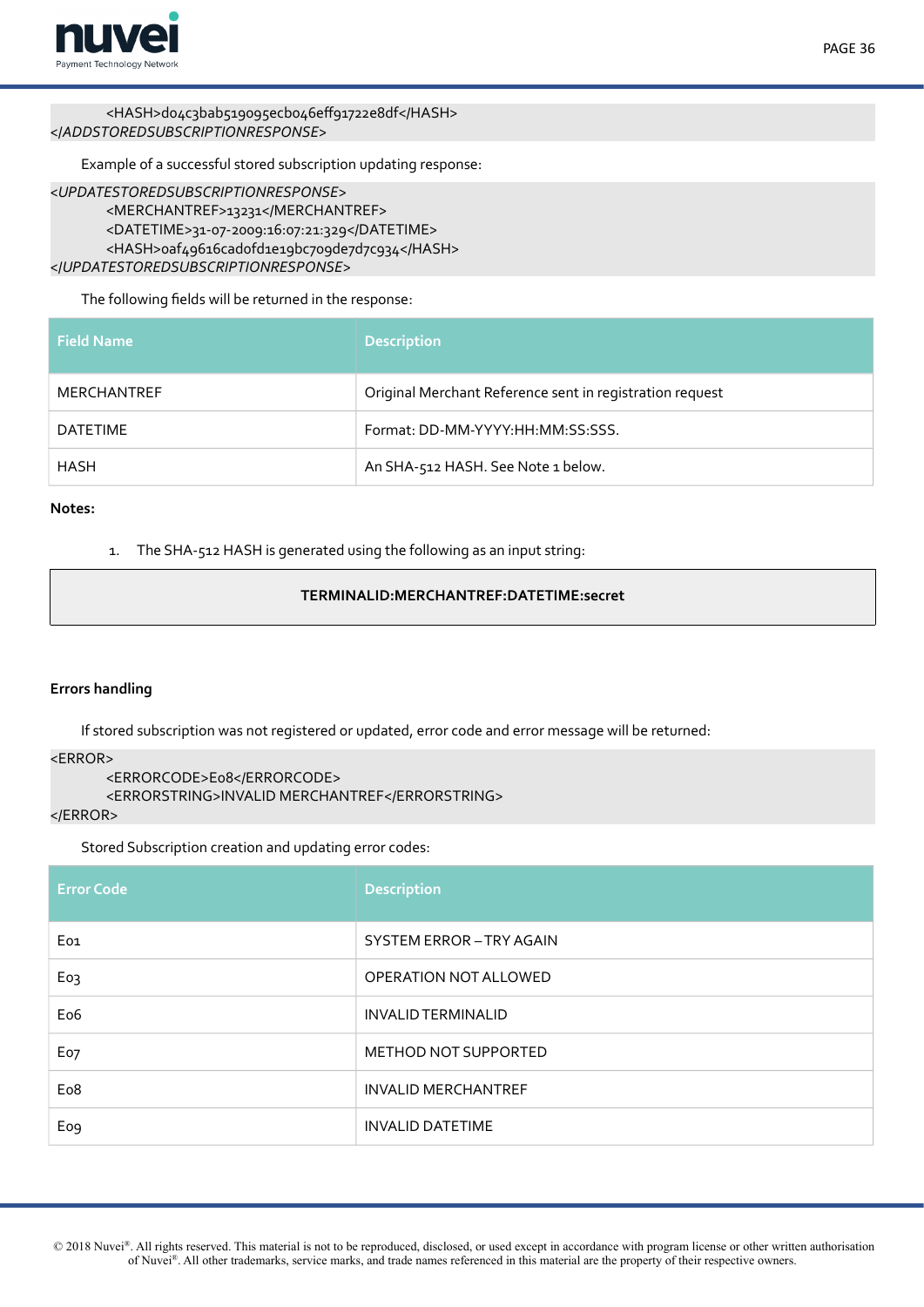

| <b>Error Code</b> | <b>Description</b>         |
|-------------------|----------------------------|
| E <sub>13</sub>   | <b>INVALID HASH</b>        |
| E <sub>20</sub>   | <b>INVALID LENGTH</b>      |
| E <sub>21</sub>   | <b>INVALID PERIOD TYPE</b> |
| $E_{22}$          | <b>INVALID NAME</b>        |
| E <sub>23</sub>   | <b>INVALID DESCRIPTION</b> |
| E24               | INVALID RECURRINGAMOUNT    |
| E <sub>25</sub>   | INVALID INITIALAMOUNT      |
| E26               | <b>INVALID TYPE</b>        |
| E <sub>27</sub>   | <b>INVALID ONUPDATE</b>    |
| E <sub>28</sub>   | <b>INVALID ONDELETE</b>    |
| E <sub>29</sub>   | INVALID TERMINAL CURRENCY  |

# <span id="page-36-0"></span>**7.2.2 Stored Subscription Deletion Request**

Note that Stored Subscription MerchantRef's cannot be re-used after deletion. This is because they are tied to existing transactions in our system and are retained internally for data integrity and issue tracing.

To delete stored subscription following XML Gateway request should be send:

```
<?xml version="1.0" encoding="UTF8"?>
<DELETESTOREDSUBSCRIPTION>
       <MERCHANTREF>13231</MERCHANTREF>
       <TERMINALID>6491002</TERMINALID>
       <DATETIME>31-07-2009:20:49:34:798</DATETIME>
       <HASH>efc5a04b5a98be9bd59ec5383abb9161</HASH>
</DELETESTOREDSUBSCRIPTION>
```

```
Fields description:
```

| <b>Field Name</b>  | Required     | <b>Description</b>                                                         |
|--------------------|--------------|----------------------------------------------------------------------------|
| <b>MERCHANTREF</b> | $\checkmark$ | Unique merchant identifier per terminal. Length is limited to 48<br>chars. |
| <b>TERMINALID</b>  | $\checkmark$ | A TerminalID provided by Nuvei.                                            |
| <b>DATETIME</b>    | v            | Format: DD-MM-YYYY:HH:MM:SS:SSS.                                           |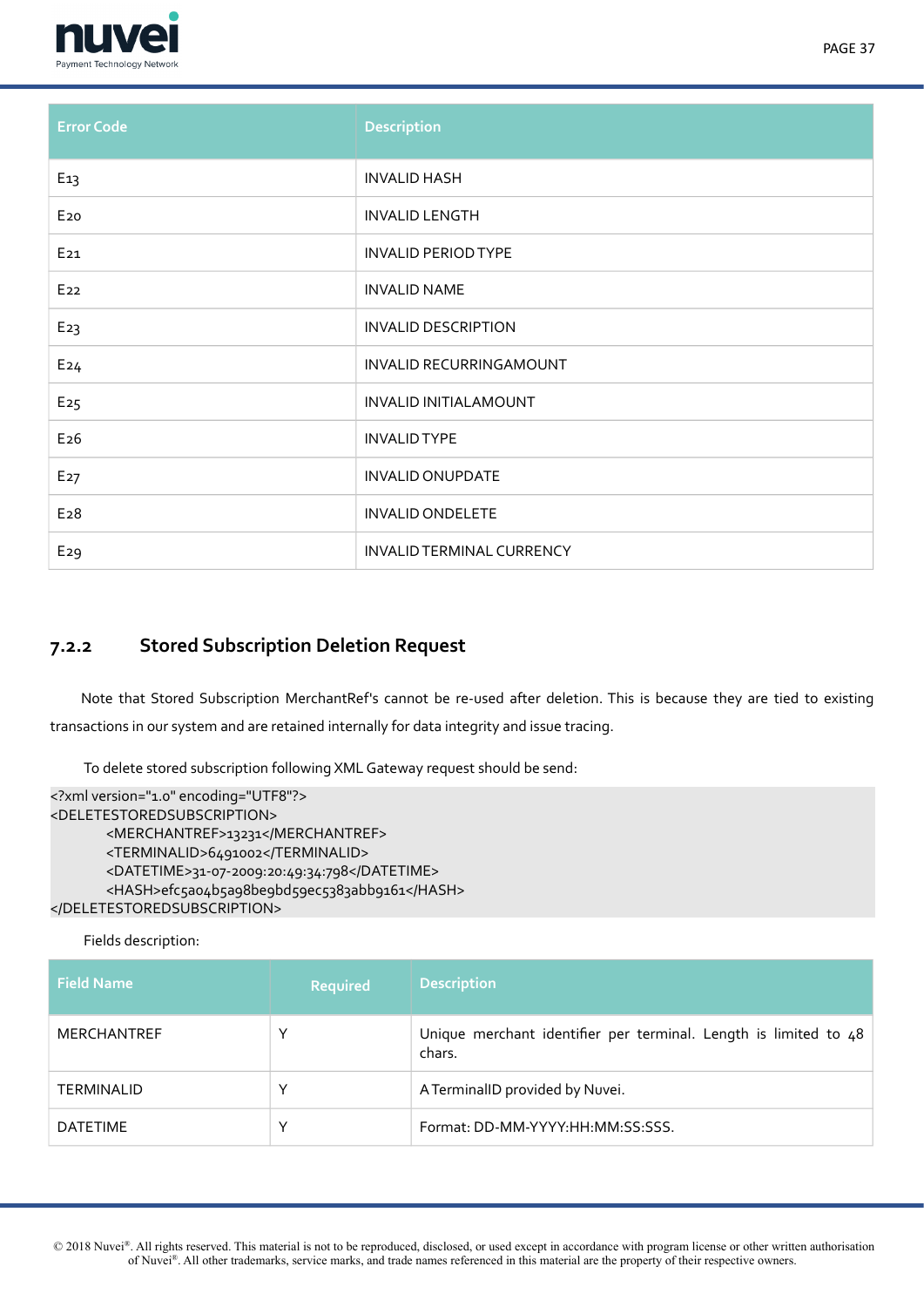

| <b>Field Name</b> | <b>Required</b> | <b>Description</b>                 |
|-------------------|-----------------|------------------------------------|
| HASH              | $\check{ }$     | An SHA-512 HASH. See note 1 below. |

1. The SHA-512 HASH is generated using the following as an input string:

#### **TERMINALID:MERCHANTREF:DATETIME:secret**

Example of a successful stored subscription deletion response:

```
<DELETESTOREDSUBSCRIPTIONRESPONSE>
      <MERCHANTREF>13231</MERCHANTREF>
      <DATETIME>31-07-2009:20:49:35:381</DATETIME>
      <HASH>8a8f462278c730e9de5561d8f186d7dc</HASH>
</DELETESTOREDSUBSCRIPTIONRESPONSE>
```
The following felds will be returned in the response:

| <b>Field Name</b> | <b>Description</b>                                       |
|-------------------|----------------------------------------------------------|
| MERCHANTREF       | Original Merchant Refernce sent in registration request. |
| <b>DATETIME</b>   | Format: DD-MM-YYYY: HH: MM: SS: SSS.                     |
| HASH              | An SHA-512 HASH. See Note 1 below.                       |

**Notes:**

1. The SHA-512 HASH is generated using the following as an input string:

## **TERMINALID:MERCHANTREF:DATETIME:secret**

#### **Errors handling**

If stored subscription was not registered or updated, error code and error message will be returned:

<ERROR>

```
<ERRORCODE>E08</ERRORCODE>
```

```
<ERRORSTRING>INVALID MERCHANTREF</ERRORSTRING>
```
 $<$ /ERROR>

There is list of error codes and corresponding messages:

| <b>Error Code</b> | <b>Description</b>       |
|-------------------|--------------------------|
| Eo1               | SYSTEM ERROR - TRY AGAIN |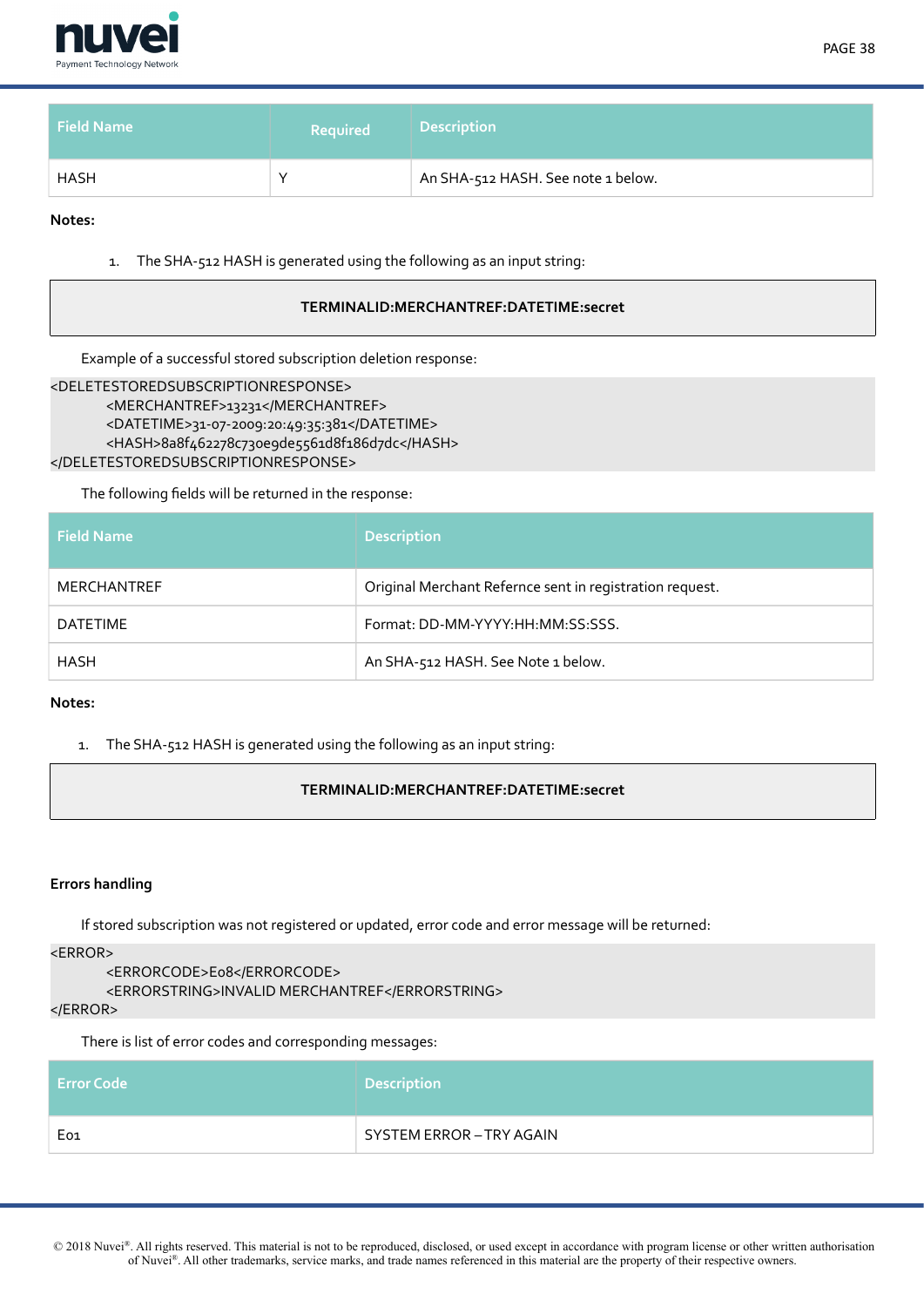

| <b>.</b><br>Payment Technology Network |                            |
|----------------------------------------|----------------------------|
| <b>Error Code</b>                      | <b>Description</b>         |
| Eo3                                    | OPERATION NOT ALLOWED      |
| Eo <sub>6</sub>                        | <b>INVALID TERMINALID</b>  |
| Eo7                                    | METHOD NOT SUPPORTED       |
| Eo8                                    | <b>INVALID MERCHANTREF</b> |
| Eo <sub>9</sub>                        | <b>INVALID DATETIME</b>    |
| E13                                    | <b>INVALID HASH</b>        |

# <span id="page-38-0"></span>**7.2.3 Subscription Creation Request**

Each subscription should be created based on some stored subscription. When new subscription is created it name, description, set-up price, recurring price, length, period type and type are copied from the corresponding stored subscription, most subscription felds can be changed by Subscription Updating request.

To create new subscription based on an existing Stored Subscription following XML Gateway request should be sent:

```
<?xml version="1.0" encoding="UTF-8"?>
<ADD_ACH_SUBSCRIPTION>
      <MERCHANTREF>Sub_CSV_09344573</MERCHANTREF>
      <TERMINALID>2366006</TERMINALID>
      <ACHREFERENCE>2967530284987420</ACHREFERENCE>or
      <SECUREACHACCOUNTMERCHANTREF></SECUREACHACCOUNTMERCHANTREF>
      <SEC_CODE>TEL</SEC_CODE>
      <DATETIME>06-03-2017:18:09:04:583</DATETIME>
      <RECURRINGAMOUNT>2.0</RECURRINGAMOUNT>
      <INITIALAMOUNT>13.0</INITIALAMOUNT>
      <STARTDATE>06-03-2017</STARTDATE>
      <ENDDATE>17-05-2020</ENDDATE>
      <HASH>o5bof69a72dd7b25883c7b8ed3918ae9</HASH>
</ADD_ACH_SUBSCRIPTION>
```
If Stored Subscription doesn't yet exist it can be created putting all it details into the nested NEWSTOREDSUBSCRIPTIONINFO tag, STOREDSUBSCRIPTIONREF in such case should be omitted. There is example of such request:

```
<?xml version="1.0" encoding="UTF-8"?>
<ADD_ACH_SUBSCRIPTION>
      <MERCHANTREF>Sub_CSV_09344573</MERCHANTREF>
      <TERMINALID>2366006</TERMINALID>
      <ACHREFERENCE>2967530284987420</ACHREFERENCE>or
      <SECUREACHACCOUNTMERCHANTREF></SECUREACHACCOUNTMERCHANTREF>
       <SEC_CODE>TEL</SEC_CODE>
       <DATETIME>06-03-2017:18:09:04:583</DATETIME>
       <RECURRINGAMOUNT>2.0</RECURRINGAMOUNT>
       <INITIALAMOUNT>13.0</INITIALAMOUNT>
```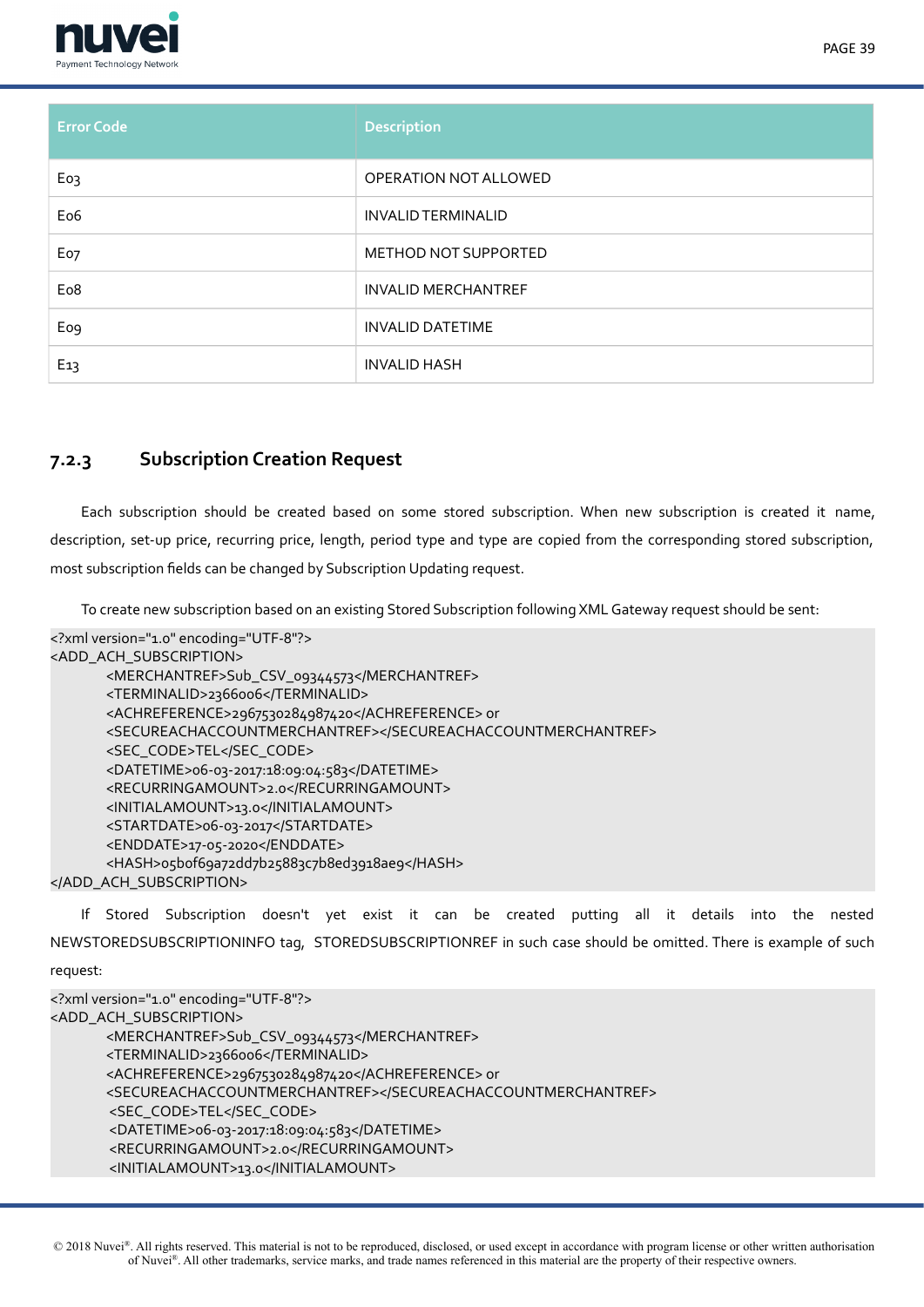

<STARTDATE>06-03-2017</STARTDATE> <ENDDATE>17-05-2020</ENDDATE> **<NEWSTOREDSUBSCRIPTIONINFO> <MERCHANTREF>Sub\_CSV\_09344573</MERCHANTREF> <NAME>name</NAME> <DESCRIPTION>description test</DESCRIPTION> <PERIODTYPE>WEEKLY</PERIODTYPE> <LENGTH>12</LENGTH> <CURRENCY>USD</CURRENCY> <RECURRINGAMOUNT>3.0</RECURRINGAMOUNT> <INITIALAMOUNT>12.0</INITIALAMOUNT> <TYPE>AUTOMATIC</TYPE> <ONUPDATE>CONTINUE</ONUPDATE> <ONDELETE>CANCEL</ONDELETE> </NEWSTOREDSUBSCRIPTIONINFO>** <HASH>o5bof69a72dd7b25883c7b8ed3918ae9</HASH> </ADD\_ACH\_SUBSCRIPTION>

# Fields description:

| <b>Field Name</b>                           | <b>Required</b> | <b>Description</b>                                                                                                                                                                                                                                                                                                 |
|---------------------------------------------|-----------------|--------------------------------------------------------------------------------------------------------------------------------------------------------------------------------------------------------------------------------------------------------------------------------------------------------------------|
| <b>MERCHANTREF</b>                          | Y               | Unique merchant identifier per terminal. Length is limited to 48<br>chars.                                                                                                                                                                                                                                         |
| <b>TERMINALID</b>                           | Υ               | A TerminalID provided by Nuvei.                                                                                                                                                                                                                                                                                    |
| STOREDSUBSCRIPTIONREF                       | N               | Stored Subscription Merchant Reference, it is allowed only if<br>NEWSTOREDSUBSCRIPTIONINFO do not present.                                                                                                                                                                                                         |
| SECUREACHACCOUNTMERCH<br><b>ANTREF</b>      | N               | Merchant Reference of a Secure ACH Account which will be used to<br>and<br>recurring<br>payments.(Only<br>do<br>set-up<br>one<br>of<br>SECUREACHACCOUNTMERCHANTREF or ACHREFERENCE must be<br>present)                                                                                                             |
| <b>ACHREFERENCE</b>                         | N               | System-Generated ACH Reference (Secure ACH).(Only one of<br>SECUREACHACCOUNTMERCHANTREF or ACHREFERENCE must be<br>present)                                                                                                                                                                                        |
| <b>DATETIME</b>                             | Y               | Format: DD-MM-YYYY:HH:MM:SS:SSS.                                                                                                                                                                                                                                                                                   |
| <b>STARTDATE</b>                            | Y               | Subscription Start Date. Format: DD-MM-YYYY.                                                                                                                                                                                                                                                                       |
| <b>ENDDATE</b>                              | N               | Subscription End Date, if it is not set subscription will continue until<br>manually canceled or lenght reached (if it is set). Format: DD-MM-<br>YYYY.                                                                                                                                                            |
| <b>NEWSTOREDSUBSCRIPTIONI</b><br><b>NFO</b> | N               | It is allowed only if STOREDSUBSCRIPTIONREF is not set. This tag and<br>all it children should be set if Stored Subscription on which new<br>Subscription being added should be based doesn't exists yet and should<br>be created. Please check NEWSTOREDSUBSCRIPTIONINFO fields<br>description table for details. |
| NOTIFICATIONLANGUAGE                        | N               | Defines the language which is going to be used to send the<br>customer's notification/ receipt. Acceptable values are 'EN' and 'FR'<br>(case sensitive).                                                                                                                                                           |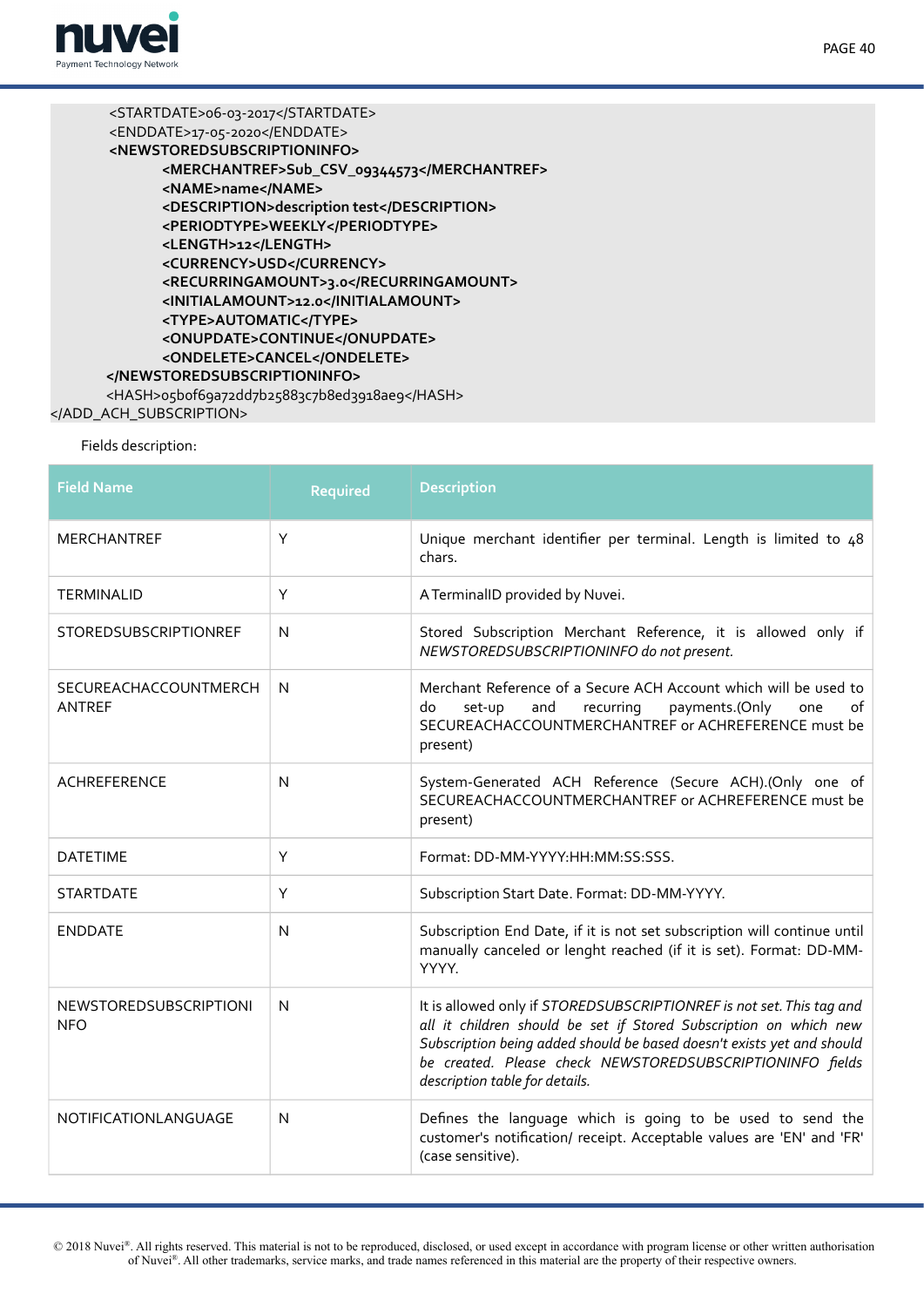

| <b>Field Name</b> | <b>Required</b> | <b>Description</b>                 |
|-------------------|-----------------|------------------------------------|
| <b>HASH</b>       |                 | An SHA-512 HASH. See note 1 below. |

- 1. The SHA-512 HASH is generated using the following as an input string: TERMINALID:MERCHANTREF:SECUREACHACCOUNTMERCHANTREF or ACHREFERENCE :DATETIME:STARTDATE:secret
- 2. STOREDSUBSCRIPTIONREF should be omitted if it is not set.

## NEWSTOREDSUBSCRIPTIONINFO *felds description*:

| <b>Field Name</b>      | <b>Required</b> | <b>Description</b>                                                                                                                                                                                       |
|------------------------|-----------------|----------------------------------------------------------------------------------------------------------------------------------------------------------------------------------------------------------|
| <b>MERCHANTREF</b>     | Υ               | Unique merchant identifier per terminal. Length is limited to 48<br>chars.                                                                                                                               |
| <b>NAME</b>            | Υ               | Display name for subscription.                                                                                                                                                                           |
| <b>DESCRIPTION</b>     | Y               | Description explaining subscription.                                                                                                                                                                     |
| <b>PERIODTYPE</b>      | Υ               | Period Type, can be: WEEKLY, FORTNIGHTLY, MONTHLY,<br>QUARTERLY or YEARLY.                                                                                                                               |
| LENGTH                 | Υ               | o for non ending multiplier of period. This does not take effect if<br>(Subscription length * Period Type) > (End Date - Current Date).                                                                  |
| <b>CURRENCY</b>        | Υ               | Currency of subscription, this must either the base currency of the<br>terminal or if supported, one of the configured allowed currencies.                                                               |
| <b>RECURRINGAMOUNT</b> | N               | Cost of each payment (should not be sent if TYPE is "MANUAL").                                                                                                                                           |
| <b>INITIALAMOUNT</b>   | Υ               | Initial (set-up) payment to be taken off card. Payment will not be<br>taken if it is o.                                                                                                                  |
| <b>TYPE</b>            | Υ               | MANUAL or AUTOMATIC.                                                                                                                                                                                     |
| <b>ONUPDATE</b>        | Y               | UPDATE or CONTINUE (Update name, description, recurringprice,<br>setupprice, subscriptionlength, periodtype,<br>for<br>type<br>all<br>subscriptions/Let them finish their subscription prior to update). |
| ONDELETE               | Υ               | CANCEL/CONTINUE (Cancel all subscriptions<br>/ Continue<br>subscriptions until cancelled manually or reach end date or length).                                                                          |

Example of a successful subscription creation response:

<ADDSUBSCRIPTIONRESPONSE>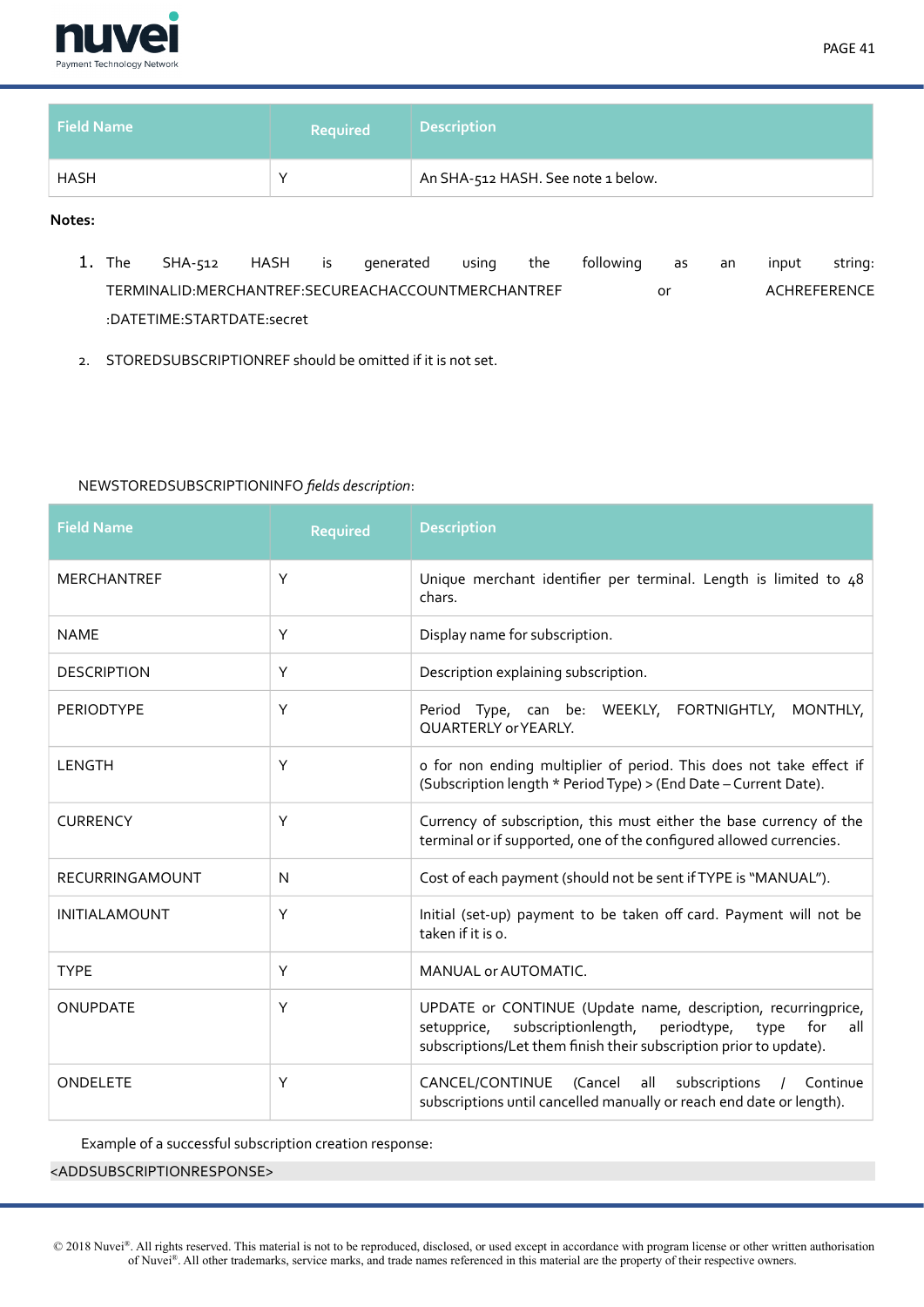

## <MERCHANTREF>MR02-02</MERCHANTREF> <DATETIME>30-07-2009:15:34:24:305</DATETIME> <HASH>8bb39be67a1f05bf73fe334e12037257</HASH> </ADDSUBSCRIPTIONRESPONSE>

The following felds will be returned in the response:

| <b>Field Name</b> | <b>Description</b>                                        |
|-------------------|-----------------------------------------------------------|
| MERCHANTREF       | Original Merchant Reference sent in registration request. |
| DATETIME          | Format: DD-MM-YYYY:HH:MM:SS:SSS.                          |
| <b>HASH</b>       | An SHA-512 HASH. See Note 1 below.                        |

#### **Notes:**

1. The SHA-512 HASH is generated using the following as an input string:

## **TERMINALID:MERCHANTREF:DATETIME:secret**

## **Errors handling**

If new subscription was not registered, error code and error message will be returned:

<ERROR>

```
<ERRORCODE>E08</ERRORCODE>
      <ERRORSTRING>INVALID MERCHANTREF</ERRORSTRING>
</ERROR>
```
# **7.2.4 Subscription Updating Request**

<span id="page-41-0"></span>The following is an example of a Subscription Updating request:

```
<?xml version="1.0" encoding="UTF-8"?>
<UPDATE_ACH_SUBSCRIPTION>
      <MERCHANTREF>Sub_CSV_09344573</MERCHANTREF>
      <TERMINALID>2366006</TERMINALID>
      <ACHREFERENCE>2967530284987420</ACHREFERENCE>or
      <SECUREACHACCOUNTMERCHANTREF></SECUREACHACCOUNTMERCHANTREF>
      <SEC_CODE>CCD</SEC_CODE>
      <DATETIME>06-03-2017:18:38:02:154</DATETIME>
      <NAME>NameUpdated_CSV_11082143</NAME>
      <LENGTH>10</LENGTH>
      <SKIPPERIODCOUNT>1</SKIPPERIODCOUNT>
      <RECURRINGAMOUNT>5.0</RECURRINGAMOUNT>
      <STARTDATE>06-03-2017</STARTDATE>
      <ENDDATE>06-11-2017</ENDDATE>
      <HASH>3cfc892047e5a1154eof4c2e7cb2998o</HASH>
</UPDATE_ACH_SUBSCRIPTION>
```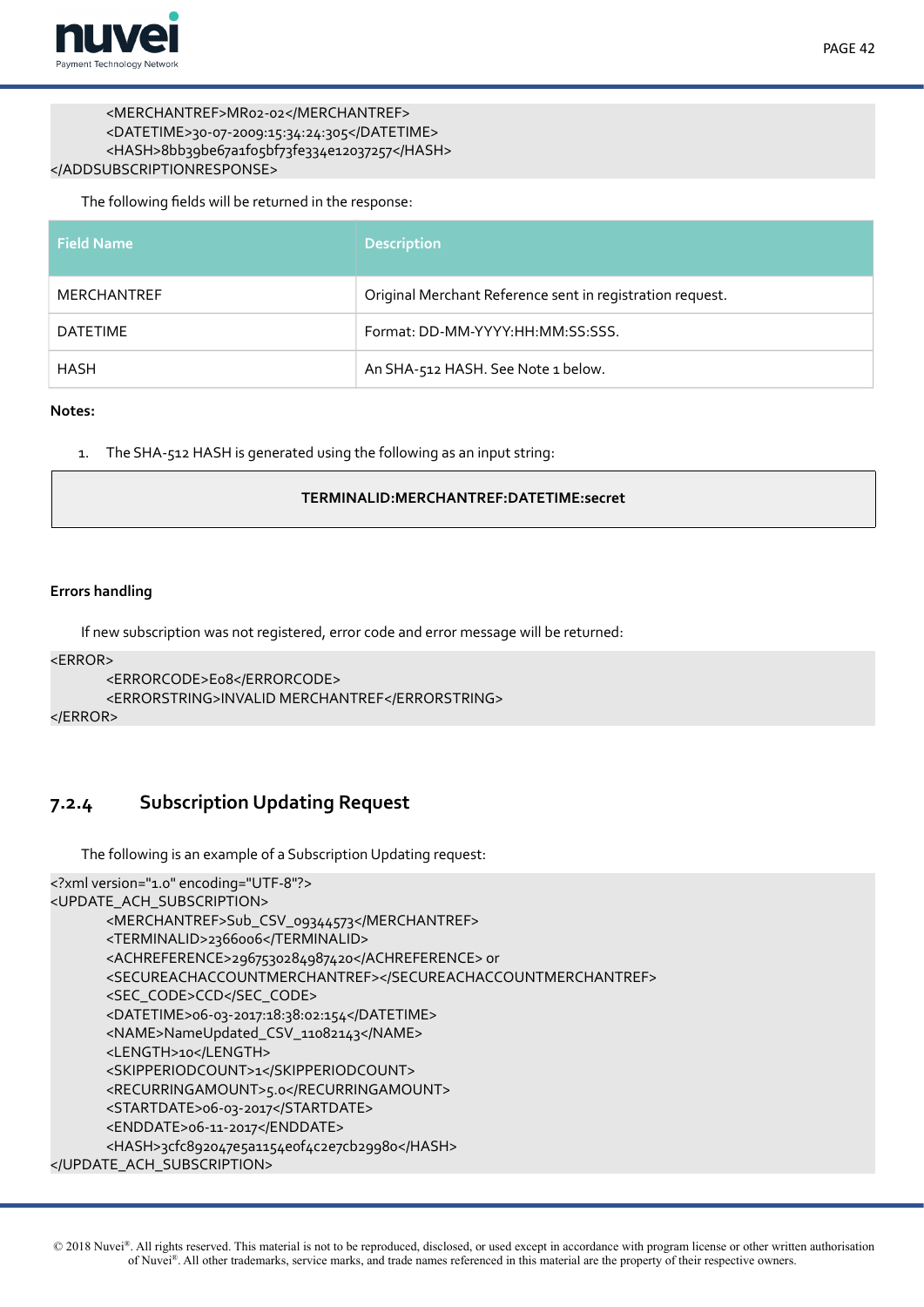

# Fields description:

| <b>Field Name</b>                      | <b>Required</b> | <b>Description</b>                                                                                                                                       |
|----------------------------------------|-----------------|----------------------------------------------------------------------------------------------------------------------------------------------------------|
| MERCHANTREF                            | Y               | Merchant Ref of subscription which should be updated.                                                                                                    |
| <b>TERMINALID</b>                      | Y               | A TerminalID provided by Nuvei.                                                                                                                          |
| <b>ACHREFERENCE</b>                    | N               | System-Generated ACH Reference (Secure ACH).(Only one of<br>SECUREACHACCOUNTMERCHANTREF or ACHREFERENCE must be<br>present)                              |
| SECUREACHACCOUNTMERCH<br><b>ANTREF</b> | N               | Merchant Reference of a Secure ACH which will be used to do<br>recurring payments.(Only one of SECURECARDMERCHANTREF or<br>ACHREFERENCE must be present) |
| SEC_CODE                               | Y               | See section 2.4 above.                                                                                                                                   |
| <b>DATETIME</b>                        | Y               | Format: DD-MM-YYYY:HH:MM:SS:SSS.                                                                                                                         |
| <b>NAME</b>                            | $\mathsf{N}$    | Subscription Name.                                                                                                                                       |
| <b>DESCRIPTION</b>                     | $\mathsf{N}$    | Subscription Description.                                                                                                                                |
| LENGTH                                 | $\mathsf{N}$    | Subscription Length.                                                                                                                                     |
| <b>RECURRINGAMOUNT</b>                 | $\mathsf{N}$    | New Recurring Amount.                                                                                                                                    |
| <b>STARTDATE</b>                       | N               | Subscription Start Date.                                                                                                                                 |
| <b>ENDDATE</b>                         | N               | Subscription End Date, if it is not set subscription will continue until<br>manually canceled or lenght reached (if it is set).                          |
| NOTIFICATIONLANGUAGE                   | $\mathsf{N}$    | Defines the language which is going to be used to send the<br>customer's notification/ receipt. Acceptable values are 'EN' and 'FR'<br>(case sensitive). |
| <b>HASH</b>                            | Υ               | An SHA-512 HASH. See note 1 below.                                                                                                                       |

#### **Notes:**

1. The SHA-512 HASH is generated using the following as an input string:

**TERMINALID:MERCHANTREF:SECUREACHACCOUNTMERCHANTREF:DATETIME:STARTDATE:secret**

**or** 

## **TERMINALID:MERCHANTREF:ACHREFERENCE :DATETIME:STARTDATE:secret**

Example of a successful subscription updating response:

<UPDATE\_ACH\_SUBSCRIPTION\_RESPONSE>

<MERCHANTREF>Sub\_CSV\_09344573</MERCHANTREF> <DATETIME>06-03-2017:17:38:02:399</DATETIME> <HASH>eof3de3996b57b1ac57b6cf92b5de046</HASH> </UPDATE\_ACH\_SUBSCRIPTION\_RESPONSE>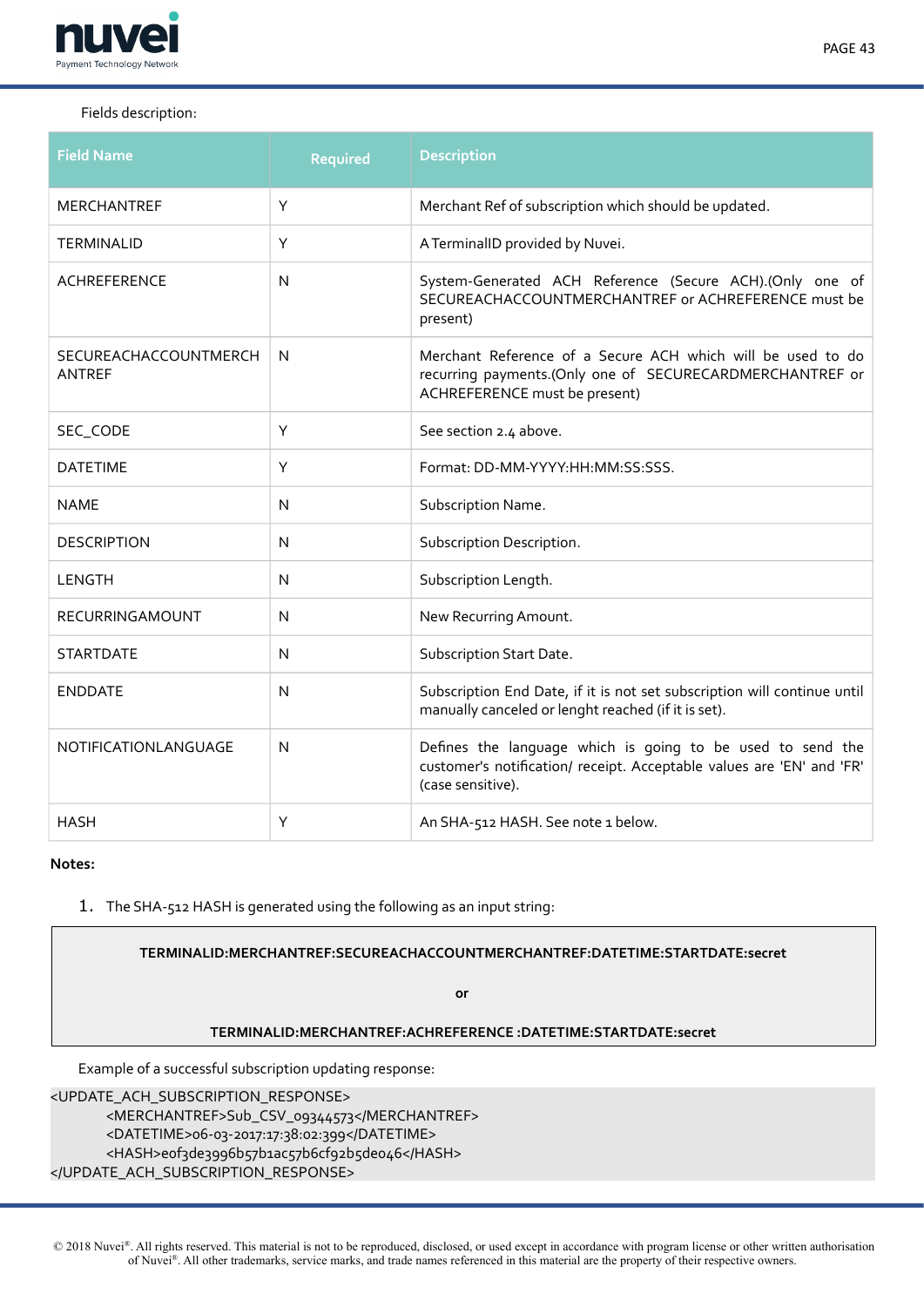

### The following felds will be returned in the response:

| Field Name      | <b>Description</b>                                       |
|-----------------|----------------------------------------------------------|
| MERCHANTREF     | Original Merchant Reference sent in registration request |
| <b>DATETIME</b> | Format: DD-MM-YYYY:HH:MM:SS:SSS                          |
| HASH            | An SHA-512 HASH. See Note 1 below.                       |

#### **Notes:**

1. The SHA-512 HASH is generated using the following as an input string:

#### **TERMINALID:MERCHANTREF:DATETIME:secret**

#### **Errors handling**

If subscription was not updated, error code and error message will be returned:

```
<FRROR>
```

```
<ERRORCODE>Eo8</ERRORCODE>
<ERRORSTRING>INVALID MERCHANTREF</ERRORSTRING>
```

```
</ERROR>
```
# <span id="page-43-0"></span>**7.2.5 Subscription Deletion Request**

Note that Subscription MerchantRef's cannot be re-used after deletion. This is because they are tied to existing transactions in our system and are retained internally for data integrity and issue tracing. Deleted Subscriptions can still be viewed in the SelfCare System by using the Advanced Filter.

The following is an example of a Subscription Deletion request:

```
<?xml version="1.0" encoding="UTF8"?>
<DELETESUBSCRIPTIONACH>
      <MERCHANTREF>MR002</MERCHANTREF>
      <TERMINALID>6491002</TERMINALID>
      <DATETIME>31-07-2009:11:03:42:328</DATETIME>
      <HASH>53b6917aac8eb179e8b8of754c4afd5c</HASH>
</DELETESUBSCRIPTIONACH>
```
Fields description:

| <b>Field Name</b> | <b>Required</b> | <b>Description</b>                                    |
|-------------------|-----------------|-------------------------------------------------------|
| MERCHANTREF       |                 | Merchant Ref of subscription which should be deleted. |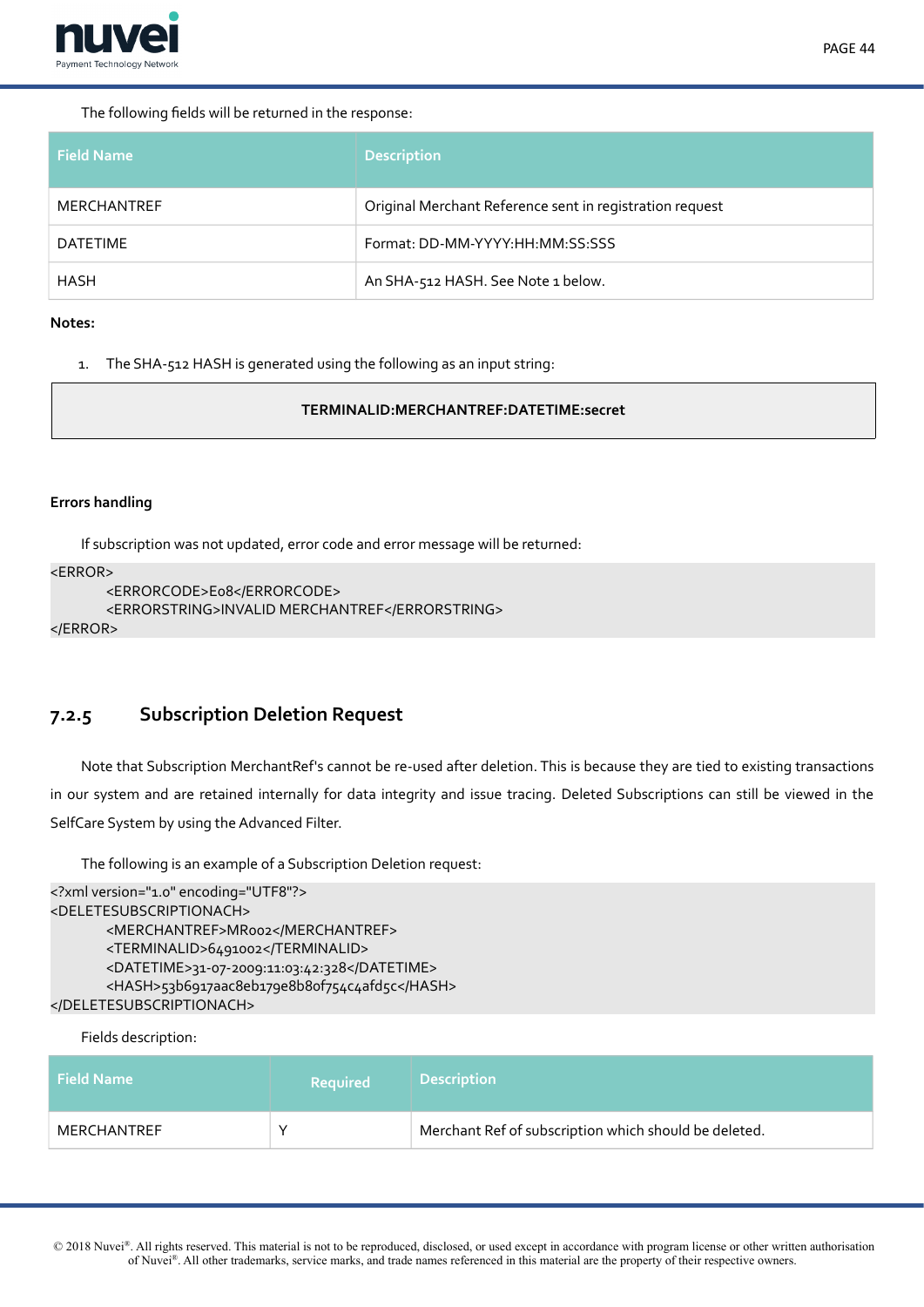

| <b>Field Name</b> | Required     | <b>Description</b>                 |
|-------------------|--------------|------------------------------------|
| <b>TERMINALID</b> | v            | A TerminalID provided by Nuvei.    |
| DATETIME          | v            | Format: DD-MM-YYYY:HH:MM:SS:SSS.   |
| HASH              | $\checkmark$ | An SHA-512 HASH. See note 1 below. |

1. The SHA-512 HASH is generated using the following as an input string:

#### **TERMINALID:MERCHANTREF:DATETIME:secret**

Example of a successful subscription deletion response:

# <DELETESUBSCRIPTIONRESPONSE> <MERCHANTREF>MR002</MERCHANTREF> <DATETIME>30-07-2009:15:34:24:305</DATETIME> <HASH>8bb39be67a1fo5bf73fe334e12037257</HASH> </DELETESUBSCRIPTIONRESPONSE>

The following felds will be returned in the response:

| <b>Field Name</b> | <b>Description</b>                                        |
|-------------------|-----------------------------------------------------------|
| MERCHANTREF       | Original Merchant Reference sent in registration request. |
| DATETIME          | Format: DD-MM-YYYY:HH:MM:SS:SSS.                          |
| HASH              | An SHA-512 HASH. See Note 1 below.                        |

### **Notes:**

1. The SHA-512 HASH is generated using the following as an input string:

## **TERMINALID:MERCHANTREF:DATETIME:secret**

## **Errors handling**

If subscription was not deleted, error code and error message will be returned:

# $<$ ERROR $>$

```
<ERRORCODE>E08</ERRORCODE>
      <ERRORSTRING>INVALID MERCHANTREF</ERRORSTRING>
</ERROR>
```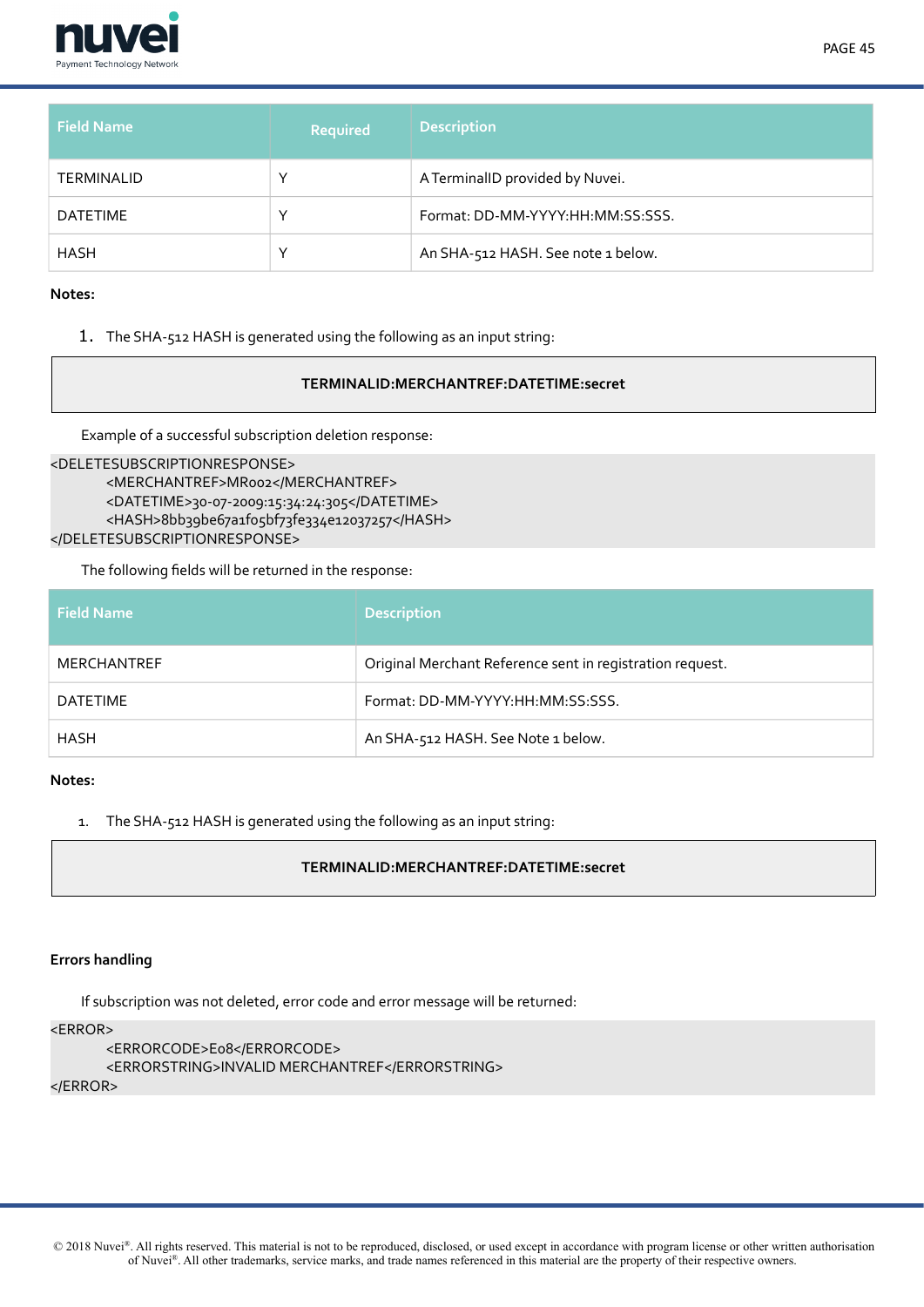

# PAGE 46

# **7.2.6 Subscription Cancellation Request**

<span id="page-45-0"></span>Cancelling a subscription is exactly the same as deleting a subscription.

The following is an example of a Subscription Cancellation request:

```
<?xml version="1.0" encoding="UTF8"?>
<CANCELSUBSCRIPTIONACH>
      <MERCHANTREF>MR002</MERCHANTREF>
      <TERMINALID>6491002</TERMINALID>
      <DATETIME>31-07-2009:11:03:42:328</DATETIME>
      <HASH>53b6917aac8eb179e8b8of754c4afd5c</HASH>
</CANCELSUBSCRIPTIONACH>
```
Fields description:

| <b>Field Name</b>  | <b>Required</b> | <b>Description</b>                                    |
|--------------------|-----------------|-------------------------------------------------------|
| <b>MERCHANTREF</b> | $\checkmark$    | Merchant Ref of subscription which should be deleted. |
| <b>TERMINALID</b>  | $\checkmark$    | A TerminalID provided by Nuvei.                       |
| <b>DATETIME</b>    | $\check{ }$     | Format: DD-MM-YYYY:HH:MM:SS:SSS.                      |
| <b>HASH</b>        | $\checkmark$    | An SHA-512 HASH. See note 1 below.                    |

#### **Notes:**

1. The SHA-512 HASH is generated using the following as an input string:

## **TERMINALID:MERCHANTREF:DATETIME:secret**

```
Example of a successful subscription cancellation response:
```

```
<CANCELSUBSCRIPTIONRESPONSE>
      <MERCHANTREF>MR002</MERCHANTREF>
      <DATETIME>30-07-2009:15:34:24:305</DATETIME>
      <HASH>8bb39be67a1fo5bf73fe334e12037257</HASH>
</CANCELSUBSCRIPTIONRESPONSE>
```
The following felds will be returned in the response:

| <b>Field Name</b> | <b>Description</b>                                        |
|-------------------|-----------------------------------------------------------|
| MERCHANTREF       | Original Merchant Reference sent in registration request. |
| <b>DATETIME</b>   | Format: DD-MM-YYYY-HH:MM:SS:SSS.                          |
| HASH              | An SHA-512 HASH. See Note 1 below.                        |

## **Notes**:

1. The SHA-512 HASH is generated using the following as an input string: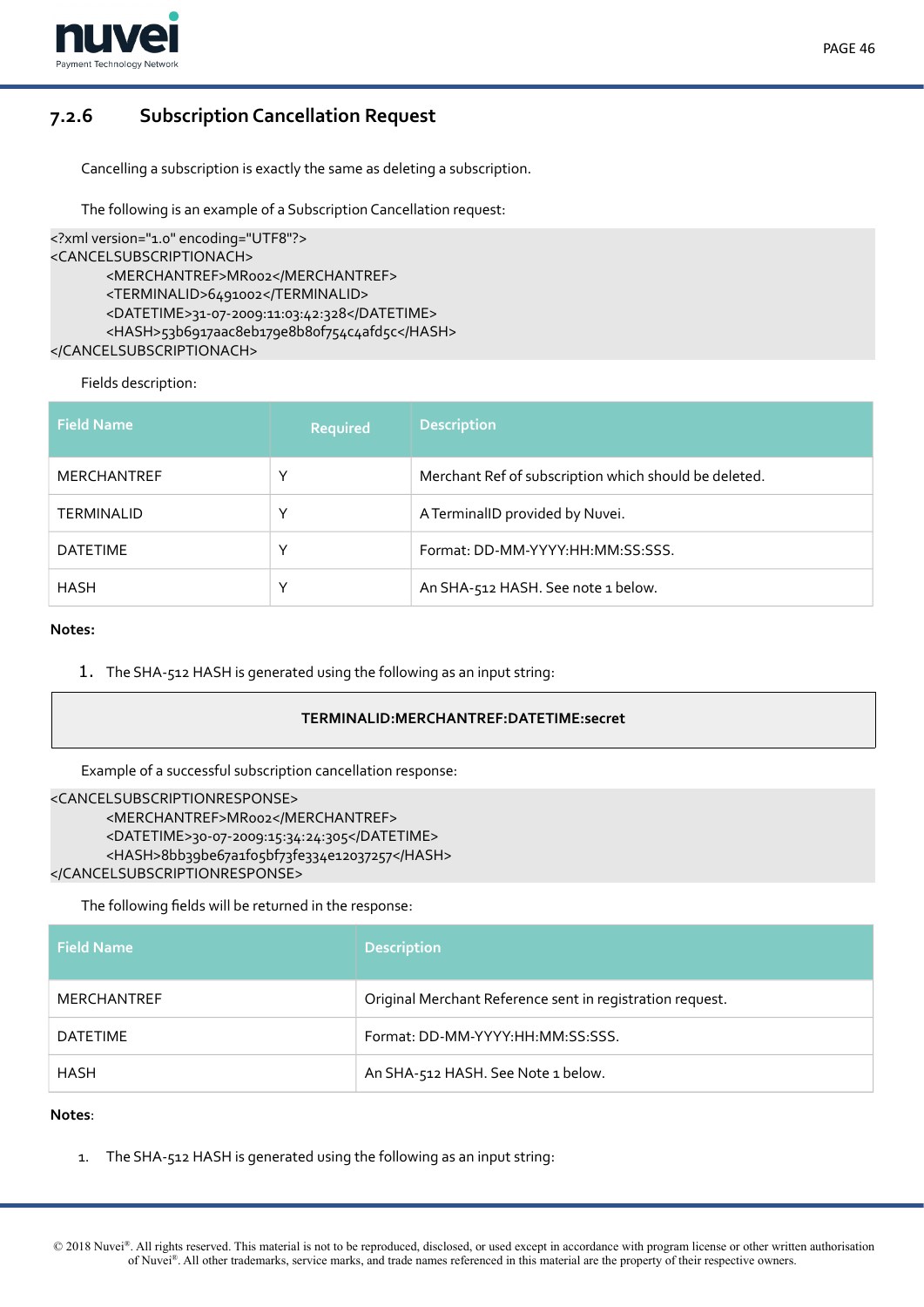

## **TERMINALID:MERCHANTREF:DATETIME:secret**

# **Errors handling**

If subscription was not cancelled, error code and error message will be returned:

```
<ERROR>
```

```
<ERRORCODE>E08</ERRORCODE>
<ERRORSTRING>INVALID MERCHANTREF</ERRORSTRING>
```
 $<$ /ERROR>

# <span id="page-46-0"></span>**7.2.7 Subscription Payment Request**

Manual subscription recurring payment can be done from the XML Gateway. If automatic subscription was not paid automatically because of ACH Account details expiration or other issue it also can be paid in the same way as manual after SecureACH issue was solved. The following is an example of a Subscription Payment request:

```
<?xml version="1.0" encoding="UTF-8"?>
<ACH_SUBSCRIPTION_PAYMENT>
      <ORDERID>CSV_95790073</ORDERID>
      <TERMINALID>2366006</TERMINALID>
      <AMOUNT>3.94</AMOUNT>
      <SUBSCRIPTIONREF>mRef102</SUBSCRIPTIONREF>
      <SEC_CODE>WEB</SEC_CODE>
      <DATETIME>07-03-2017:18:09:50:137</DATETIME>
      <HASH>e088efde331594ec2d881479735368c5</HASH>
</ACH_SUBSCRIPTION_PAYMENT>
```
Fields description:

| <b>Field Name</b>      | <b>Required</b> | <b>Description</b>                                                                                 |
|------------------------|-----------------|----------------------------------------------------------------------------------------------------|
| <b>SUBSCRIPTIONREF</b> | Υ               | Merchant reference of a subscription being paid.                                                   |
| ORDERID                | Υ               | A unique identifier for the order created by the merchant. (Max 12<br>Characters).                 |
| <b>TERMINALID</b>      | Υ               | A TerminalID provided by Nuvei. NB - Please contact Nuvei to be<br>issued with a test terminal ID. |
| <b>AMOUNT</b>          | Υ               | The amount of the transaction as a 2 digit decimal or an Integer value<br>for JPY amounts.         |
| SEC CODE               | Υ               | See section 2.4 above.                                                                             |
| <b>DATETIME</b>        | Υ               | Format: DD-MM-YYYY: HH: MM: SS: SSS                                                                |
| <b>HASH</b>            | Υ               | An SHA-512 HASH. See note 1 below.                                                                 |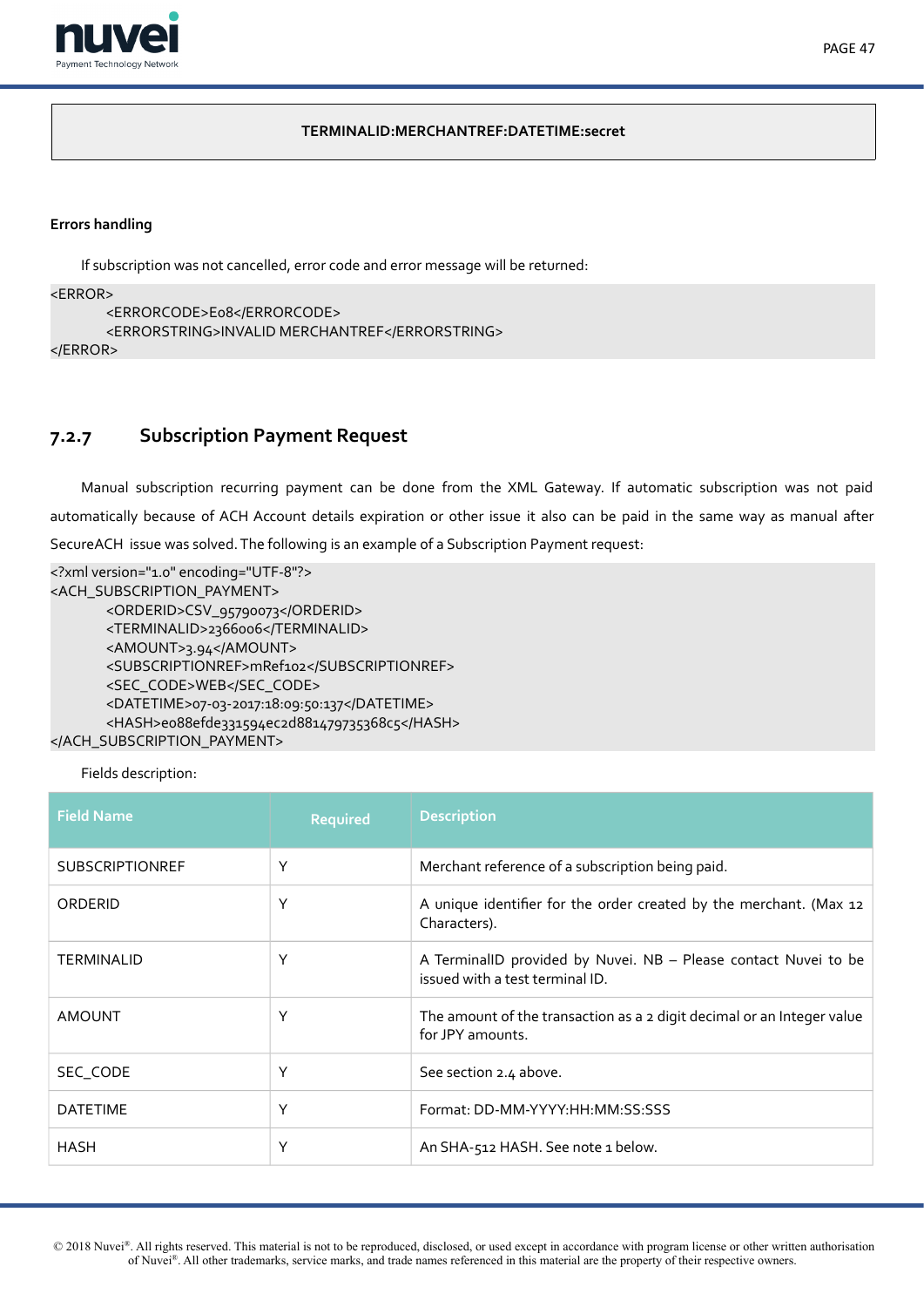

1. The SHA-512 HASH is generated using the following as an input string:

## **TERMINALID:ORDERID:SUBSCRIPTIONREF:AMOUNT:DATETIME:secret**

Example of a successful subscription payment response:

```
<ACH_SUBSCRIPTION_PAYMENT_RESPONSE>
      <UNIQUEREF>JIZDZ59H1D</UNIQUEREF>
      <RESPONSECODE>E</RESPONSECODE>
      <RESPONSETEXT>ACCEPTED</RESPONSETEXT>
      <APPROVALCODE>Success</APPROVALCODE>
      <DATETIME>2017-03-07T17:09:54</DATETIME>
      <HASH>50909e43de3161f884db589c66deaee3</HASH>
</ACH_SUBSCRIPTION_PAYMENT_RESPONSE>
```
The following felds are returned in the response:

| <b>Field Name</b>   | <b>Description</b>                                                                    |
|---------------------|---------------------------------------------------------------------------------------|
| APPROVALCODE        | Six digit AuthCode.                                                                   |
| <b>UNIQUEREF</b>    | Generated reference that should be stored for tracking and remote XML<br>refunding.   |
| <b>RESPONSECODE</b> | A or D or R(Approved or Declined or Referral).                                        |
| <b>RESPONSETEXT</b> | The text of the authorization.                                                        |
| <b>DATETIME</b>     | The time of the transaction created by the bank. Format: DD-MM-<br>YYYY:HH:MM:SS:SSS. |
| <b>HASH</b>         | An SHA-512 HASH. See Note 1 below.                                                    |

## **Notes:**

1. The SHA-512 HASH is generated using the following as an input string:

## **TERMINALID:UNIQUEREF:AMOUNT:DATETIME:RESPONSECODE:RESPONSETEXT:secret**

2. For multi-currency Terminal IDs (see section 3.2 above) this should be:

## **TERMINALID:ORDERID:UNIQUEREF:CURRENCY:AMOUNT:DATETIME:RESPONSECODE:**

#### **RESPONSETEXT:secret**

**n.b.** The response UNIQUEREF is to be used here

#### **Errors handling**

© 2018 Nuvei®. All rights reserved. This material is not to be reproduced, disclosed, or used except in accordance with program license or other written authorisation of Nuvei®. All other trademarks, service marks, and trade names referenced in this material are the property of their respective owners.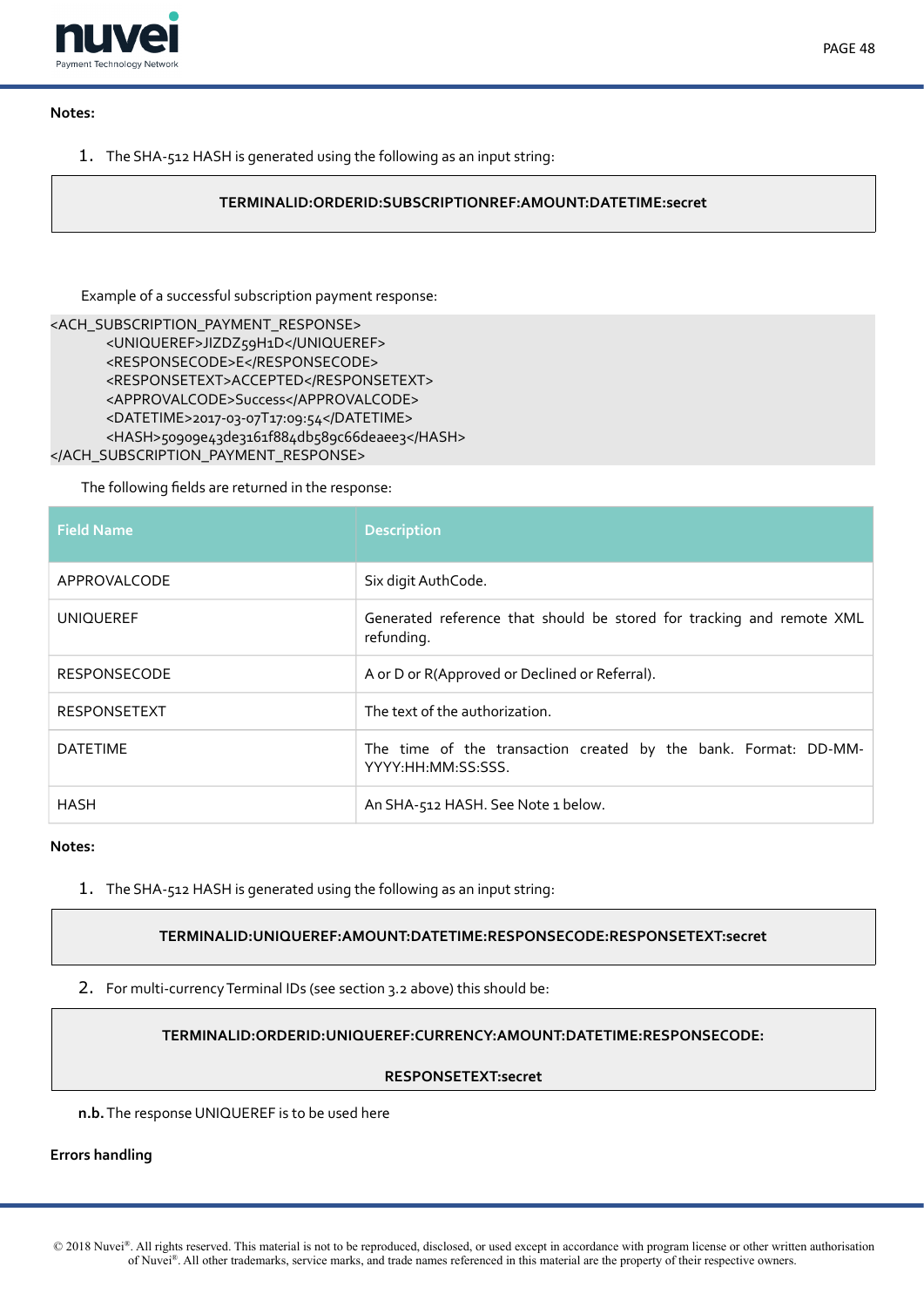

If subscription payment was not accepted, error message will be returned:

```
<ERROR>
    <ERRORCODE>E41</ERRORCODE>
      <ERRORSTRING>Invalid HASH field</ERRORSTRING>
</ERROR>
```
# <span id="page-48-0"></span>*7.3 Subscription Notifcations*

The Subscription Notifcation URL can be set in the Terminal Setup page of the SelfCare System. If this is set a POST notifcation will be sent to this URL each time automated activity happens on any active subscriptions. Note that manual changes applied to subscriptions via the SelfCare System will not generate these notifcations.

The data sent to the Subscription Notification URL contains the normal subscription response fields as well as these extra fields:

The following felds are sent in the notifcation:

| <b>Field Name</b> | <b>Description</b>                                                                                                                                                                |  |
|-------------------|-----------------------------------------------------------------------------------------------------------------------------------------------------------------------------------|--|
| NOTIFICATIONTYPE  | Possible values for subscriptions are:                                                                                                                                            |  |
|                   | <b>SUBSCRIPTIONCREATION</b>                                                                                                                                                       |  |
|                   | SUBSCRIPTIONUPDATING                                                                                                                                                              |  |
|                   | <b>SUBSCRIPTIONDELETION</b><br>$\bullet$                                                                                                                                          |  |
|                   | SUBSCRIPTIONSETUPPAYMENT<br>$\bullet$                                                                                                                                             |  |
|                   | SUBSCRIPTIONRECURRINGPAYMENT<br>$\bullet$                                                                                                                                         |  |
|                   | Possible values for stored subscriptions are:                                                                                                                                     |  |
|                   | STOREDSUBSCRIPTIONCREATION                                                                                                                                                        |  |
|                   | <b>STOREDSUBSCRIPTIONUPDATING</b>                                                                                                                                                 |  |
|                   | <b>STOREDSUBSCRIPTIONDELETION</b><br>$\bullet$                                                                                                                                    |  |
| <b>TERMINALID</b> | The Terminal ID that the subscription is set up on.                                                                                                                               |  |
| ORDERID           | The Order ID that the system assigned to the Subscription payment. Only sent for<br>SUBSCRIPTIONSETUPPAYMENT and SUBSCRIPTIONRECURRINGPAYMENT                                     |  |
| <b>AMOUNT</b>     | The amount of the subscription payment as a 2 digit decimal or an Integer value<br>for JPY amounts. Only sent for SUBSCRIPTIONSETUPPAYMENT<br>and<br>SUBSCRIPTIONRECURRINGPAYMENT |  |

**Notes:**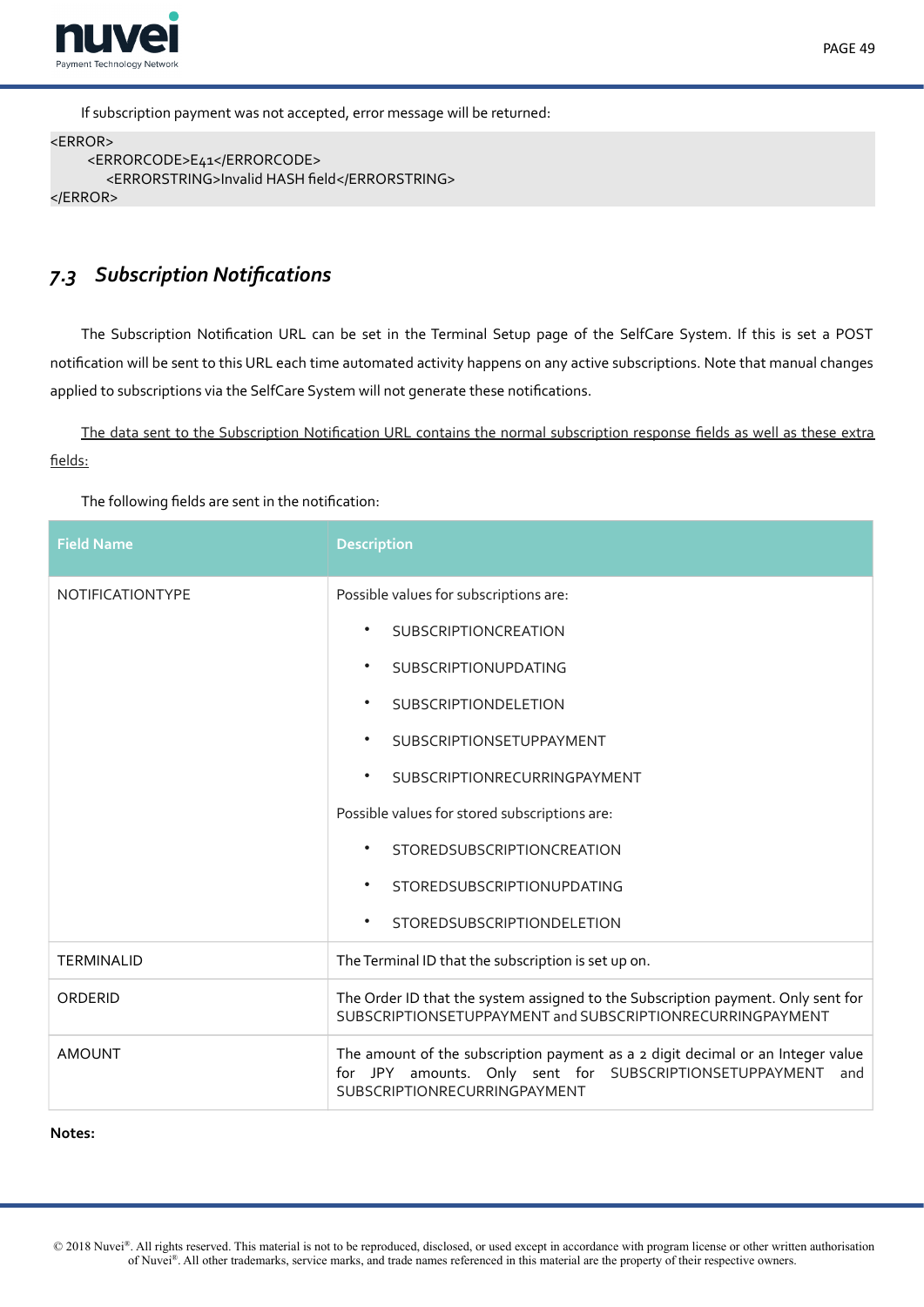



1. Subscription payments (SUBSCRIPTIONSETUPPAYMENT and SUBSCRIPTIONRECURRINGPAYMENT) SHA-512 hash is calculated using the following as an input string:

**TERMINALID:MERCHANTREF:NOTIFICATIONTYPE:DATETIME:ORDERID: AMOUNT:**

**RESPONSECODE:RESPONSETEXT:secret**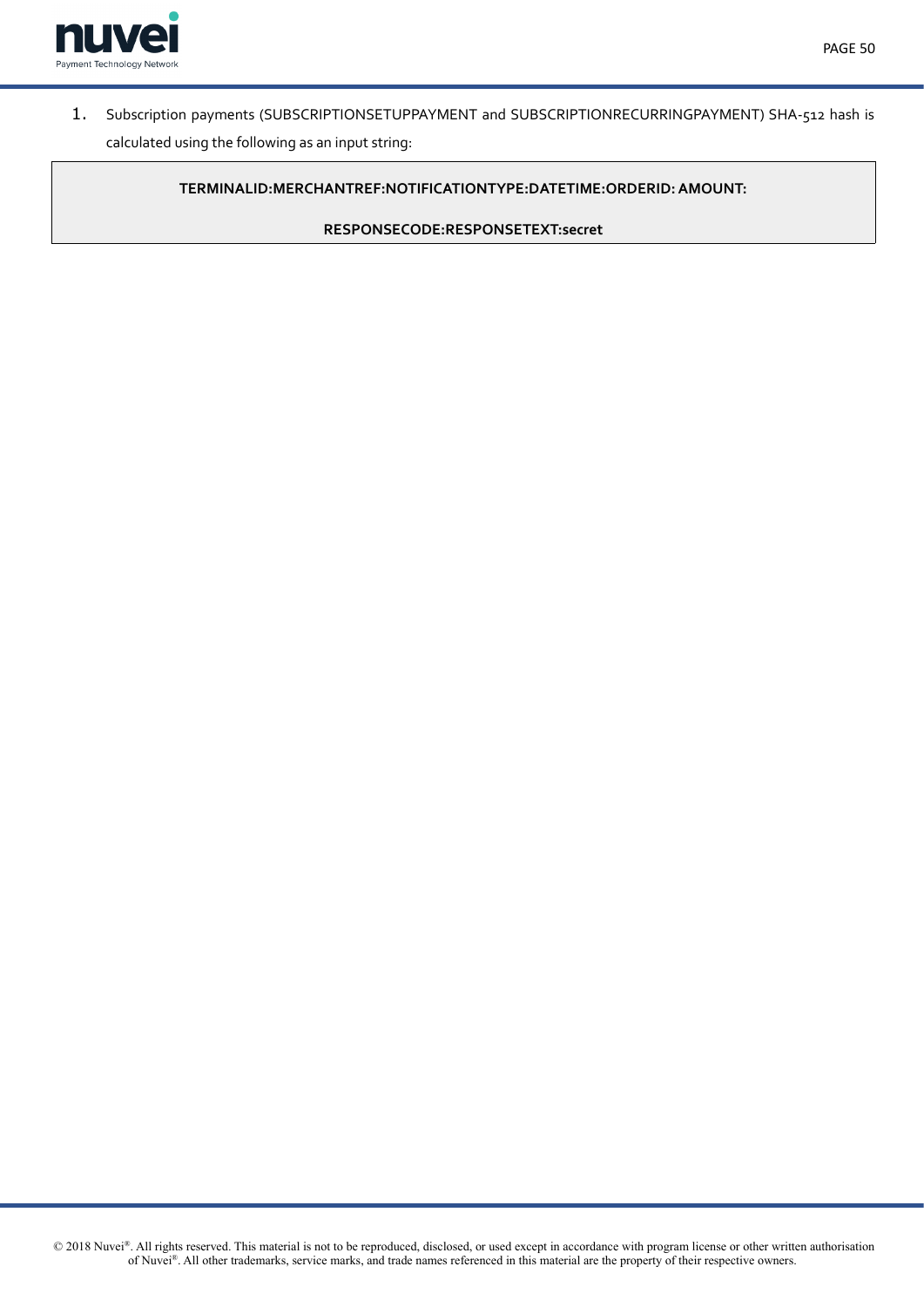

# <span id="page-50-0"></span>**8 Re-Initiation**

Re-Initiation process involves re-processing of initially approved transactions that have been identifed as NSF.

There are 2 ways to process such transactions:

- Automatic A job is run at a set time which will process Re-Initiations automatically.
- Manual Re-Initiation can be processed manually via Selfcare.

Example of a Re-Initiation request:

```
<?xml version="1.0" encoding="UTF-8"?>
<ACHJHREINITIATION>
       <UNIQUEREF>LS2O5CO1XB</UNIQUEREF>
       <TERMINALID>2366006</TERMINALID>
       <DATETIME>24-01-2017:15:43:04:334</DATETIME>
       <HASH>1ecafefa8fead5c9db18daf8f6e75ba8</HASH>
</ACHJHREINITIATION>
```
Fields description:

| <b>Field Name</b> | <b>Required</b> | <b>Description</b>                                                                                 |
|-------------------|-----------------|----------------------------------------------------------------------------------------------------|
| <b>UNIQUEREF</b>  | $\check{ }$     | Generated reference that should be stored for tracking and remote<br>XML refunding.                |
| <b>TERMINALID</b> | ∨               | A TerminalID provided by Nuvei. NB - Please contact Nuvei to be<br>issued with a test terminal ID. |
| <b>DATETIME</b>   | $\checkmark$    | Format: DD-MM-YYYY:HH:MM:SS:SSS                                                                    |
| <b>HASH</b>       | $\checkmark$    | An SHA-512 HASH. See Note 1 below.                                                                 |

#### **Notes:**

1. The SHA-512 HASH is generated using the following as an input string:

## **TERMINALID:UNIQUEREF:DATETIME:secret**

Example of a successful Re-Initiation response:

```
<ACHREINITIATIONRESPONSE>
      <RESPONSECODE>A</RESPONSECODE>
      <RESPONSETEXT>SUCCESS</RESPONSETEXT>
      <UNIQUEREF>LS2O5CO1XB</UNIQUEREF>
      <DATETIME>24-01-2017:14:43:05:940</DATETIME>
      <HASH>i...</HASH>i
</ACHREINITIATIONRESPONSE>
```
The following felds are returned in the response: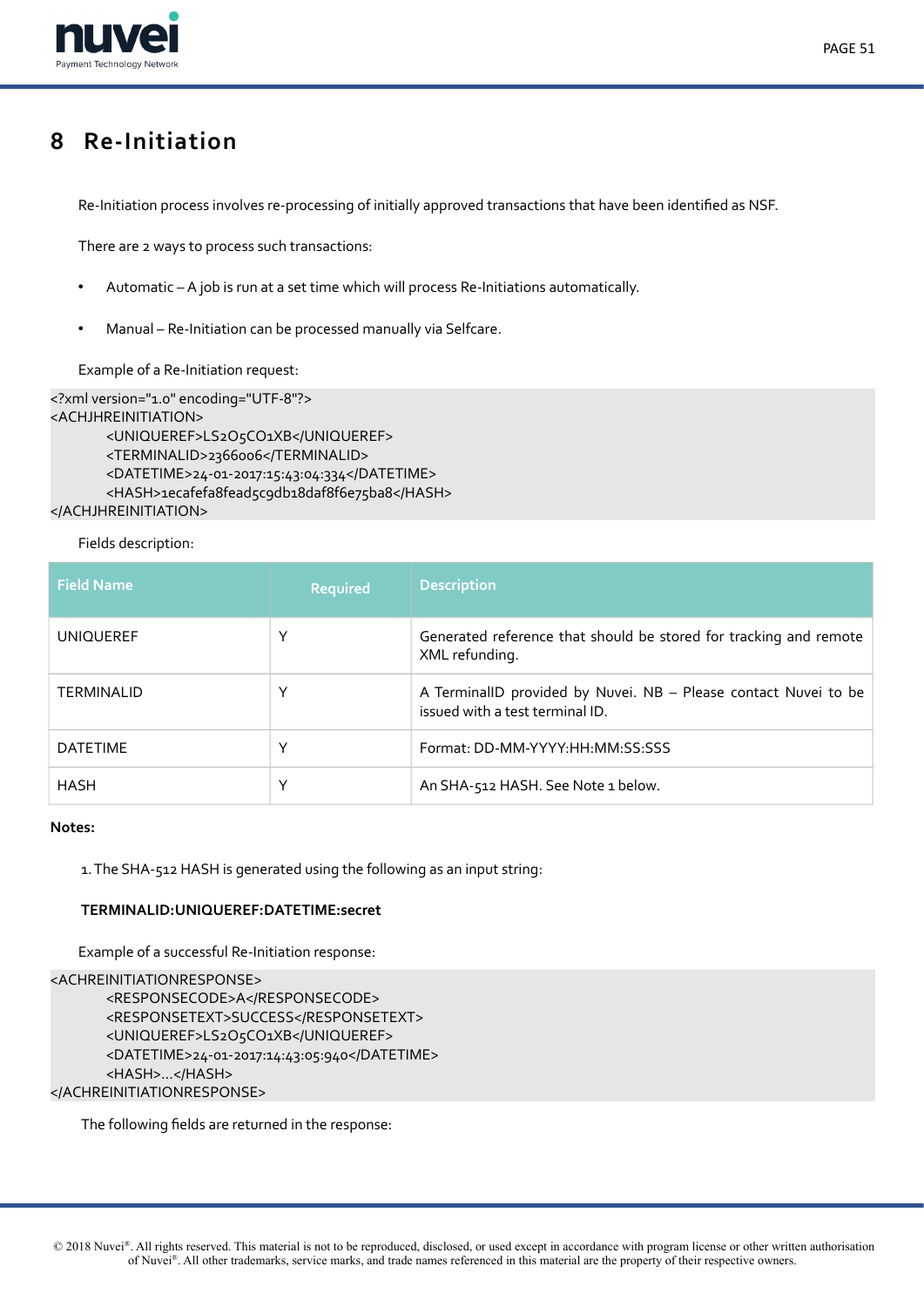

| <b>Field Name</b>   | <b>Description</b>                                                                    |
|---------------------|---------------------------------------------------------------------------------------|
| <b>UNIQUEREF</b>    | Generated reference that should be stored for tracking and remote XML<br>refunding.   |
| <b>RESPONSECODE</b> | A or D or R(Approved or Declined or Referral).                                        |
| <b>RESPONSETEXT</b> | The text of the authorization.                                                        |
| <b>DATETIME</b>     | The time of the transaction created by the bank. Format: DD-MM-<br>YYYY:HH:MM:SS:SSS. |
| <b>HASH</b>         | An SHA-512 HASH. See Note 1 below.                                                    |

1. The SHA-512 HASH is generated using the following as an input string:

# **TERMINALID:RESPONSECODE:RESPONSETEXT:UNIQUEREF:DATETIME:secret**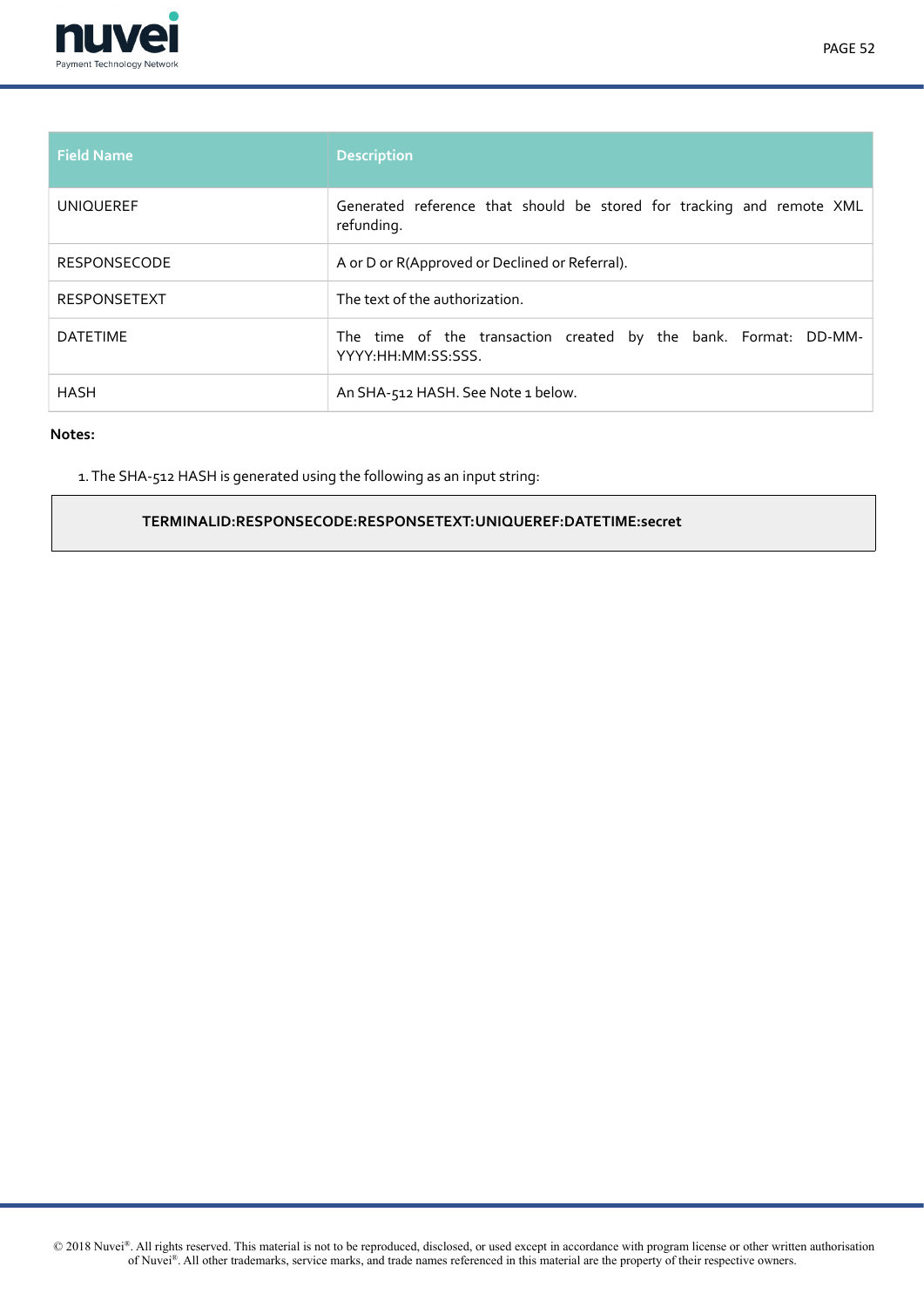

# <span id="page-52-2"></span>**9 Appendix A: Error Codes**

# <span id="page-52-1"></span>*9.1 XML Gateway Secure ACH Error Codes*

| <b>Error Code</b> | <b>Description</b>               |
|-------------------|----------------------------------|
| Eo <sub>1</sub>   | SYSTEM ERROR-TRY AGAIN           |
| Eo <sub>3</sub>   | OPERATION NOT ALLOWED            |
| Eo4               | <b>INVALID REFERENCE DETAILS</b> |
| Eo <sub>6</sub>   | <b>INVALID TERMINALID</b>        |
| Eo7               | <b>METHOD NOT SUPPORTED</b>      |
| Eo <sub>8</sub>   | <b>INVALID MERCHANTREF</b>       |
| Eo <sub>9</sub>   | <b>INVALID DATETIME</b>          |
| E <sub>13</sub>   | <b>INVALID HASH</b>              |
| E <sub>23</sub>   | INVALID PERMITTED TERMINALID     |
| E24               | Invalid Account Type             |

# <span id="page-52-0"></span>*9.2 XML Gateway Subscription Error Codes*

These are subscription specifc error codes:

| <b>Error Code</b> | <b>Description</b>         |
|-------------------|----------------------------|
| Eo1               | SYSTEM ERROR-TRY AGAIN     |
| Eo3               | OPERATION NOT ALLOWED      |
| Eo <sub>6</sub>   | <b>INVALID TERMINALID</b>  |
| Eo7               | METHOD NOT SUPPORTED       |
| Eo <sub>8</sub>   | <b>INVALID MERCHANTREF</b> |
| Eo <sub>9</sub>   | <b>INVALID DATETIME</b>    |
| E <sub>13</sub>   | <b>INVALID HASH</b>        |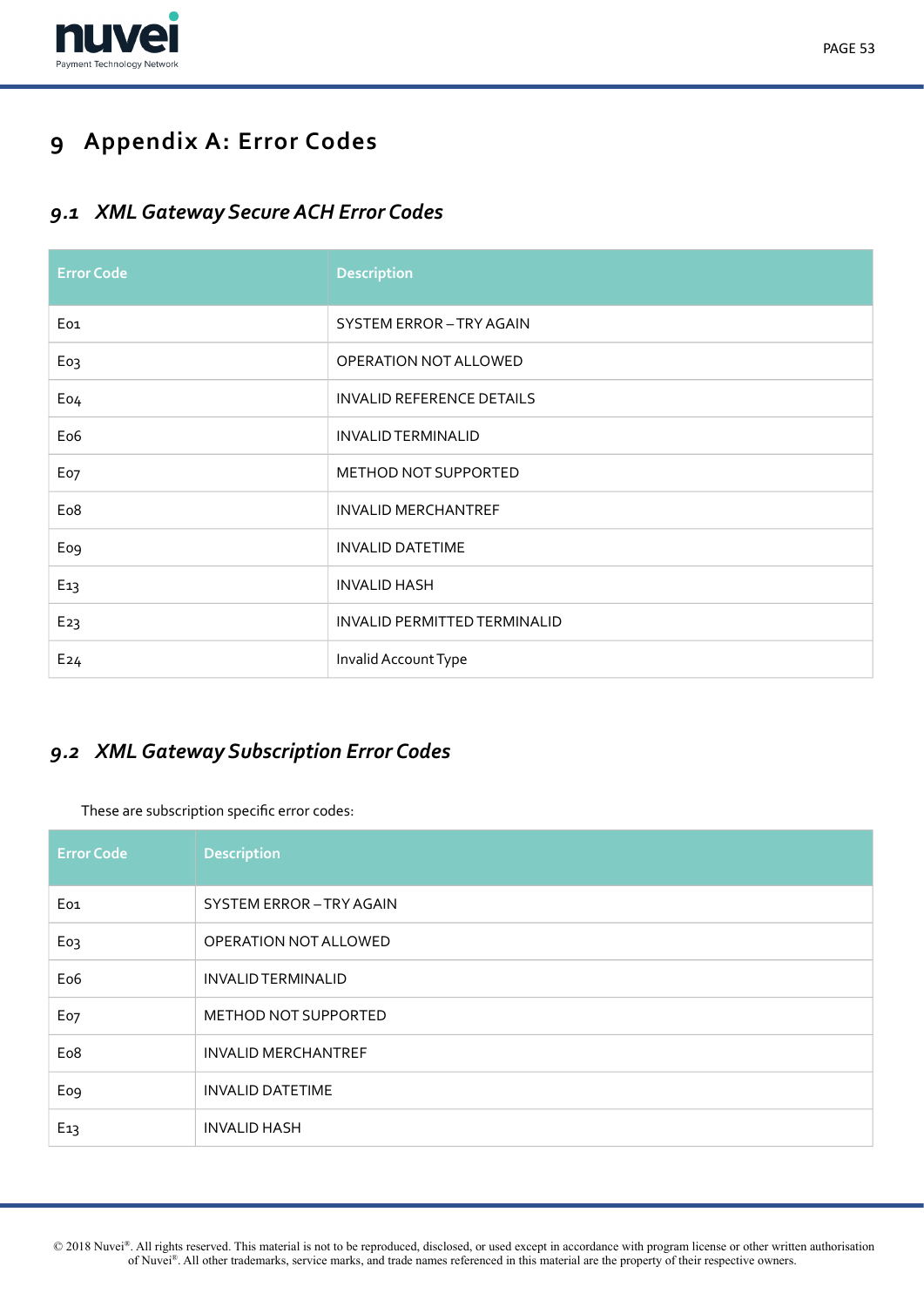

| ۰,<br>v |  |
|---------|--|
|---------|--|

| <b>Error Code</b> | <b>Description</b>                                                                                                                                   |
|-------------------|------------------------------------------------------------------------------------------------------------------------------------------------------|
| E <sub>20</sub>   | <b>INVALID LENGTH</b>                                                                                                                                |
| E <sub>21</sub>   | <b>INVALID PERIOD TYPE</b>                                                                                                                           |
| E <sub>22</sub>   | <b>INVALID NAME</b>                                                                                                                                  |
| E <sub>23</sub>   | <b>INVALID DESCRIPTION</b>                                                                                                                           |
| E24               | INVALID RECURRINGAMOUNT                                                                                                                              |
| E <sub>25</sub>   | <b>INVALID INITIALAMOUNT</b>                                                                                                                         |
| E26               | <b>INVALID TYPE</b>                                                                                                                                  |
| E <sub>27</sub>   | <b>INVALID ONUPDATE</b>                                                                                                                              |
| E <sub>28</sub>   | <b>INVALID ONDELETE</b>                                                                                                                              |
| E29               | INVALID TERMINAL CURRENCY                                                                                                                            |
| E <sub>3</sub> o  | INVALID STORED SUBSCRIPTION REF                                                                                                                      |
| E31               | INVALID STORED SUBSCRIPTION MERCHANT REF                                                                                                             |
| E32               | INVALID SECURE CARD MERCHANT REF                                                                                                                     |
| E <sub>33</sub>   | <b>INVALID STARTDATE</b>                                                                                                                             |
| E <sub>34</sub>   | <b>INVALID ENDDATE</b>                                                                                                                               |
| E <sub>35</sub>   | <b>INVALID EDCCDECISION</b>                                                                                                                          |
| E <sub>3</sub> 6  | SETUP PAYMENT PROCESSING ERROR                                                                                                                       |
| E <sub>37</sub>   | INVALID SUBSCRIPTIONRECURRINGAMOUNT                                                                                                                  |
| $E_38$            | INVALID SUBSCRIPTIONINITIALAMOUNT                                                                                                                    |
| $E_{41}$          | <b>ONLY</b><br><b>ONE</b><br>OF<br>CARDREFERENCE<br>OR<br><b>PASS</b><br>OR.<br>SECURECARDMERCHANTREF<br>SECUREACHACCOUNTMERCHANTREF OR ACHREFERENCE |
| E <sub>42</sub>   | INVALID_SECUREACHACCOUNT_MERCHANTREF                                                                                                                 |
| $E_{43}$          | INVALID_PAYMENT_AMOUNT                                                                                                                               |
| $E_{44}$          | INVALID_ORDERID                                                                                                                                      |
| E <sub>45</sub>   | INVALID_MULTIPLE_PAYMENTS                                                                                                                            |
| E <sub>4</sub> 6  | INVALID_PAYMENT_SKIP_PERIOD                                                                                                                          |
| E <sub>47</sub>   | INVALID_BANK_IDENTIFIER                                                                                                                              |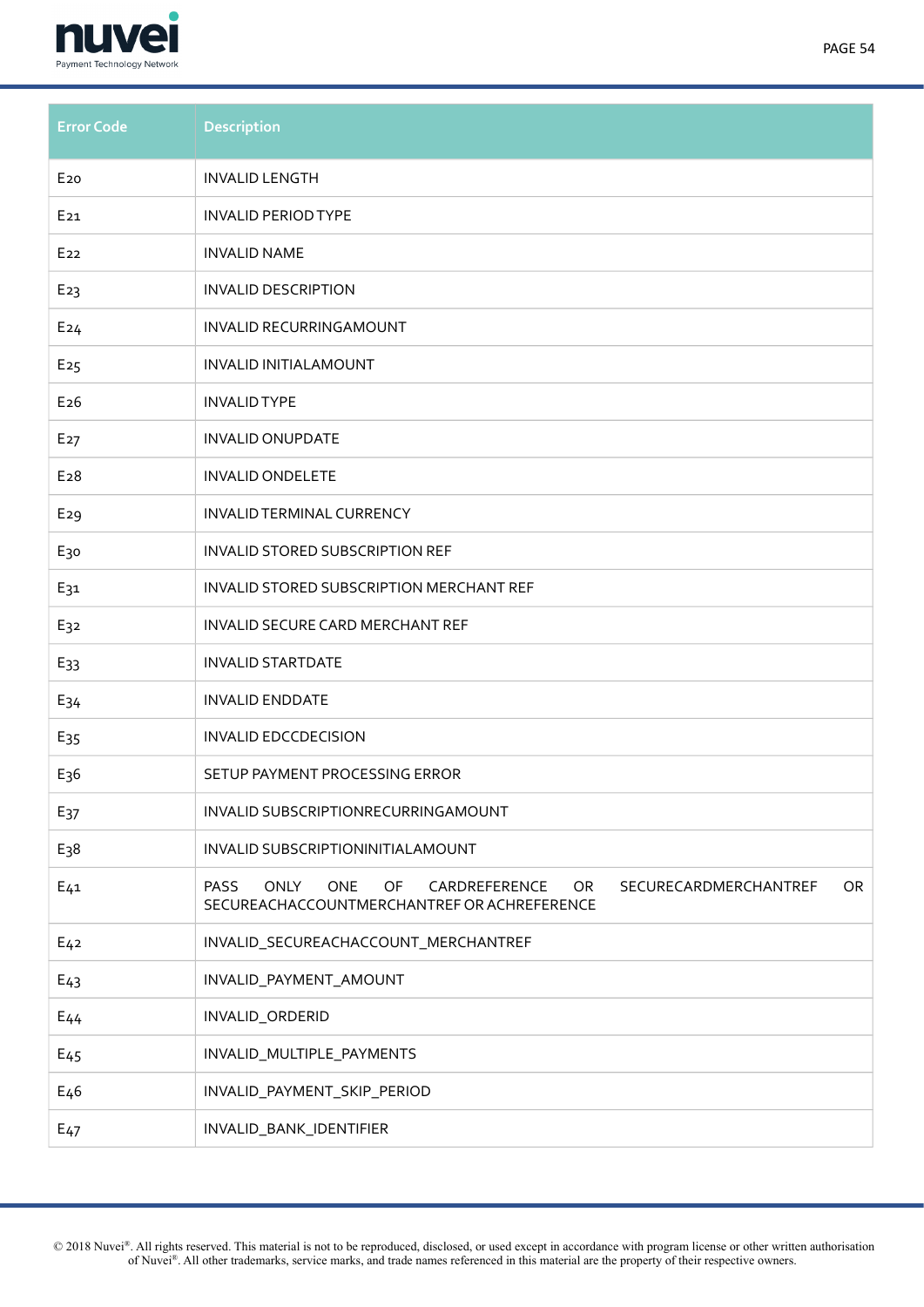

| <b>Error Code</b> | <b>Description</b>                                    |
|-------------------|-------------------------------------------------------|
| E6o               | INVALID SECUREACH MERCHANTREF                         |
| E61               | INVALID SECUREACH ACHREFERENCE                        |
| E62               | SECUREACHACCOUNTMERCHANTREF_ACHREFERENCE_ABSENT       |
| E63               | SECUREACHACCOUNTMERCHANTREF_ACHREFERENCE_BOTH_PRESENT |
| E64               | INVALID SEC CODE                                      |
| E65               | INVALID_RECEIPT_SUBSCRIPTION_URL                      |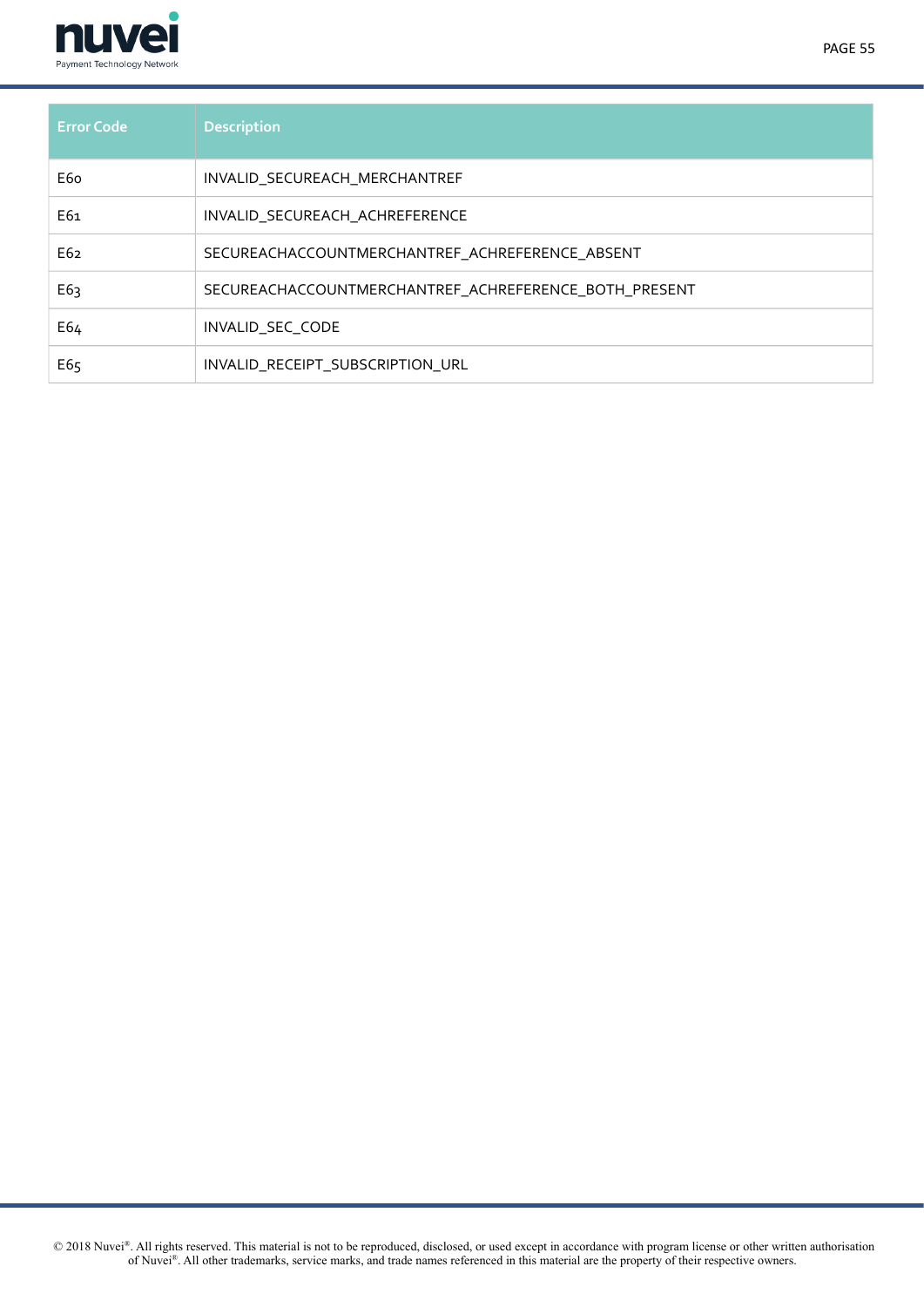

# PAGE 56

# <span id="page-55-0"></span>**10 Appendix B: Transaction Types/Statuses**

# **Type:**

- PAYMENT: a new Payment transaction
- REFUND: a new Refund transaction
- VOID: Temporary type using during send authorization request

## **Status:**

- IN\_PROGRESS: Initial approve got from the Gateway, NET Traxion is expecting the fnal result
- COMPLETE: the fnal result is approved
- DECLINED: the fnal result is declined or the Gateway declined transaction at authorization request, for instance check amount is more than acceptable value
- VOID: Gateway approved Void transaction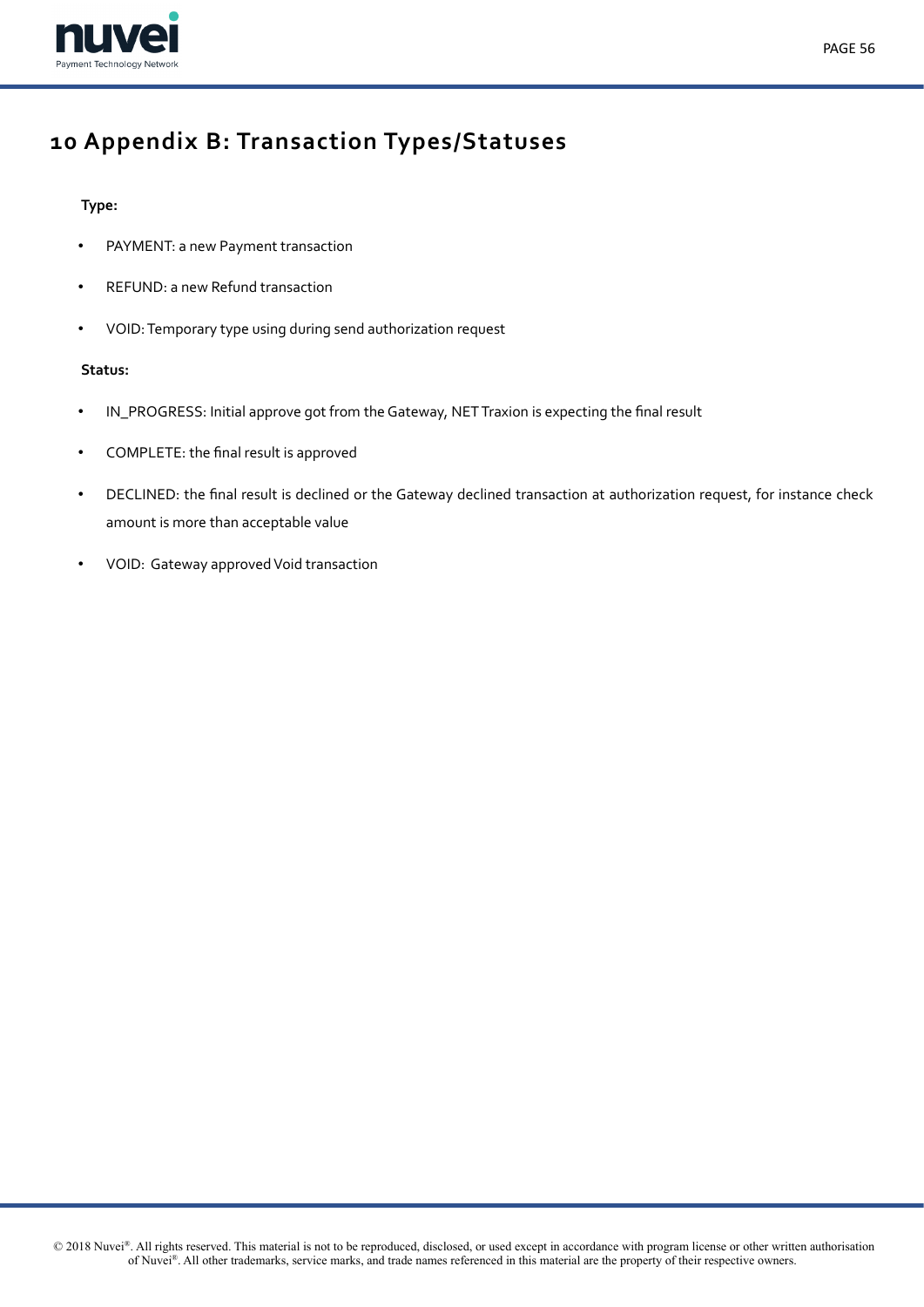

# <span id="page-56-0"></span>**11 Appendix C: State Codes**

| Code                                                 | <b>State Name</b>       |
|------------------------------------------------------|-------------------------|
| $\mathsf{A}\mathsf{B}$                               | Alberta                 |
| AK                                                   | Alaska                  |
| $\mathsf{AL}$                                        | Alabama                 |
| ${\sf AR}$                                           | Arkansas                |
| $\mathsf{AS}$                                        | American Samoa          |
| $\mathsf{AZ}$                                        | Arizona                 |
| $\mathsf{BC}$                                        | <b>British Columbia</b> |
| ${\sf CA}$                                           | California              |
| ${\sf CO}$                                           | Colorado                |
| ${\sf CT}$                                           | Connecticut             |
| $\mathsf{DC}$                                        | District of Columbia    |
| $\mathsf{DE}% _{T}$                                  | Delaware                |
| $\mathsf{FL}$                                        | Florida                 |
| GA                                                   | Georgia                 |
| $\mathsf{GU}% _{\mathsf{C}}\left( \mathsf{C}\right)$ | Guam                    |
| $\mathsf{H}\mathsf{I}$                               | Hawaii                  |
| IA                                                   | lowa                    |
| $\sf ID$                                             | Idaho                   |
| $\ensuremath{\mathsf{IL}}\xspace$                    | Illinois                |
| ${\sf IN}$                                           | Indiana                 |
| KS                                                   | Kansas                  |
| KY                                                   | Kentucky                |
| LA                                                   | Louisiana               |
| MA                                                   | Massachusetts           |
| ${\sf MB}$                                           | Manitoba                |

 © 2018 Nuvei®. All rights reserved. This material is not to be reproduced, disclosed, or used except in accordance with program license or other written authorisation of Nuvei®. All other trademarks, service marks, and trade names referenced in this material are the property of their respective owners.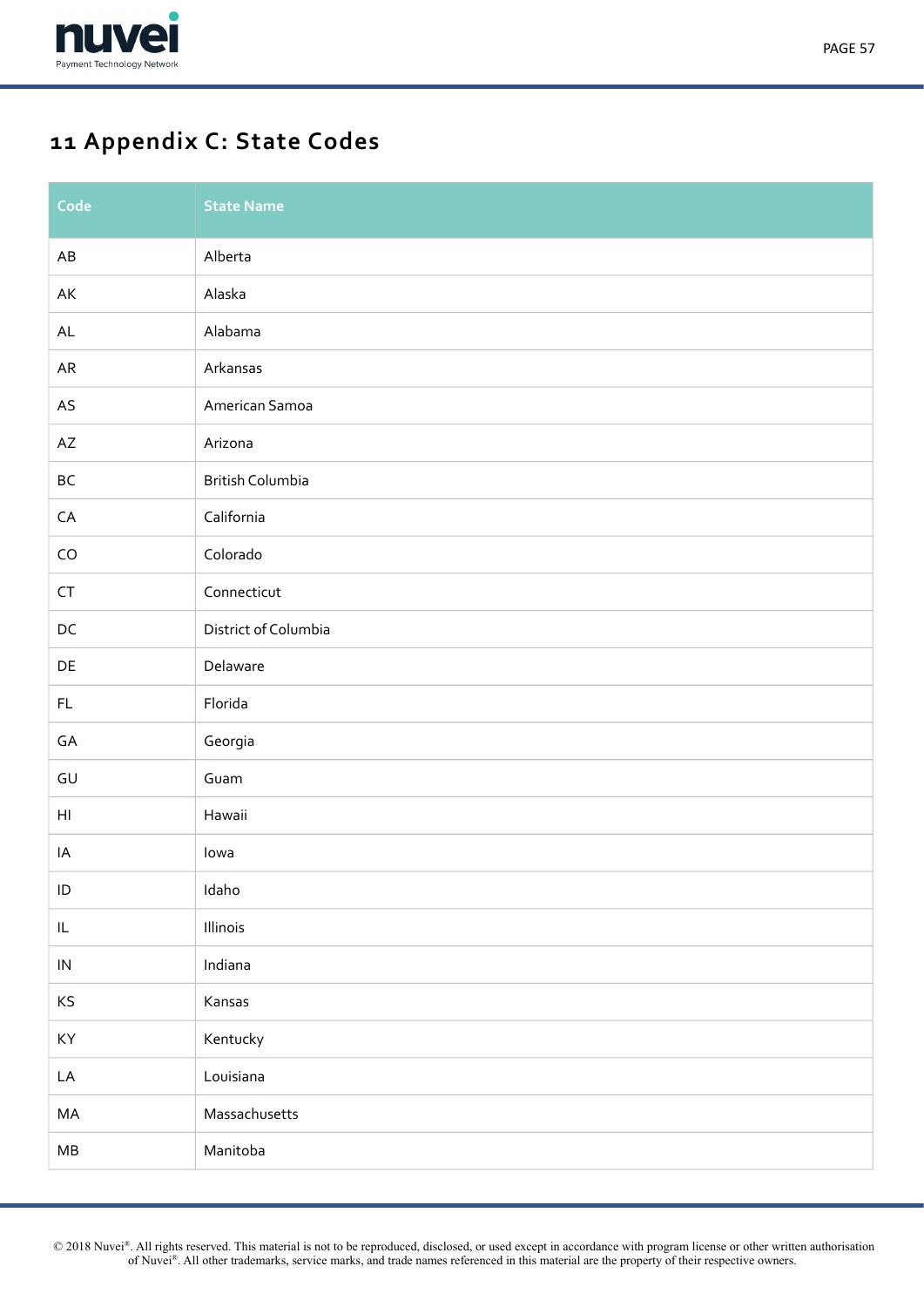

| Code                   | <b>State Name</b>     |
|------------------------|-----------------------|
| ${\sf MD}$             | Maryland              |
| $\sf ME$               | Maine                 |
| M <sub>l</sub>         | Michigan              |
| $\mathsf{MN}$          | Minnesota             |
| MO                     | Missouri              |
| MS                     | Mississippi           |
| MT                     | Montana               |
| ${\sf NB}$             | New Brunswick         |
| $\sf NC$               | North Carolina        |
| ND                     | North Dakota          |
| $\sf NE$               | Nebraska              |
| NF                     | Newfoundland          |
| $\mathsf{NH}\,$        | New Hampshire         |
| $\mathsf{N}\mathsf{J}$ | New Jersey            |
| $\mathsf{N}\mathsf{M}$ | New Mexico            |
| <b>NS</b>              | Nova Scotia           |
| $\sf{NT}$              | Northwest Territories |
| <b>NU</b>              | Nunavut               |
| ${\sf NV}$             | Nevada                |
| <b>NY</b>              | New York              |
| $\mathsf{OH}$          | Ohio                  |
| OK                     | Oklahoma              |
| ON                     | Ontario               |
| ${\sf OR}$             | Oregon                |
| PA                     | Pennsylvania          |
| $\mathsf{PE}$          | Prince Edward Island  |
| ${\sf PR}$             | Puerto Rico           |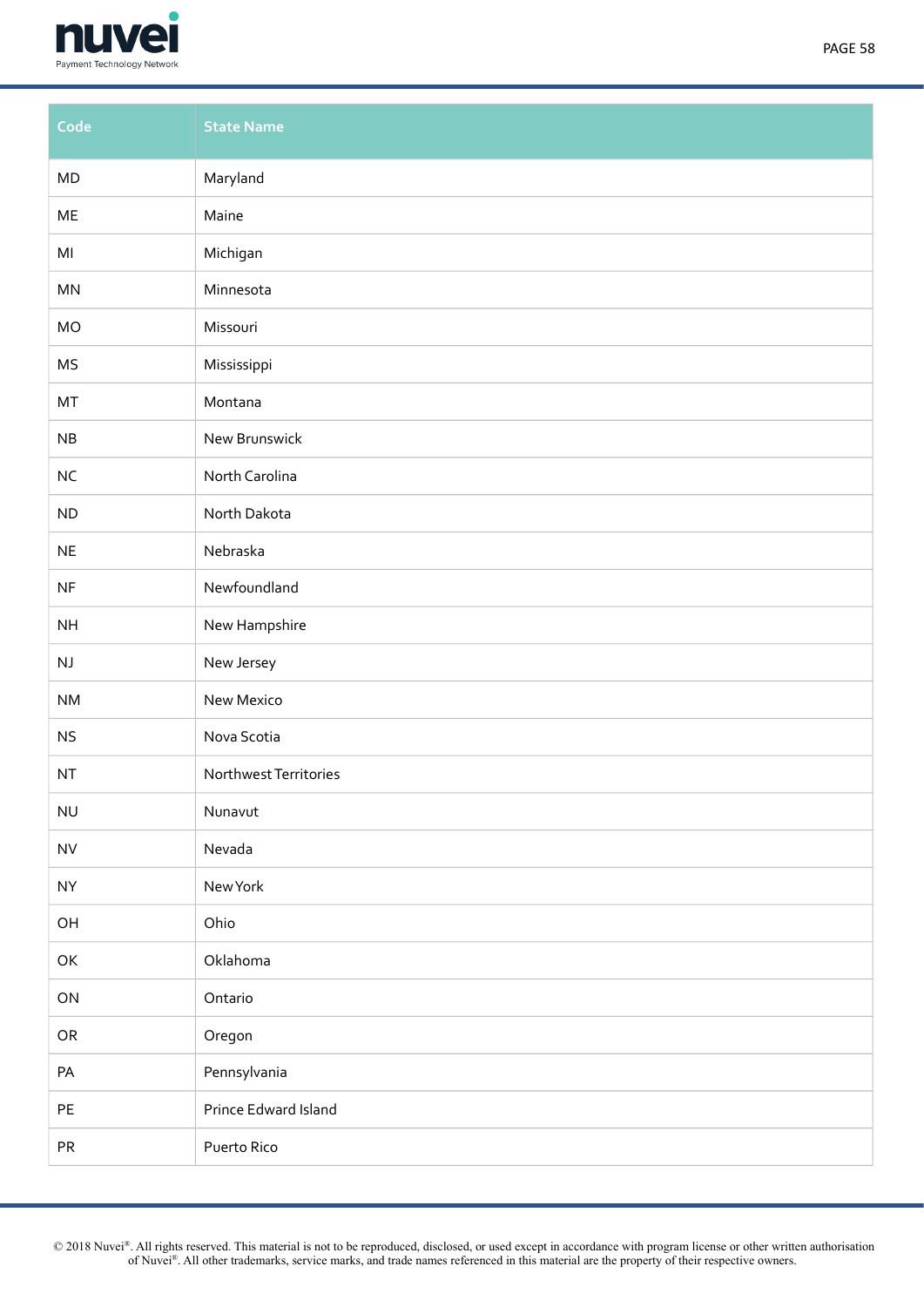

| Code           | <b>State Name</b> |
|----------------|-------------------|
| $\mathsf{OC}$  | Quebec            |
| R <sub>l</sub> | Rhode Island      |
| SC             | South Carolina    |
| SD             | South Dakota      |
| SK             | Seskatchewan      |
| TN             | Tennessee         |
| TX             | Texas             |
| UT             | Utah              |
| VA             | Virginia          |
| VI             | Virgin Islands    |
| VT             | Vermont           |
| WA             | Washington        |
| WI             | Wisconsin         |
| WV             | West Virginia     |
| WY             | Wyoming           |
| YT             | Yukon Territory   |